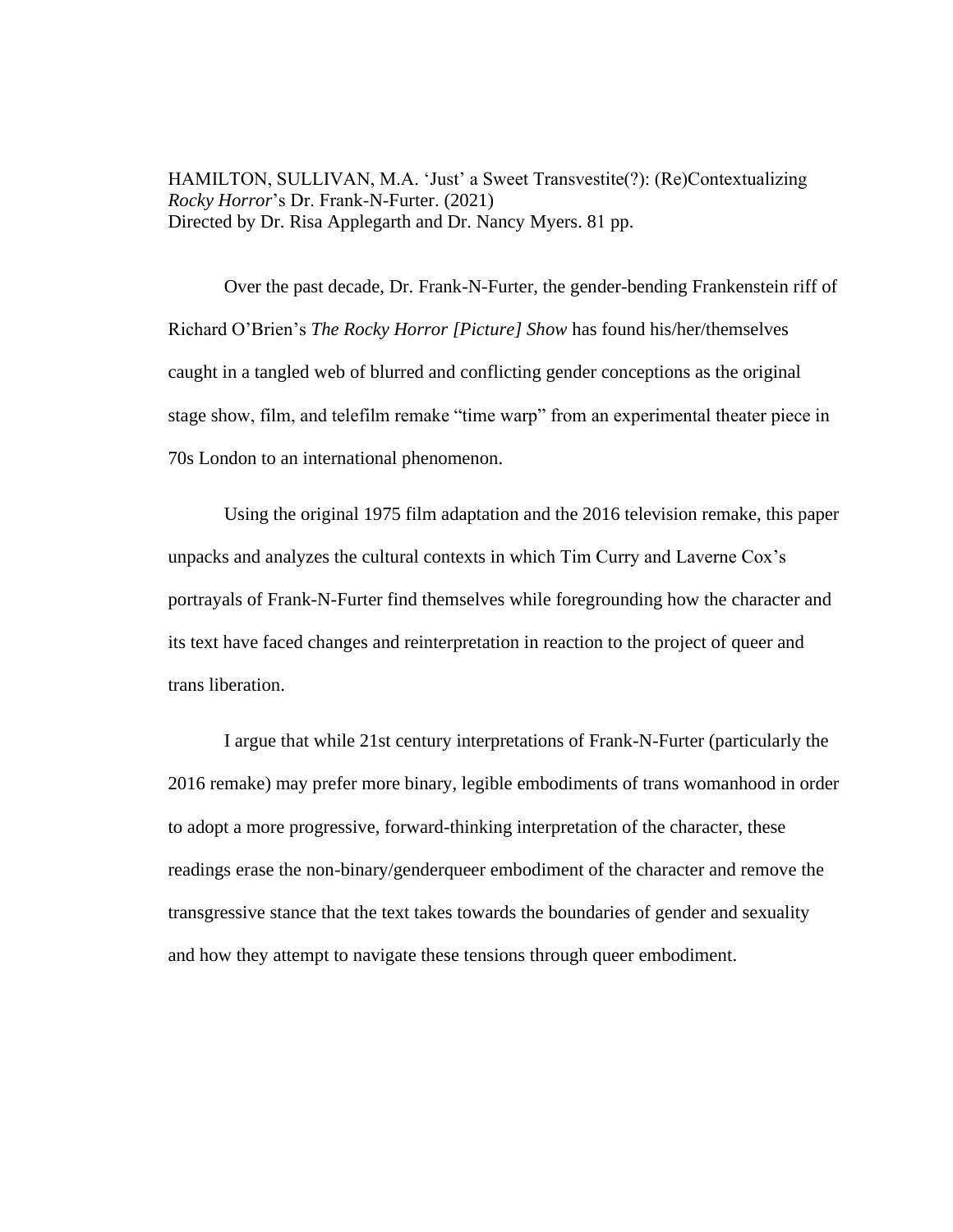#### 'JUST' A SWEET TRANSVESTITE(?):

## (RE)CONTEXTUALIZING

#### *ROCKY HORROR*'S

#### DR. FRANK-N-FURTER

By

Sullivan Hamilton

A Thesis Submitted to the Faculty of The Graduate School at The University of North Carolina at Greensboro in Partial Fulfillment of the Requirements for the Degree Master of Arts

> Greensboro 2021

> > Approved by

Committee Chairs

\_\_\_\_\_\_\_\_\_\_\_\_\_\_\_\_\_\_\_\_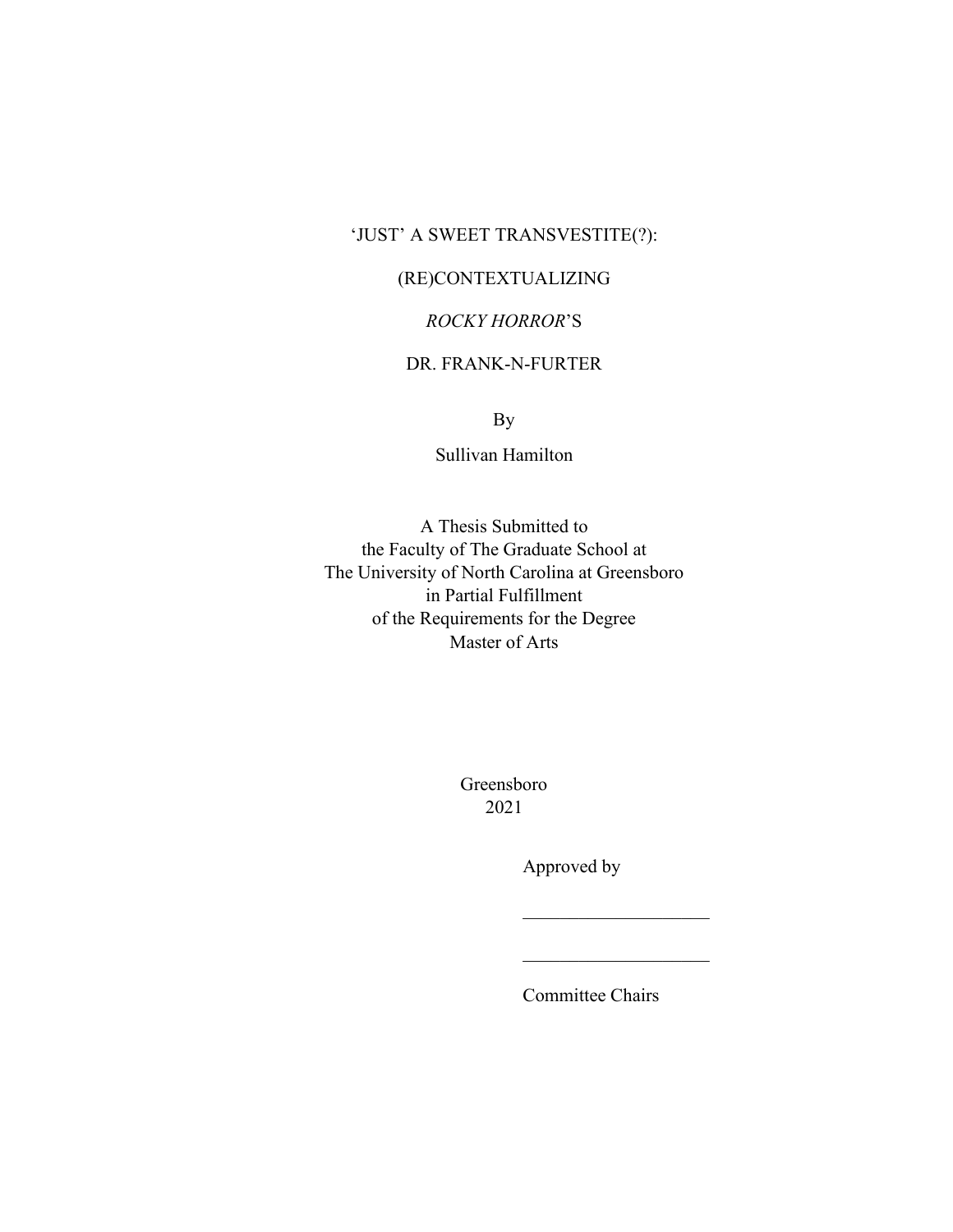#### APPROVAL PAGE

This thesis written by SULLIVAN HAMILTON has been approved by the following committee of the Faculty of The Graduate School at The University of North Carolina at Greensboro.

Committee Chair \_\_\_\_\_\_\_\_\_\_\_\_\_\_\_\_\_\_\_\_\_\_\_\_\_\_\_\_

Committee Chair \_\_\_\_\_\_\_\_\_\_\_\_\_\_\_\_\_\_\_\_\_\_\_\_\_\_\_\_

Committee Member\_\_\_\_\_\_\_\_\_\_\_\_\_\_\_\_\_\_\_\_\_\_\_\_\_\_\_\_

 $\mathcal{L}_\mathcal{L}$  , which is a set of the set of the set of the set of the set of the set of the set of the set of the set of the set of the set of the set of the set of the set of the set of the set of the set of the set of Date of Acceptance by Committee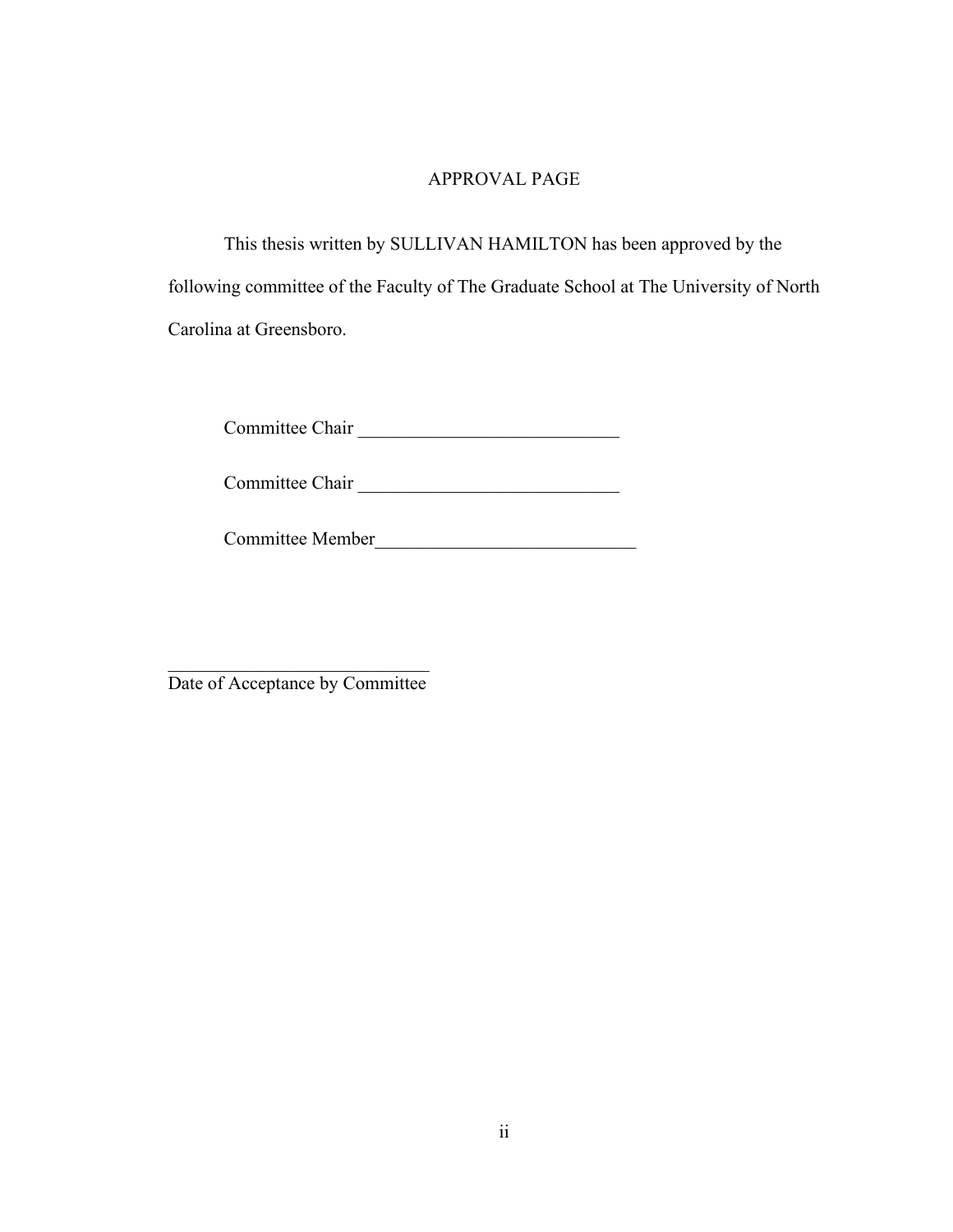#### ACKNOWLEDGEMENTS

Grateful thanks to:

Risa Applegarth for her tireless support and guidance during the writing of this thesis, particularly amid a global pandemic.

Nancy Myers for her assistance and support.

My mom, Karen, who never figured out who stole her eyeliner, and my grandma, Hilda, the first person who taught me not to dream it, but to be it.

Gene Chiovari for providing Brad's police statement from *The Rocky Horror Picture Show*.

Kev McEwen and Stephanie Freeman of Timewarp UK for providing scans from UK Newspapers and other archive materials.

Ryan Essenmacher, Jon Fabian, Joe Titley and Lillias Piro, for their support,

encouragement, and friendship.

Austin Craver and Leah Knox, for lending me their laptops when my charger stopped working right before the final deadline, twice.

Sara Maeve, for her guidance and moral support when it came to "the grad school experience."

Akira Daidouji, for her years of boundless friendship and compassion. I will always try to live up to your example.

Susan Balding, for their help with formatting and editing.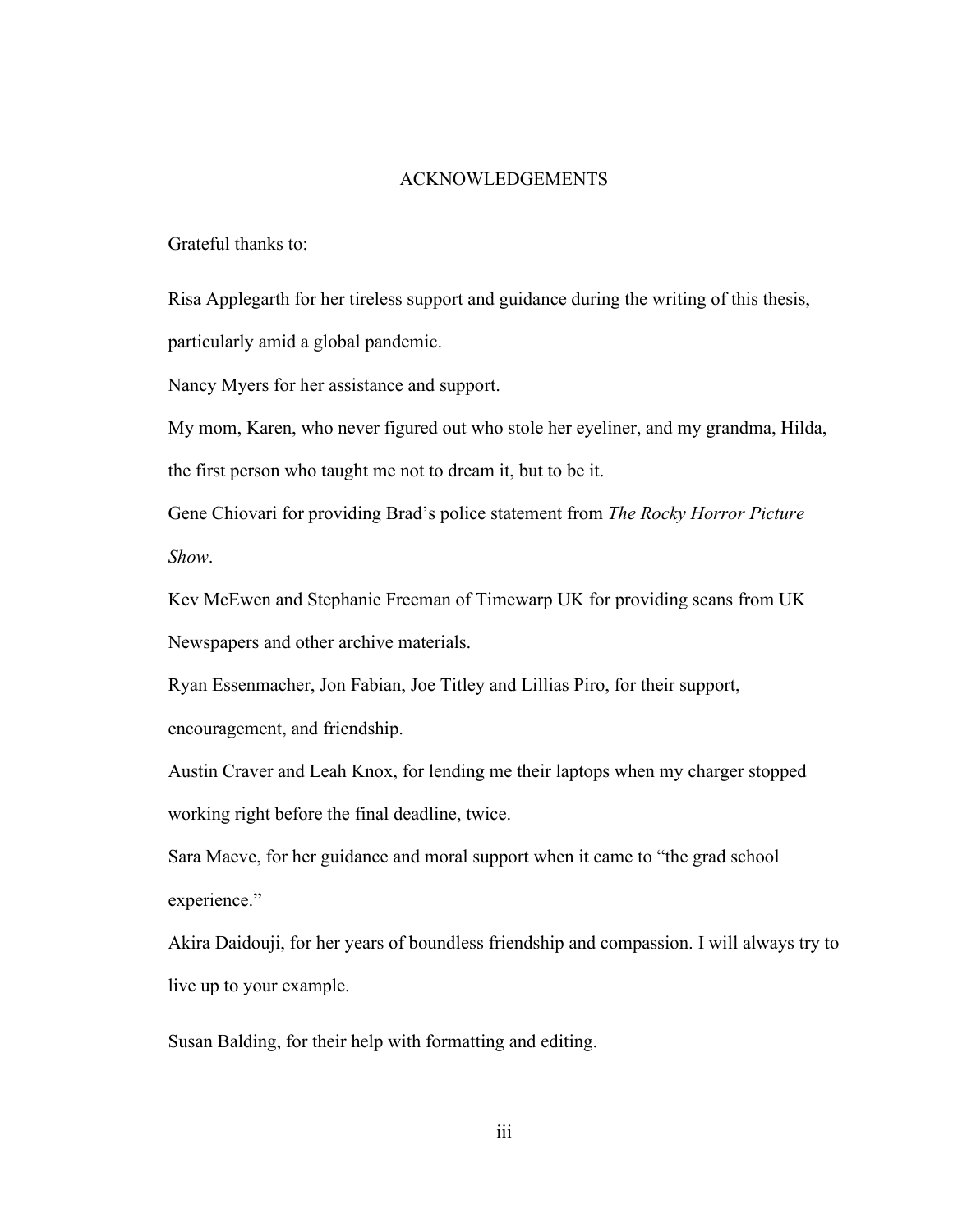Lawrence Eng, who encouraged me to begin my graduate studies, personally helping me through the application process, and who gifted me Dick Hebdige's *Subculture: The Meaning of Style*. Its inclusion here is a small nod to his kindness and generosity. Tony "Pazuzu", for his bottomless expertise and for allowing me access to his vast trove of *Rocky Horror* ephemera, as well as for his feedback on various drafts of this project. Where my own pathological obsession with *Rocky* fell short, his own did more than support my efforts.

Other *Rocky Horror* fans across the globe, whose tireless efforts to collect and archive the original stage show and film have been an invaluable resource and inspiration. May we continue to do the Time Warp again, and again, and again.

And especially to Max Phipps, without whom…………...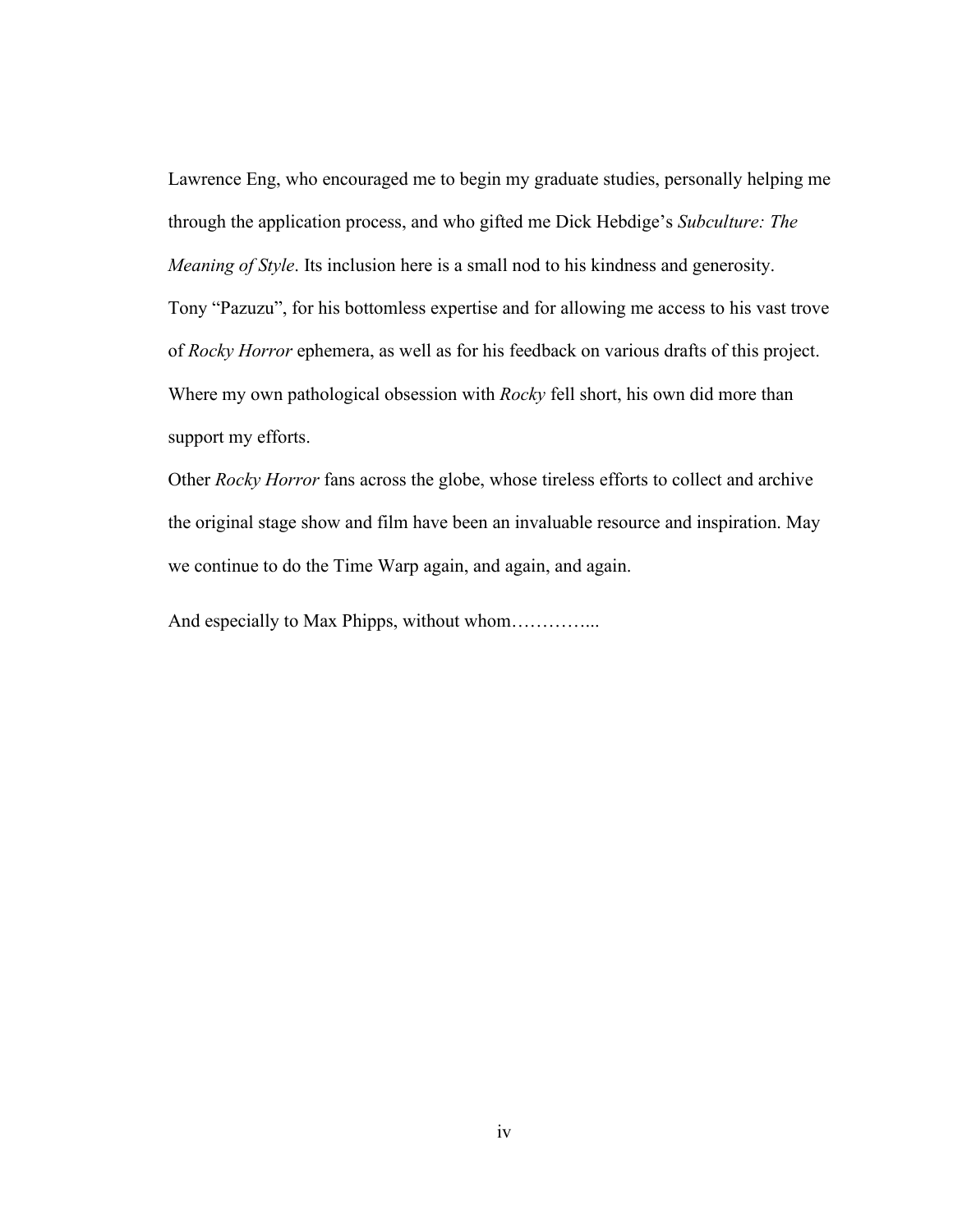### TABLE OF CONTENTS

Page

| <b>CHAPTER</b> |                                                                                                                 |
|----------------|-----------------------------------------------------------------------------------------------------------------|
|                |                                                                                                                 |
| $\Pi$ .        | "DON'T GET STRUNG OUT BY THE WAY I LOOK": UNPACKING                                                             |
| III.           | "I'M NOT MUCH OF A MAN BY THE LIGHT OF DAY": TIM CURRY<br>AS FRANK-N-FURTER IN THE ROCKY HORROR PICTURE SHOW 24 |
|                | IV. "YOUR MISSION IS A FAILURE": LAVERNE COX AS                                                                 |
|                | V. "FRANK-N-FURTER, IT'S ALL OVER": CONCLUSION 64                                                               |
| 69             |                                                                                                                 |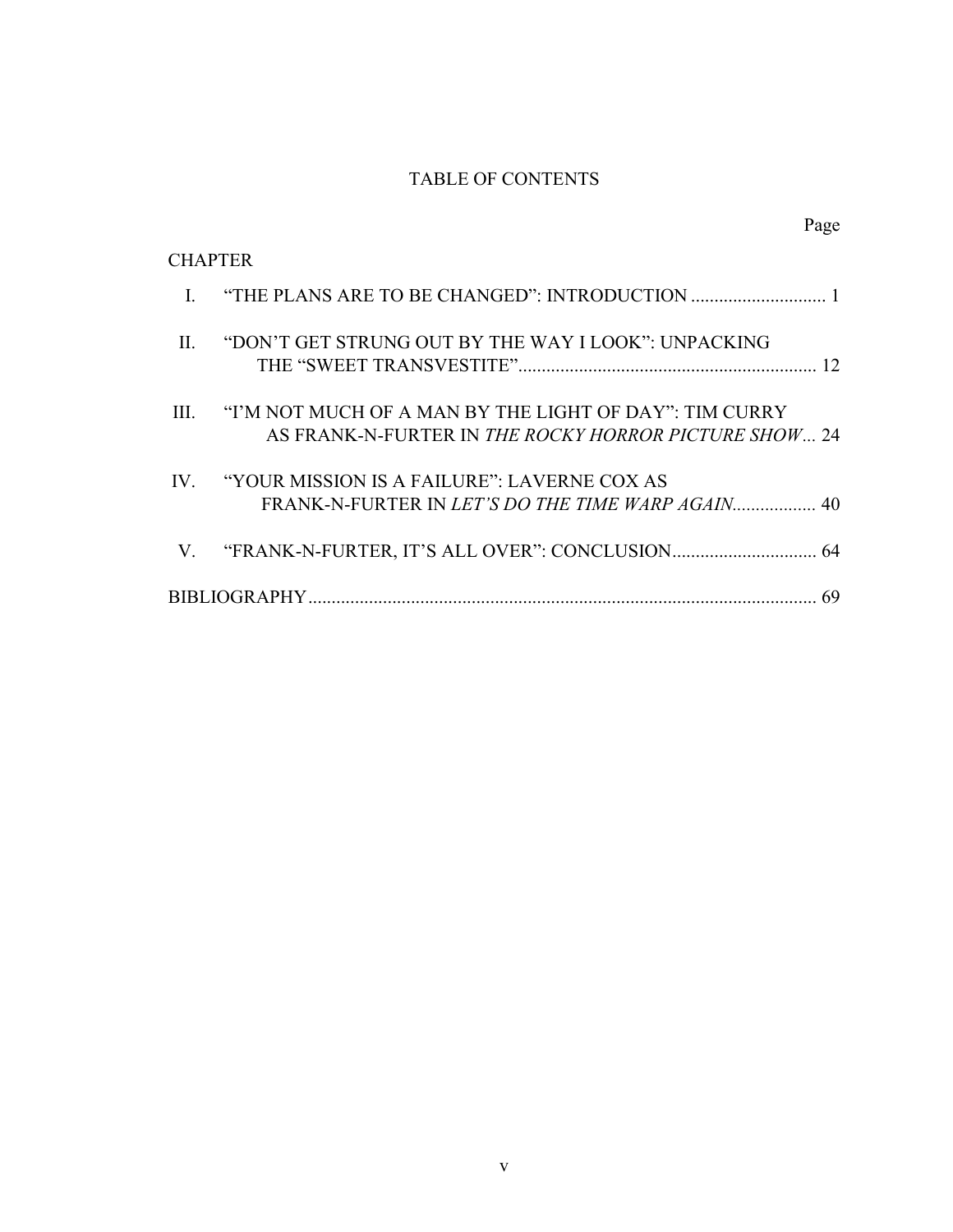#### CHAPTER I

#### "THE PLANS ARE TO BE CHANGED": INTRODUCTION

October of 2019 saw the staging of a production of *Richard O'Brien's The Rocky Horror Show* at the Park Square Theater in Saint Paul, Minnesota, one of dozens of performances of the play timed every year to coincide with the Halloween season. However, this production (described as "Naughty Fun in the Era of Trans Rights and #MeToo" on Park Square's website (Wandrei)) would be different than many other similar productions across the United States, as the character of Dr. Frank-N-Furter, the selfidentified "sweet transvestite from Transsexual, Transylvania" who was originally played by British actor Tim Curry would be assayed by actress Gracie Anderson, a cisgender woman.

In her notes in the production's program book, director and choreographer Ilana Ransom Toeplitz writes that "'because we've always done it that way' is one of the most toxic sentences in today's language—and nostalgia can be dangerous", continuing that her reasoning for casting a cisgender actor is because "nobody is going to benefit from watching a man do a Tim Curry impression in a pair of cheap heels and fishnets." She concludes her note by saying: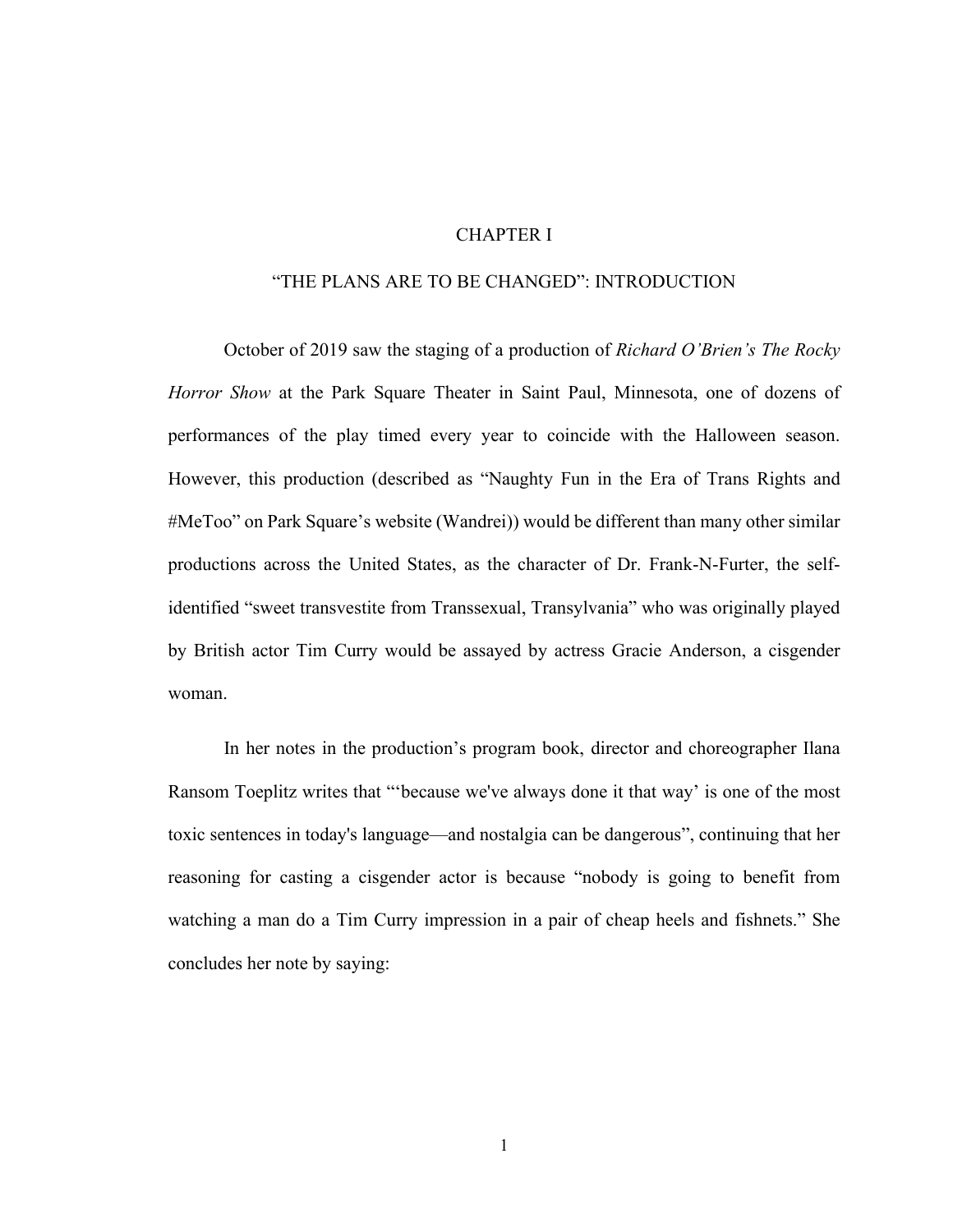it's important to acknowledge that *The Rocky Horror Show* is violent towards the Trans community […] Though problematic, I'm grateful that *Rocky* also offered us the opportunity to hold sensitive conversations about what this material sounds like in 2019: what has changed, what has not changed—and what must change. I hope we can both talk and listen, about what that looks like to all of us (6).

Dramaturg Morgan Holmes asks in her note, "what does this Frankensteinian, gender-playful, rock-and-roll, alien invasion romp inform us about normality and monsters, repression, and fears in 1973? What are the stakes of telling these stories in 2019?" Concluding that as the audience watches *The Rocky Horror Show*, they should "consider the world of 2019. What is our normality and who are our 'monsters'? Who holds power to shift language? To wield it violently? How do our mainstream tensions between sex, politics, pop culture and technology play out?" (7) To add weight to these statements, Holmes includes a quotation from transgender author and activist Jennifer Finney Boylan,

[Drag] can be about performance, exaggeration, and entertainment; [trans identity] is about people's actual lives. You will find many trans folks who adore all of the subversive, transgressive energy that drag can bring. But many are uneasy when our lives are mistaken for 'performance,' and it's disrespectful to trans people to conflate the two (qtd. in Holmes 8).

In a review for the Park Square production, Chris Hewitt acknowledges that "[the role of Frank-N-Furter is] traditionally played by male actors. The role is a tricky one that contains dated notions of gender and sexuality," adding that "if [the song 'Sweet Transvestite'] were written today, the only way it'd fly is if it were more like 'a sweet genderqueer person from nonbinary Transylvania'" ("'Rocky Horror' Still (Somewhat) Outrageous"). The review asserts that "the notion of how Frank identifies is muddled enough […] that there's room for Anderson to make the role her own, neither a transvestite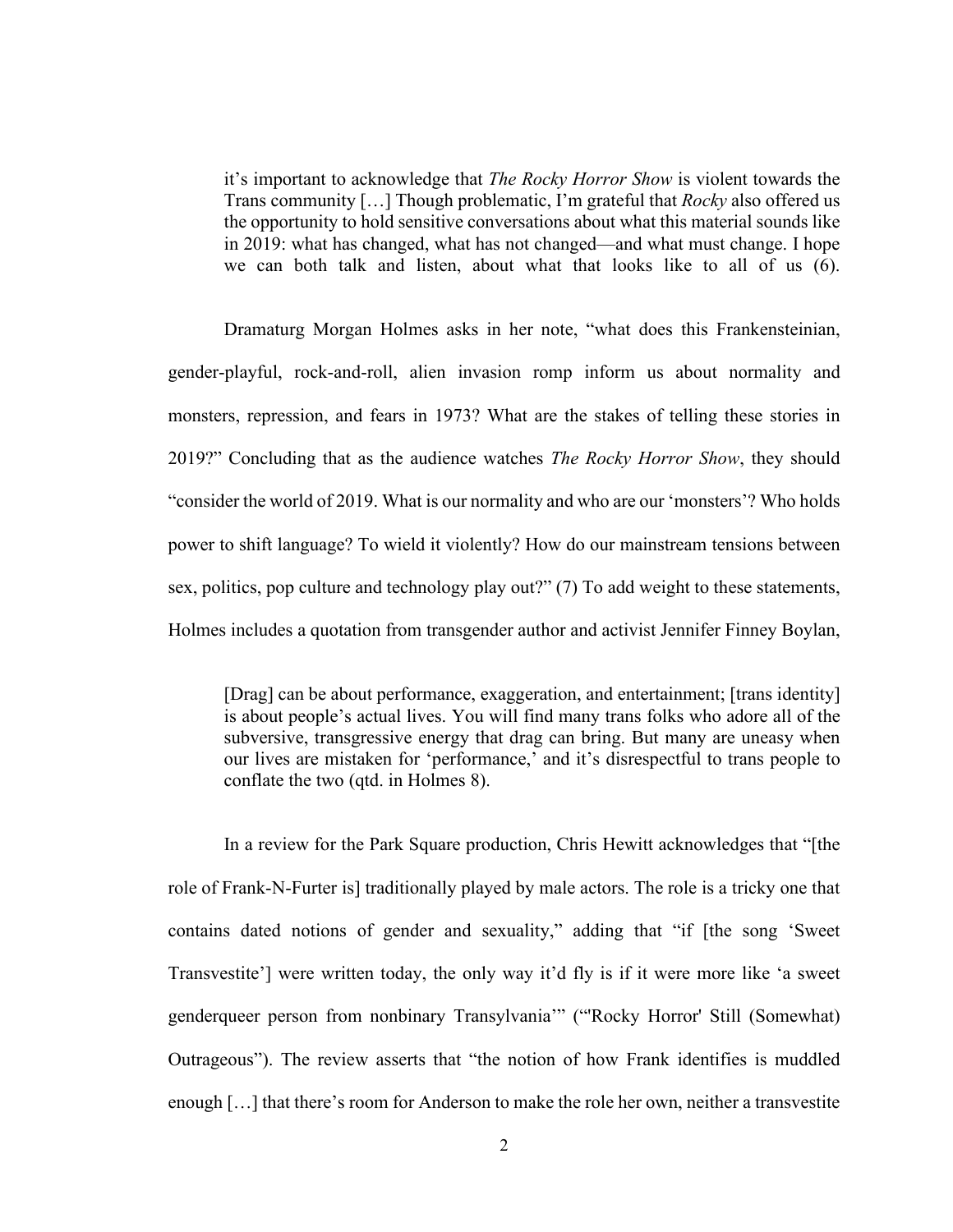nor a transsexual but simply a beautiful human" (Hewitt). Here, Hewitt is correctly pointing out that much has changed in the way of society's perceptions and understanding of gender non-conformance, and explicitly acknowledging that within the framework of Frank-N-Furter's character, the term "transvestite" might be more accurately updated to either "genderqueer" or "nonbinary." This acknowledgement is particularly useful when contrasted to Toeplitz's assertion that a contemporary audience will not benefit from a man (or male-assigned) performer in the role wearing heels and fishnets. What does it say then that a binarily-identified actress dressed in feminine-coded attire and singing that she is a "transvestite" is somehow more authentic or progressive than if a male-assigned actor were to do the same thing? Would Toeplitz still have these reservations of casting were an AMAB (assigned male at birth) actor who identified as genderqueer, nonbinary, or gender non-conforming were to undertake the role of Frank-N-Furter? I argue that Toeplitz, in her attempt to remove the "violence" of *The Rocky Horror Show*, in fact committed an act of erasure towards nonbinary or genderqueer performers and characters in her casting of a cisgender woman as a character whose entire *raison d'être* is the destruction of rigid binaries and cultural taboos.

This is not the first instance of the character of Dr. Frank-N-Furter being portrayed by a cisgender woman. By all accounts, this first time a cisgender woman undertook the part was in a 2004 Australian charity production of *The Rocky Horror Show* performed by the cast of the television soap opera *Neighbours*. Here, Maria Mercedes played Frank only after obtaining special permission from *Rocky Horror* creator Richard O'Brien. "The casting of a female in the role seemed quite controversial," reads the souvenir program for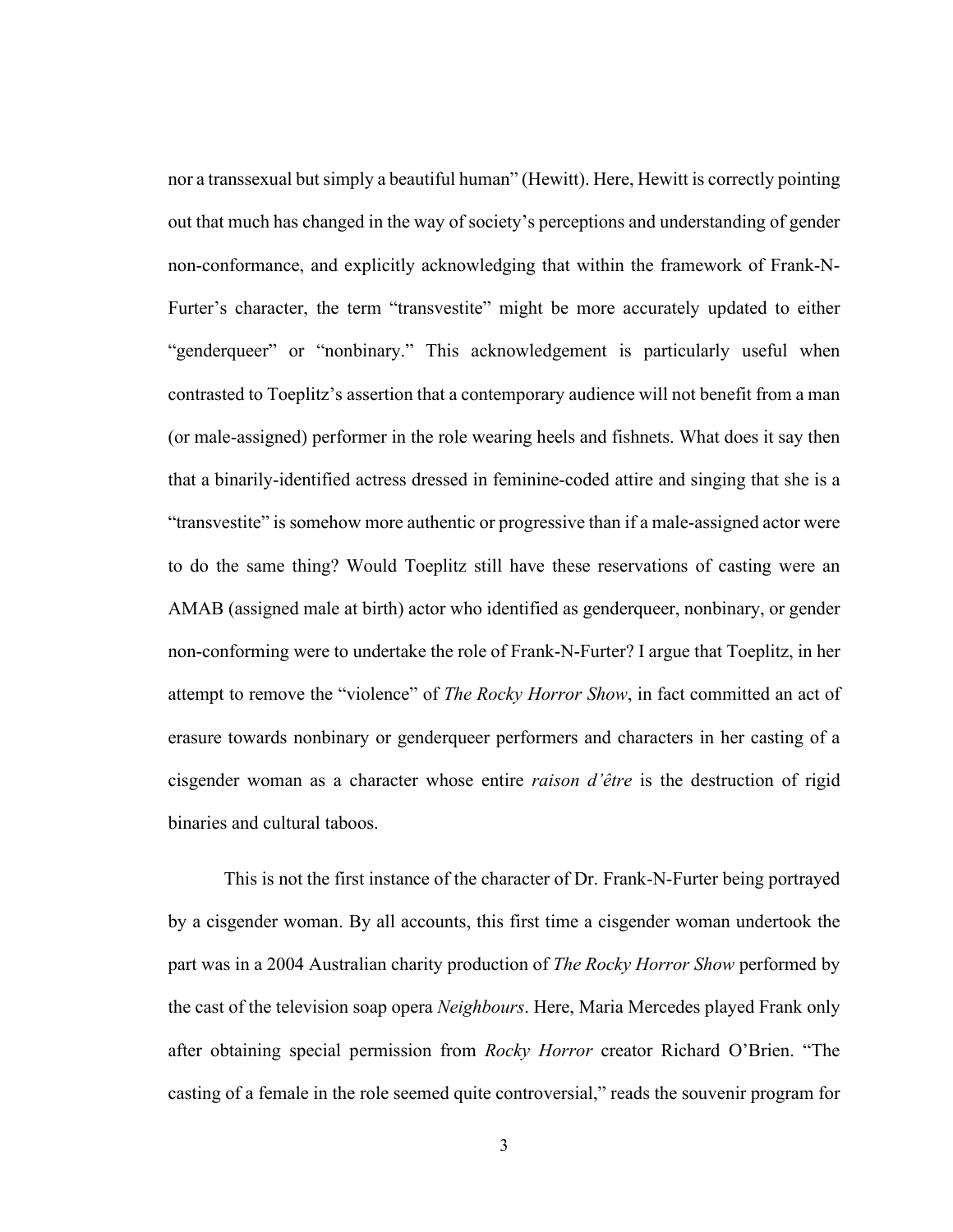the production, "but the more the creative team thought about it, the more we realized it was perfectly keeping with the sexual ambiguity of the show." The program then declares that "When *Rocky* was born in 1975 [sic], a transvestite in the leading role was shocking and outrageous. In 2004, a female in the role stretched the boundaries of this original provocative concept" (Bassingthwaighte 5).

In a 2010 episode of the television program *Glee*, wherein a group of high school students attempt to stage an amateur production of *The Rocky Horror Show*, actress Amber Riley in the character of Mercedes Jones is cast in the in-story production as Frank. Riley in character as Jones says to the director, "I was re-reading the script yesterday and it said, 'Don't dream it, be it' and it's my dream to play a lead role so, I figure, why not me? I mean, I'd be all kinds of crazy sexy in that outfit. And I can reinterpret the number a little bit, making it more modern" ("The Rocky Horror Glee Show"). The television episode rewrites the song "Sweet Transvestite", swapping "Transsexual, Transylvania" for "Sensational, Transylvania," and changes the lyrics from "I'm not much of a man by the light of day" to "I'm not much of a *girl*," with Riley/Jones still dressed in the character's signature corset and heels ("The Rocky Horror Glee Show", emphasis added). Later in 2017, cisgender actress Kiona D. Reese was cast in the role of Frank in a "decidedly feminine interpretation" inspired by the Glee episode, where the original glam rock of the O'Brien musical score was fused with "Reese's throaty southern gospel roots." Said Reese of her casting "I'm really, really challenged by this role, especially as a woman playing it. I realize that people are going to really hate it or really love it. There's no in-between. For me, I just wanted to make Frank as relatable and real as possible" (qtd. in Eldredge).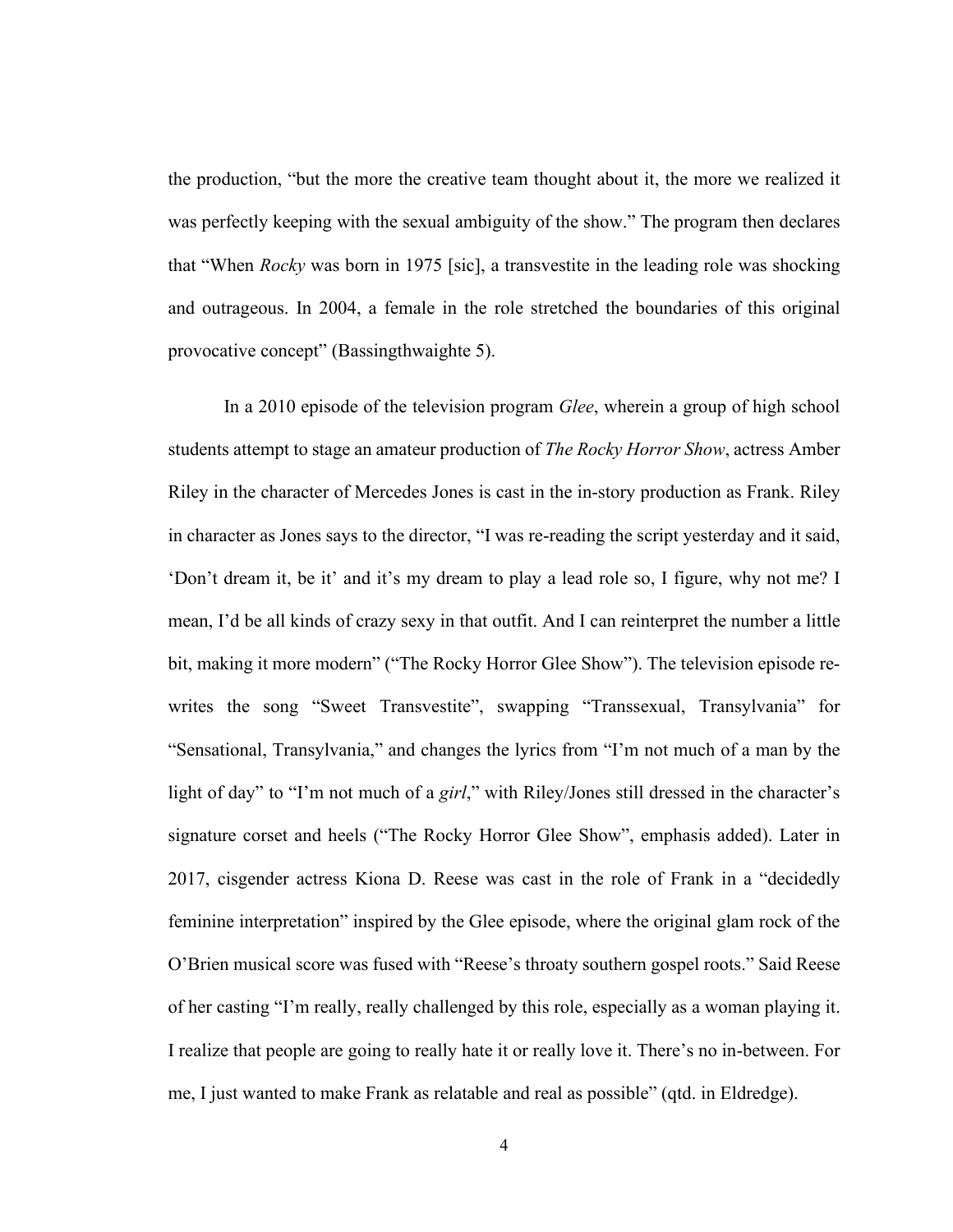In each of these cases, the idea of casting a woman in the role of Frank-N-Furter is framed as more progressive or modern than the casting of a man (or more precisely, a maleassigned performer) was in the early 1970s when the show was initially launched. However, neither of these instances were able to capture the boundary-pushing essence of the text in how they performed it. Mercedes in the charity concert is still presenting as a woman in feminine lingerie, and Riley as Jones as Frank does the same, while also changing the lyrics to be not only tamer for a broadcast television program about American high school students, but more muddled in their reading. What does it mean for Jones as Frank to be a woman who is "not much of a girl" and whose transvestite attire consists of a leather corset and skirt with heels? One could venture that for an actress to truly adopt a confrontational transvestite performance wherein her "girl"-ness was questioned "by the light of day," that she would don male attire.

These issues of performance and identification are yet further complicated by the casting of transgender Orange is the New Black actress Laverne Cox as Dr. Frank-N-Furter in the 2016 television remake of the 1975 film by *Hocus Pocus* and *High School Musical* director and choreographer Kenny Ortega. Unlike Anderson, Mercedes, or Riley, Cox is an out transgender actress and activist whose work within the LGBTQ community is wellknown by fans and the press. But again, Cox does not identify as genderqueer or nonbinary, she identifies as a woman, and her womanhood and her binary embodiment is not negated by her transness. While her incarnation of Frank still sings "I'm just a sweet transvestite," this characterization of Frank has seemingly been interpreted instead as a binary transgender woman, and great pains are taken in the script to change all instances of he/him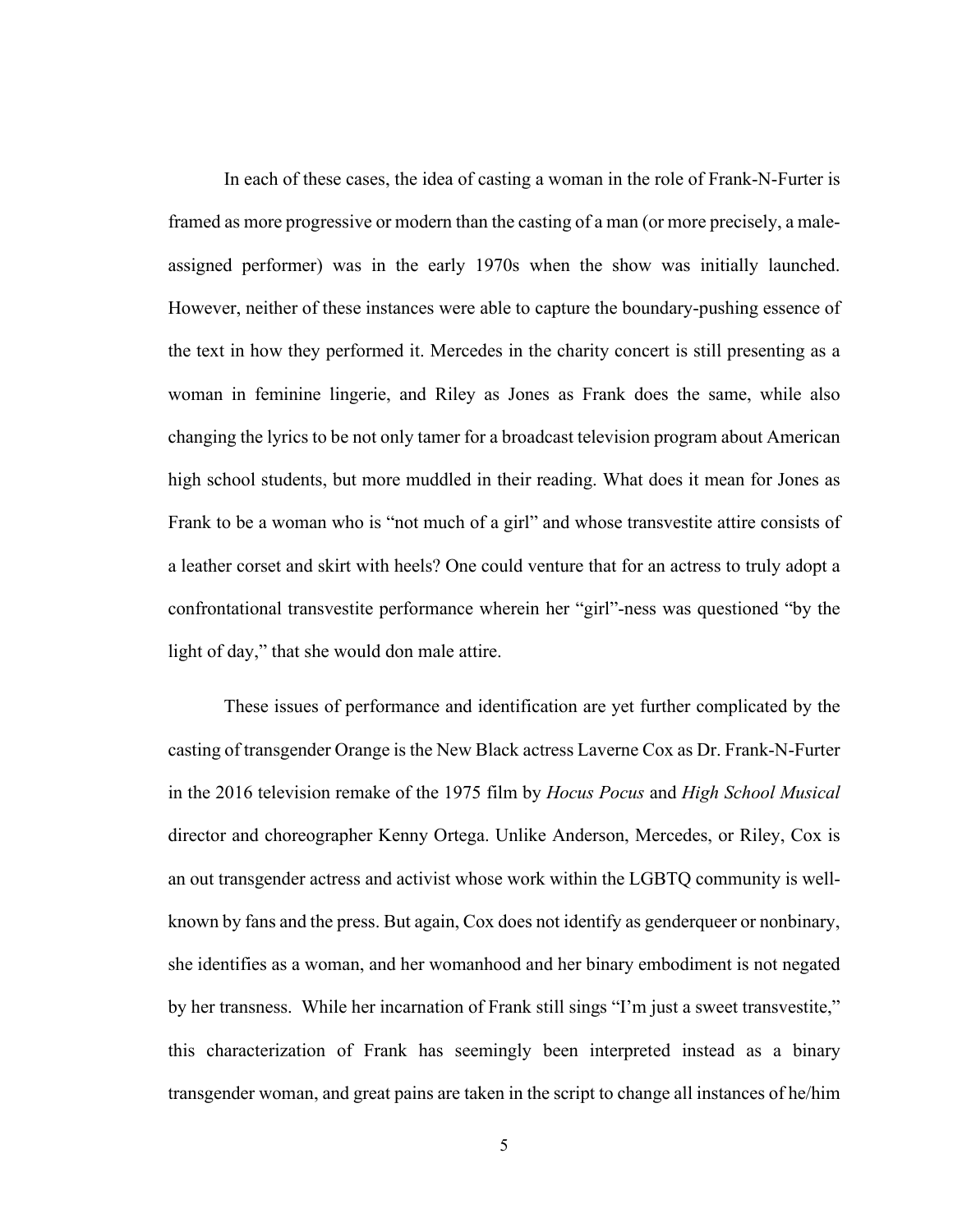pronouns in reference to Frank-N-Furter to she/her pronouns. References to the nickname "Frank" (save for once instance where the line "you're very lucky to be invited up to Frank's laboratory" is retained from the original) are also changed avoid a masculine-coded appellation, using "Dr. Furter" in its place. Interestingly, where the Narrator/Criminologist character refers to Frank in the original play and film scripts as "a man of little morals and some persuasion", the 2016 remake changes "man" to simply "person" instead of "woman," removing a possible binary categorization.

The casting decisions in these various incarnations of *Rocky Horror* led to some interesting methods with grappling with the text. Though Holmes cites Boylan in her program note for the Park Square Theatre production, the quote is incomplete. This quotation was taken from Boylan's article "5 Things You Should Not Say to a Transgender Person (and 3 Things You Should)" in a section where Boylan discusses mentioning drag queen RuPaul and *The Rocky Horror Picture Show* to transgender people. However, Holmes omits the next part of Boylan's article:

As for *Rocky Horror*, here's another delightful piece of subversive drag culture, made more enjoyably depraved over the years by the legendary participation of its audiences at the film's midnight screenings. All of that is great. But remember that, while Frank N. Furter sings that he's a 'sweet transvestite from Transylvania,' he's surely not an actual trans woman any more than Al Jolson in blackface is actually Thurgood Marshall ("5 Things Not to Say to a Transgender Person").

Here we have reached an interesting complication. Toeplitz and Holmes cite contemporary awareness of transgender lives and issues as reason to cast a cisgender woman in the role of Dr. Frank-N-Furter. If the YouTube trailer for the production is any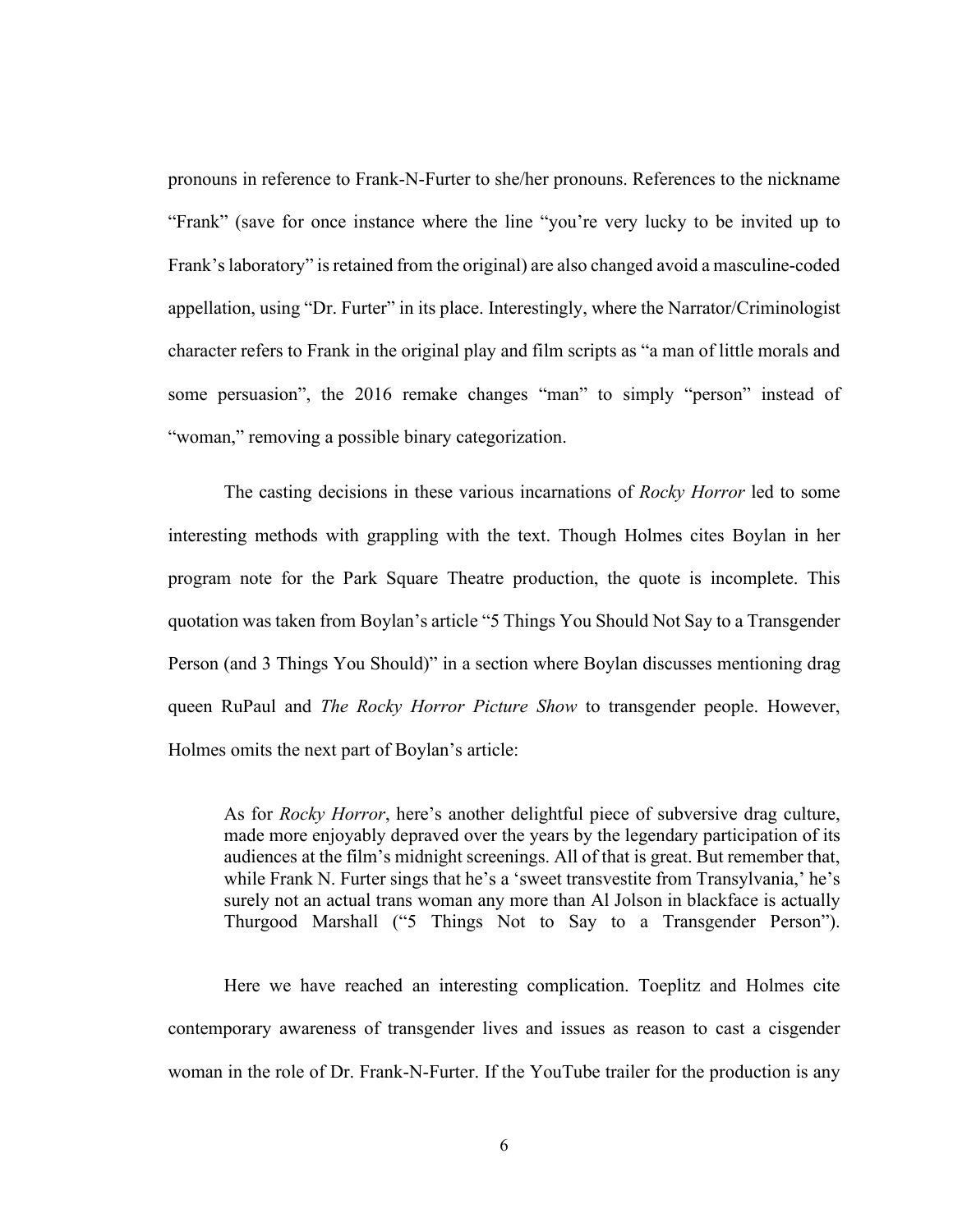indication, Anderson still sings "I'm just a sweet transvestite from Transsexual, Transylvania", effectively having a cisgender woman portray a transgender<sup>[1](#page-12-0)</sup> character ("The Rocky Horror Show – Official Trailer"). Having a (presumably) cisgender man perform as Frank will not, as Toeplitz writes, "benefit" a contemporary audience in the same way a cisgender woman playing the character would. Holmes's quotation of Boylan's article, though incomplete, frames *The Rocky Horror Show* as regressive performance of transgender or gender non-conforming identity.

However, with more of Boylan's quote for added context, we see that while Boylan refers to Rocky Horror as "delightful," she both asserts that Frank-N-Furter is not a transgender character (or at least, not a binary transgender woman), but rather a "drag" character whose characterization is equated to blackface performer Al Jolson. In Boylan's estimation, Frank is "surely" not transgender, but Frank's "drag" is also a sort of transgender equivalent of blackface that the character performs. *Rocky Horror* here is presented as simultaneously "transgressive" and "delightful" as well as crudely stereotypical ("5 Things Not to Say to a Trans Person").

So, in casting a cisgender or binary transgender woman in the role of Dr. Frank-N-Furter, these productions both seek to modernize the text of *Rocky Horror* and purge it of elements that may be interpreted by contemporary audiences as an unsavory depiction of queer and transgender people through the character of Frank-N-Furter. As Toeplitz remarks, who in 2020 will be served by "a man [doing] a Tim Curry impression in a pair

<span id="page-12-0"></span><sup>&</sup>lt;sup>1</sup> Here I use "transgender" as an umbrella term to encompass a wide variety of identities, including binary transgender women, genderqueer and nonbinary people, and gender non-conforming people, among others.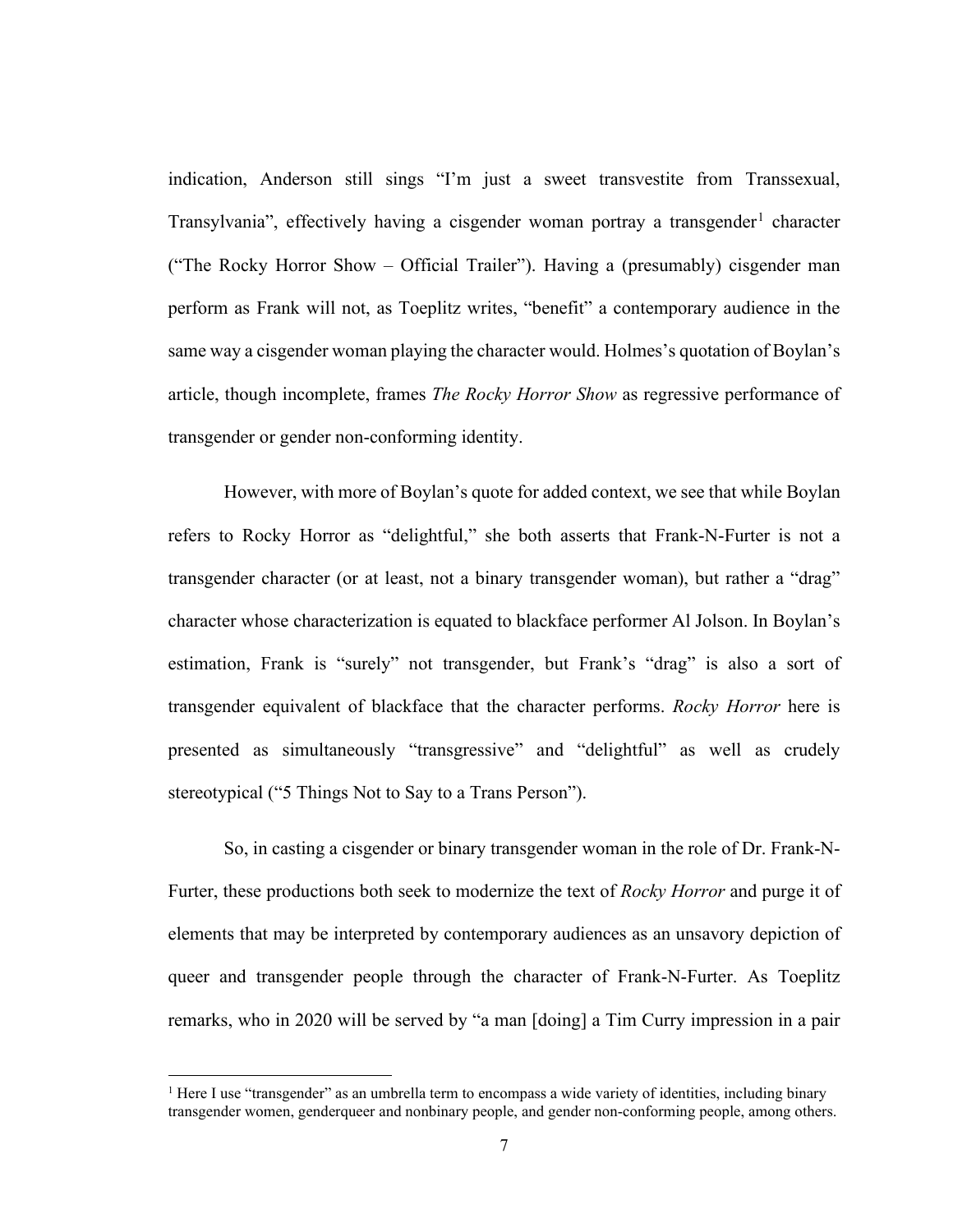of cheap heels and fishnets?" In both the play and the film, Frank not only wears explicitly fetishistic feminine attire, but commits a gruesome murder, has sex with both Brad and Janet in what could be generously read as a seduction but more accurately interpreted as rape-by-deception, engages in cannibalism, drugs his "guests" into performing a sexual cabaret for his amusement, and is finally killed by his servants. All these story beats align closely with sensationalistic narrative tropes for transgender characters, which depict particularly trans women and transfeminine people as hypersexual, predatory, and homicidal, as well as meriting death at the conclusion of the narrative. It can therefore be said that the accusations against *Rocky Horror* by queer activists are not unfounded, and that the changes made by directors of various incarnations of the text are responding to cultural and historical precedent. However, these changes can overcorrect, and in casting only women, transgender or cisgender, as Frank-N-Furter, these creative teams are not only sterilizing the richly layered punk rock ethos of *Rocky Horror*, but turning a blind eye to the ways in which Frank-N-Furter as a character has allowed for a genderqueer embodiment and sentiment to stake its place in popular culture.

A plot summary of *The Rocky Horror (Picture) Show* may be required for the uninitiated. Brad Majors and Janet Weiss, "two young, ordinary, healthy kids," leave the wedding of their friends Ralph and Betty Hapschatt (née Munroe) to visit their former science teacher Dr. Everett Scott and announce their engagement. While en route to Dr. Scott's, Brad and Janet get a flat tire, and walk in the pouring rain to a castle Brad spotted down the road to ask for a phone. There they meet the seedy butler Riff Raff, his incestuous sister Magenta, and the live-in groupie Columbia. This motley crew is led by the lingerie-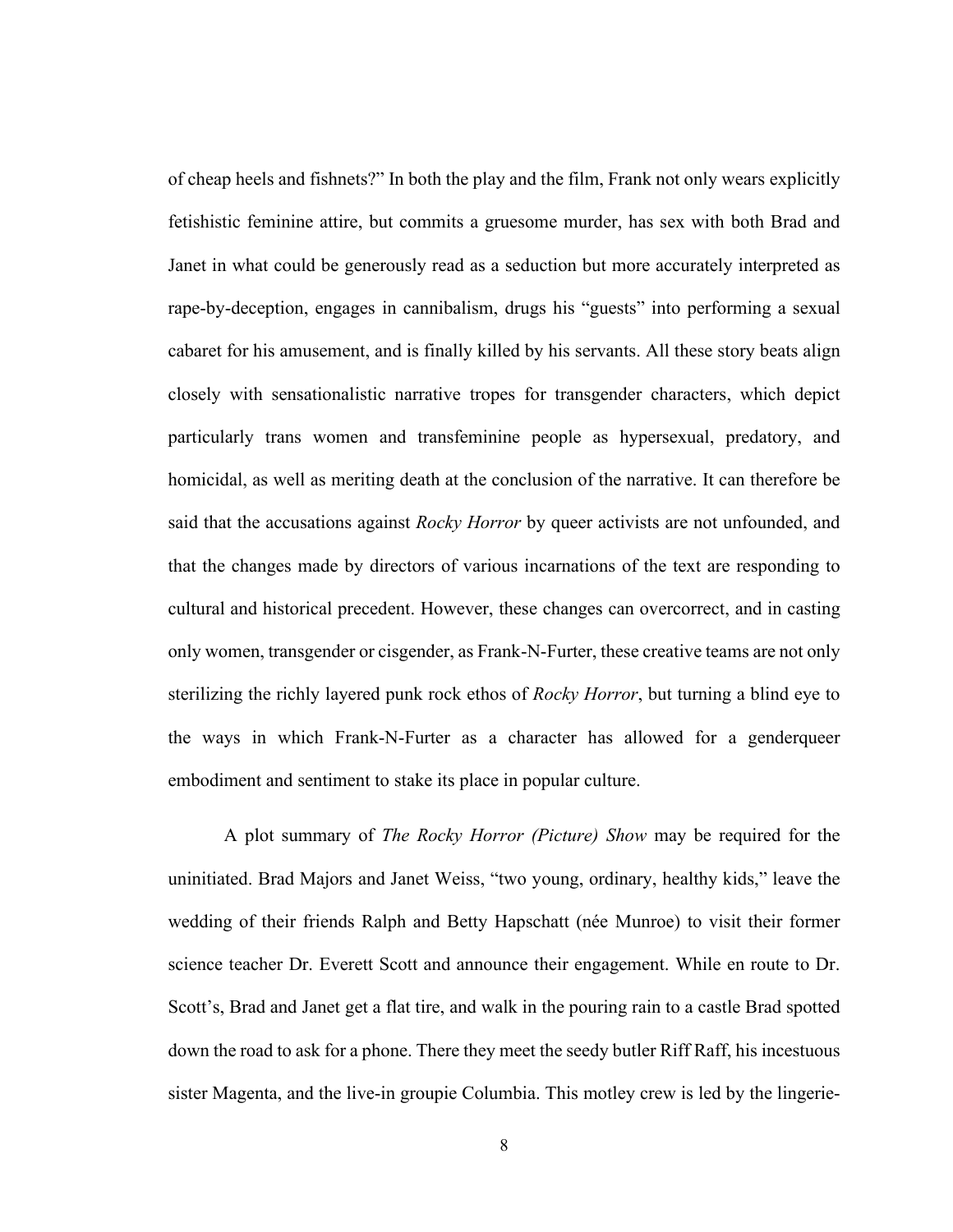clad mad scientist Dr. Frank-N-Furter, who invites Brad and Janet up to his laboratory to witness the birth of his creation, the titular Rocky Horror. Rocky has been designed in the image of a muscle man from a bodybuilding advertisement and is intended to become Frank's new lover. After Rocky's creation ceremony is interrupted by the undead biker Eddie, Columbia and Frank's ex-lover who Frank murdered in order to use half of his brain to create Rocky, Frank mutilates Eddie with a pickaxe (or microphone stand, or chainsaw, depending on the production) and proceeds to lead Rocky to their shared "somber bridal suite." Brad and Janet are then taken to separate chambers by the servants, where Frank seduces each while attempting to disguise himself as the other. Overwhelmed by her tryst with Frank and by spying Frank and Brad having sex on one of the castle's television monitors, Janet seeks comfort in the arms of Rocky, who has escaped Frank's bedroom in fear. As Janet and Rocky make love, Dr. Scott arrives unannounced to the castle in search of Eddie, who is revealed to have been his nephew. Dr. Scott (an undercover agent of the government researching UFOs) also reveals that Frank, Riff Raff, and Magenta are extraterrestrials who have come to Earth for some nefarious purpose. His cover blown, Frank uses the "sonic transducer" in his laboratory to paralyze Brad, Janet, Scott, Columbia, and Rocky; drugging them, dressing them in corsets and high heels akin to his own garb, and forcing them to perform a burlesque floorshow "in an empty house, in the middle of the night" to an audience of no one. The floorshow concludes with an orgy led by Frank that is cut short by Riff Raff and Magenta arriving in space suits, intending to "beam the entire house back to the planet of Transsexual in the galaxy of Transylvania." Riff Raff blasts Columbia, Frank, and Rocky, and soon the castle begins to take off to outer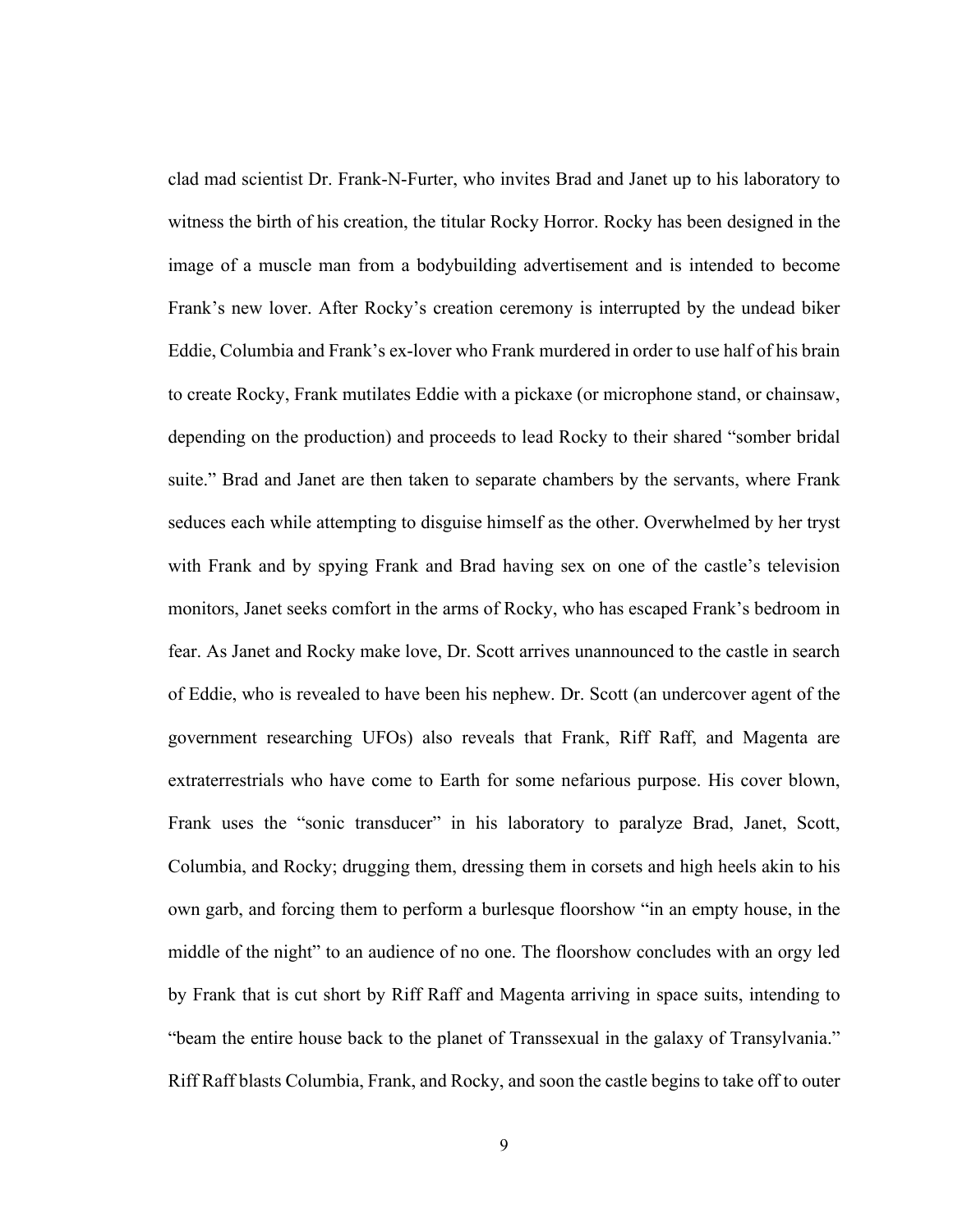space, leaving Brad, Janet, and Scott in the rubble, left to contemplate what their experiences mean for their lives and relationships.

Changing the character of Frank-N-Furter in relation to shifting societal values is not an entirely new concept. When *The Rocky Horror Show* mounted its West End revival at the Piccadilly Theatre in 1990, Frank's dialogue during his liaison with Brad was altered. This change is archived in the official cast recording of the show, where Frank's assurance to Brad that "there's no crime in giving yourself over to pleasure," is given the addendum, "unless of course you forget to wear one of these" with the audible snap of a condom added to the soundtrack (1990 London Cast). In 1990, the AIDS crisis had been raging in queer communities for nearly a decade, particularly affecting men and transgender women who had sex with men. Frank's public service announcement for condoms during sex with Brad bends the character's transgressive, hedonistic sexuality for the context of the time period, when queer sex between male-assigned people carried possible consequences, even fatal ones. But even this textual postscript was lacking, while Frank uses a condom with Brad, his previous sex scene with Janet remains as it was in the original script, with no condom mentioned, even though Janet's sexual intercourse with the bi/pansexual Frank would have similar ramifications for her as well.

The goal of this paper is to disentangle the variant, permeable, and contradictory understandings of the identity of *Rocky Horror*'s Dr. Frank-N-Furter, particularly as the character relates to shifting societal conceptions of gender identity and terminology as such discussions become more prevalent in public life. I do so by tracing the character's creative origins and contextualizing them within the contemporaneous queer cultures of two major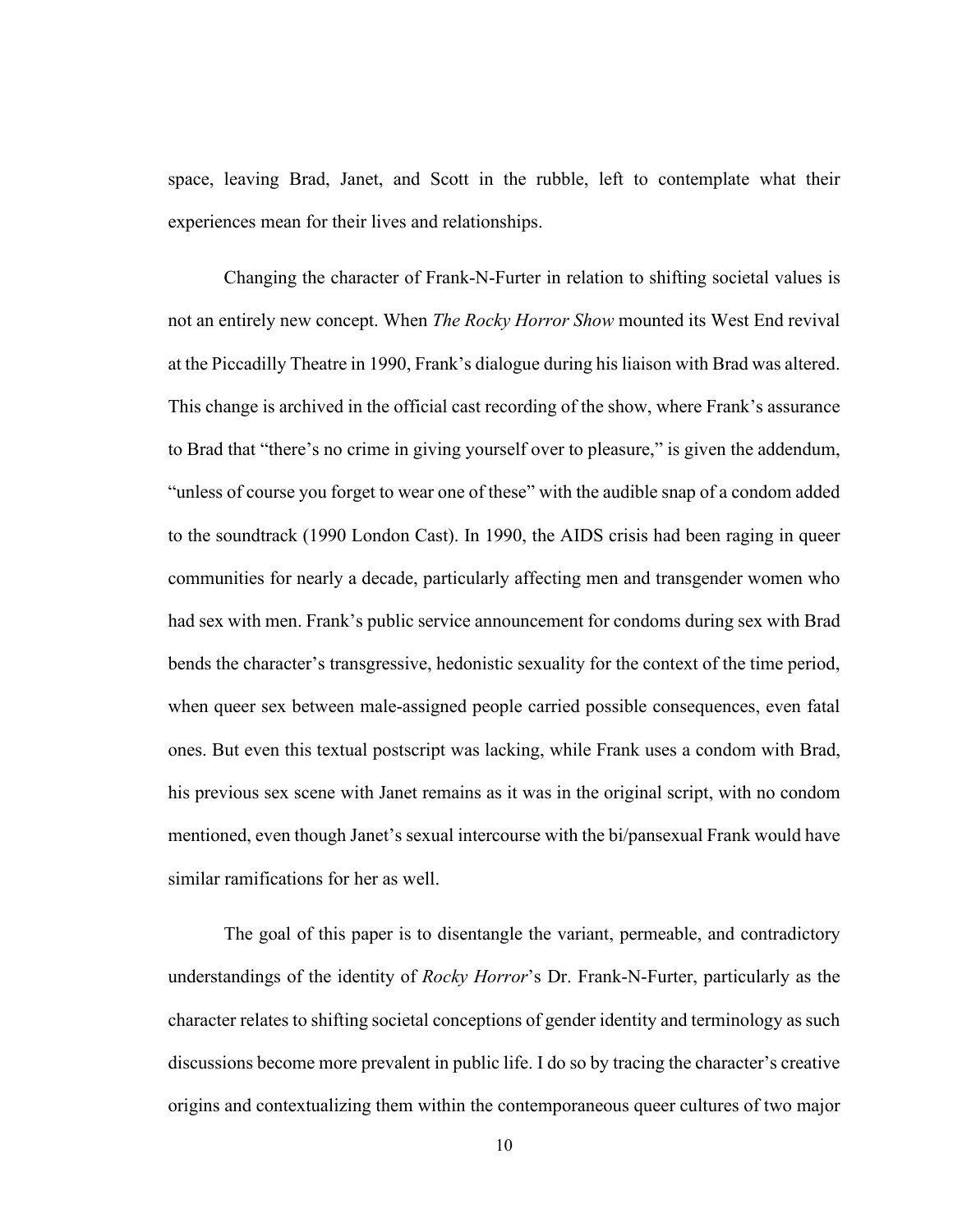iterations: the original 1975 film adaptation of the stage show, *The Rocky Horror Picture Show* starring Tim Curry as Frank-N-Furter, and the 2016 Fox television remake *The Rocky Horror Picture Show: Let's Do the Time Warp Again* which cast Laverne Cox as Frank-N-Furter. In doing so, I hope to demonstrate how moves towards more "progressive" interpretations of the character not only ignore important textual analyses of the purpose of Frank's character within *Rocky Horror*, but also how these reimaginings leave little room for non-binary, genderqueer, and gender-variant readings of the character in favor of more palatable and marketable binary gender presentations. It is my assertion that while Frank-N-Furter is a challenging, uncomfortable, and indeed problematic character in the queer canon, it is vital that he/she/they present a subversive challenge to what we conceive as gender and sexuality in order to both remain true to the original intentions of the text and to remain relevant as the *Rocky Horror* phenomenon continues into its half-century.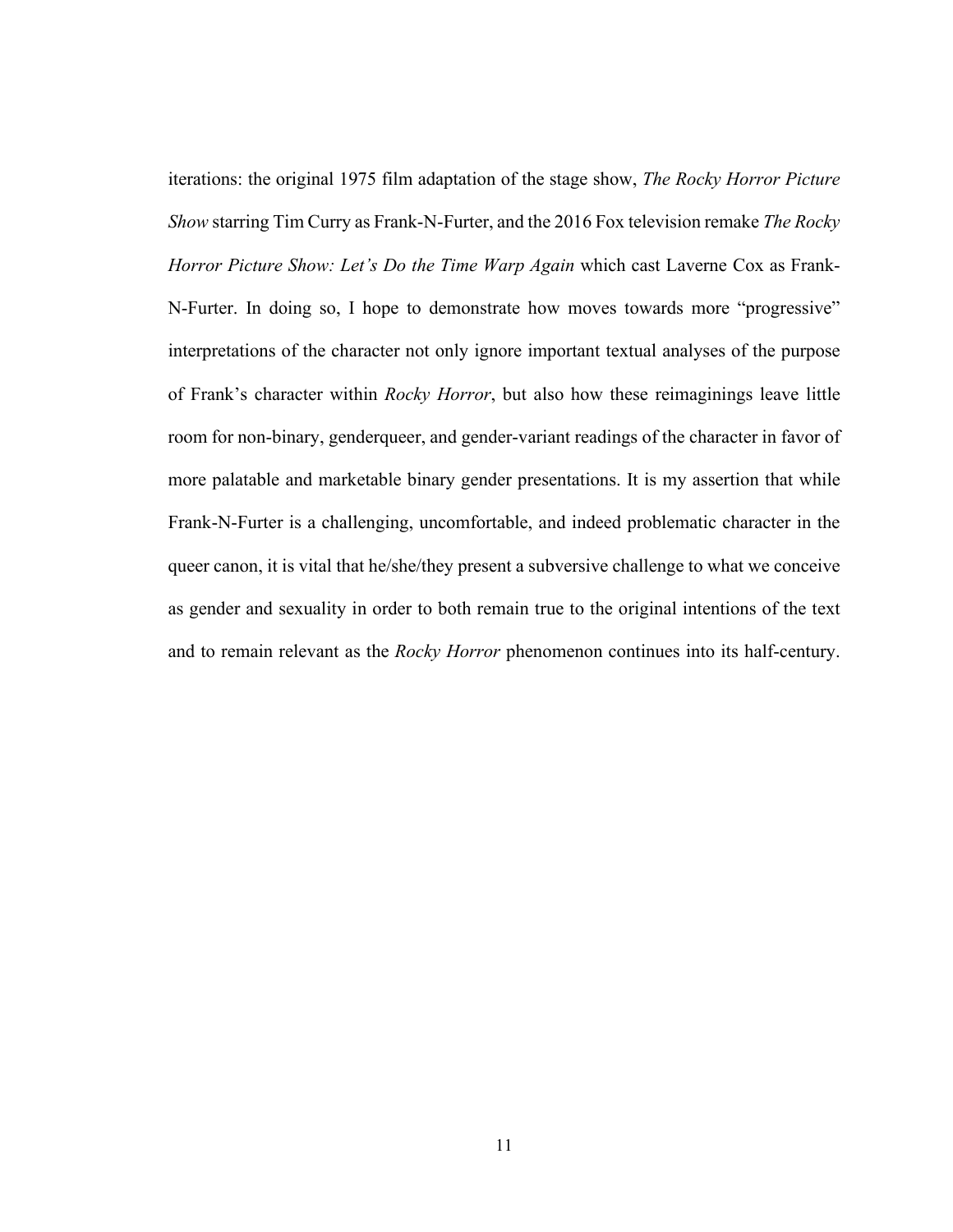#### CHAPTER II

## "DON'T GET STRUNG OUT BY THE WAY I LOOK": UNPACKING THE "SWEET TRANSVESTITE"

In order to properly unpack and analyze the context of the characterization of Frank-N-Furter, we will have to grapple with the slippery, complicated, and fraught history of the word "transvestite" and its usage. Within the text of *Rocky Horror* and any of its adaptations, the only definitive statement Frank makes about his queer identity directly is found in his introductory song, "Sweet Transvestite." Appearing before Brad and Janet cloaked in a black Dracula-esque cape, Frank sings, "I'm not much of a man by the light of day, but by night, I'm one hell of a lover! /I'm just a sweet transvestite from Transsexual, Transylvania!" before throwing off the cape to reveal his corset, garter belt, and fishnet stockings. Outside of this scene, Frank-N-Furter makes no other commentary on his gender identity or sexual orientation; instead, his rhetorical queerness originates from his visual appearance throughout the play/film, his goal of creating Rocky to serve as an erotic "playmate," and the sexual encounters he has or is implied to have had with the other characters.

For their part, Frank's followers, Brad and Janet, and Dr. Scott never explicitly comment on Frank's gender performance or sexuality within the text either. Riff Raff and Magenta, Frank's "handyman" and domestic servant, refer to Frank with he/him pronouns and address him as "master," with Riff Raff stating that "the master is not yet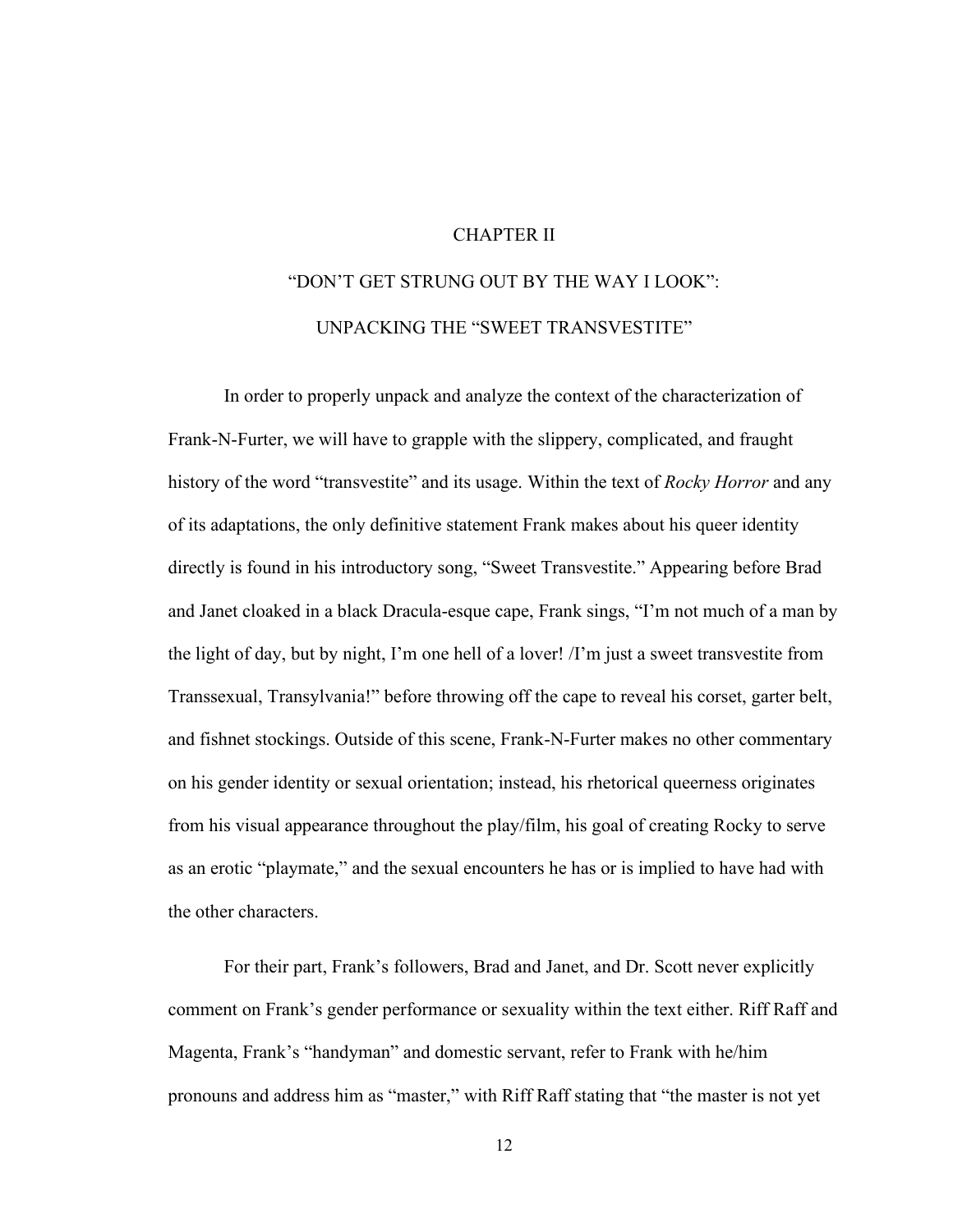married, nor do I think he ever will be," when Janet questions if Frank is the groupie Columbia's husband. Towards the end of Frank's late-night floorshow, Riff Raff and Magenta interrupt and announce their plans to return to the "Planet of Transsexual, in the Galaxy of Transylvania," appearing in extraterrestrial space suits akin to Frank's own attire, with fishnet stockings, garter-belts, and spiky high heeled ankle boots. While Brad and Janet react to Frank's introduction where he reveals his cross-dressed attire with shock and fear, as Janet faints and Brad's eyes widen with shock and his mouth begins to quaver, neither character's dialogue mention any sort of revulsion or shock for Frank's choice of dress. In fact, in the original 1975 film, Brad's police statement glimpsed briefly in the Criminologist's dossier of the film's narrative, "The Denton Affair," has Brad mentioning that he at first believed Frank to be a (cisgender) woman, elaborating that, "When we got there she started talking about being a transvestite. Now, I don't keep up with the modern trends that happen in New York and all those big cities and I wasn't quite sure what a transvestite was" (Chiovari<sup>[2](#page-18-0)</sup>). Even Dr. Scott, described in the opening credits of the film as "a rival scientist" to Frank-N-Furter, never admonishes or remarks upon the Frank's queerness, only obliquely referencing Frank's "decadence," and that Frank's murder of Eddie justifies Frank's assassination by ray gun at the hands of Riff Raff, as "society must be protected" (*The Rocky Horror Picture Show)*.

Therefore, the only concrete statement of identity Frank gives to the other characters, and the only identity the other characters use in reference to Frank, is

<span id="page-18-0"></span> $2A$  complete copy of Brad's police statement from the film was obtained by fan Gene Chiovari and reprinted in the national *Rocky Horror* fan magazine *Crazed Imaginations.* In the DVD commentary, Richard O'Brien mentions that production designer Brian Thomson wrote the statements.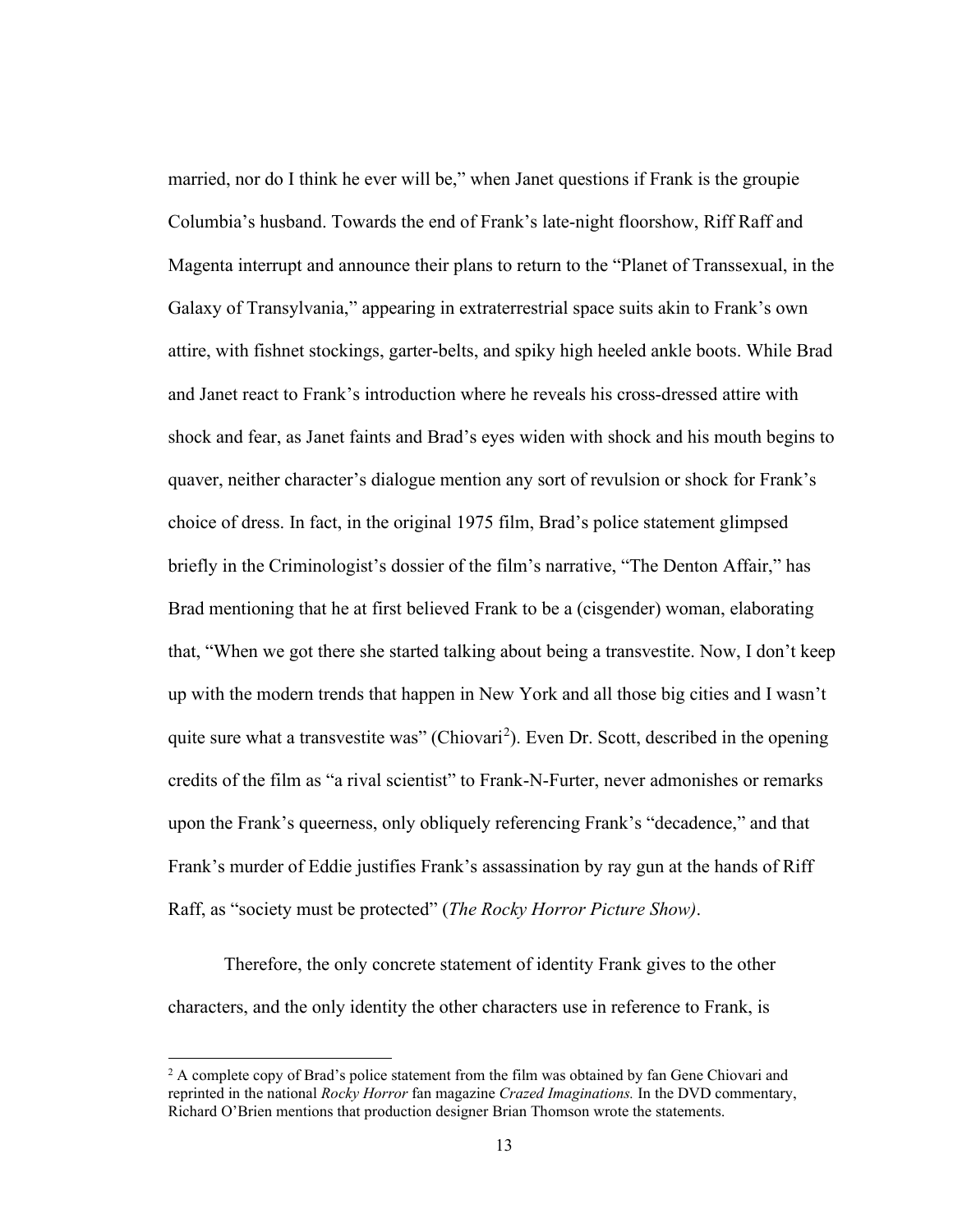"transvestite." The term was originally coined in 1910 by German sexologist Magnus Hirschfeld in his book *Die Transvestiten* (The Transvestite), who also became an early advocate for transgender rights. Previously, there had been a conflation of gender nonconformance and sexuality based on the research of Karl Ulrichs, whose theories of sexual orientation focused on a gender essentialist reading of desire. Ulrichs divided sexual behaviors into taxonomies such as *urning,* which described a subset of homosexual men who possessed "female souls" and had an erotic desire for genderconforming male partners. For Ulrichs, "The *Urning* is not a man but a type of feminine being who is female not only in the realm of sexual feelings. His entire spiritual organism, his entire spiritual temperament and character is feminine" (qtd. in Leck 41). Over time, while Ulrichs revised and expanded his research, he still focused on "sexual intermediaries," presenting variation from cisheternormative standards as natural and benign  $(41)$ .

These "intermediary" framings were also applied to bi- and pansexuality, as Ulrichs also saw the attraction to both men and women (working within these gender binaries) as a form of "doubling" in the same way that *urning* males represented a spiritual doubling of masculine and feminine essences. These *doppelnaturen* (doublenature) people were deemed "physical-spiritual hermaphrodites" by Ulrichs, whose research increasingly focused on sexualities and gender identities that rested in liminality (Leck 60). It is important for our purposes to not only look at Frank-N-Furter's gender presentation, but also his unidentified but enacted sexual practices. Throughout the course of the text, Frank engages in sexual intercourse with both men and women, Brad,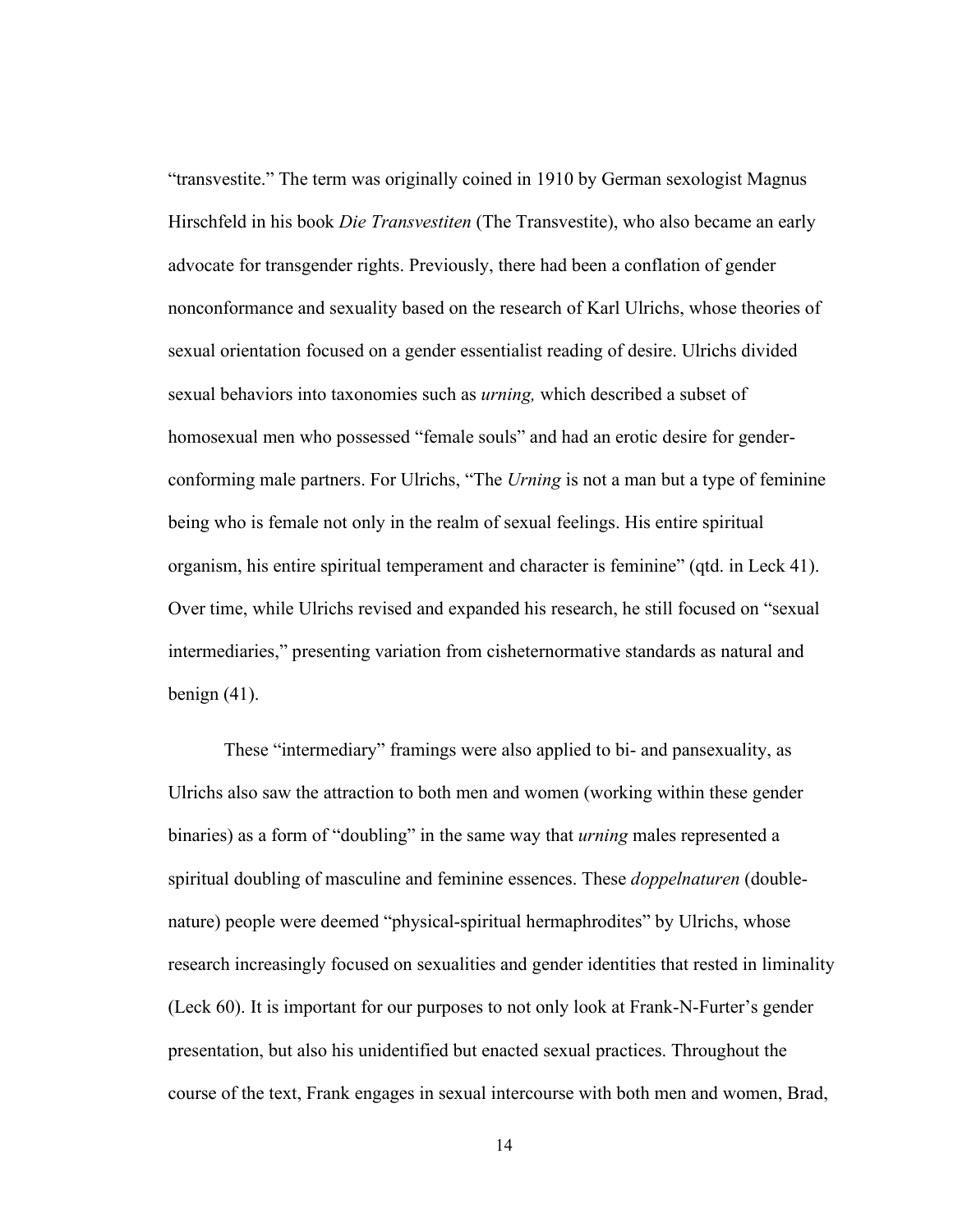Janet, and Rocky explicitly, and Columbia and her ex-lover Eddie implicitly. Frank's sexual conquest of at least five binarily identified partners implicates a bisexual identity, however Frank's extraterrestrial origins and voracious sexual appetite hints towards a more expansive definition of his sexuality, one that could be understood to be pansexual, or even (thanks to Frank's non-human origins) *omni*sexual in nature.

It was not until the publication of *Die Transvestiten* by Hirschfeld that understandings between gender and sexuality began to decouple from one another (Adams 171). In 1954, American researcher Harry Benjamin developed a division between those who wear the clothing of the opposite gender or perform gender nonconforming roles, and those who wish to transition physically. It was Benjamin who coined the word "transsexual" to describe those who specifically sought physical transition, giving the term widespread notice with the publication of his 1966 book *The Transsexual Phenomenon*, hailed as "the bible of transsexuality" (172). The earliest version of the term "transgender" appeared in the second edition of John F. Oliven's book *Sexual Hygiene and Pathology* in 1965 as a differentiator between the desire to change gender and "transsexual" as the desire to transition (173).

By the 1970s, many of those in the trans community began solidifying the terminology used to describe their identities and experiences, and "as had been the case with the transvestite label during the first half of the twentieth century, the transsexual label was found to be lacking" (Adams 176), and variations of the word transgender such as *transgenderal, transgenderist,* and *transgenderism* began to gain more use by contemporary trans people. All these various terms fell in and out of favor over time and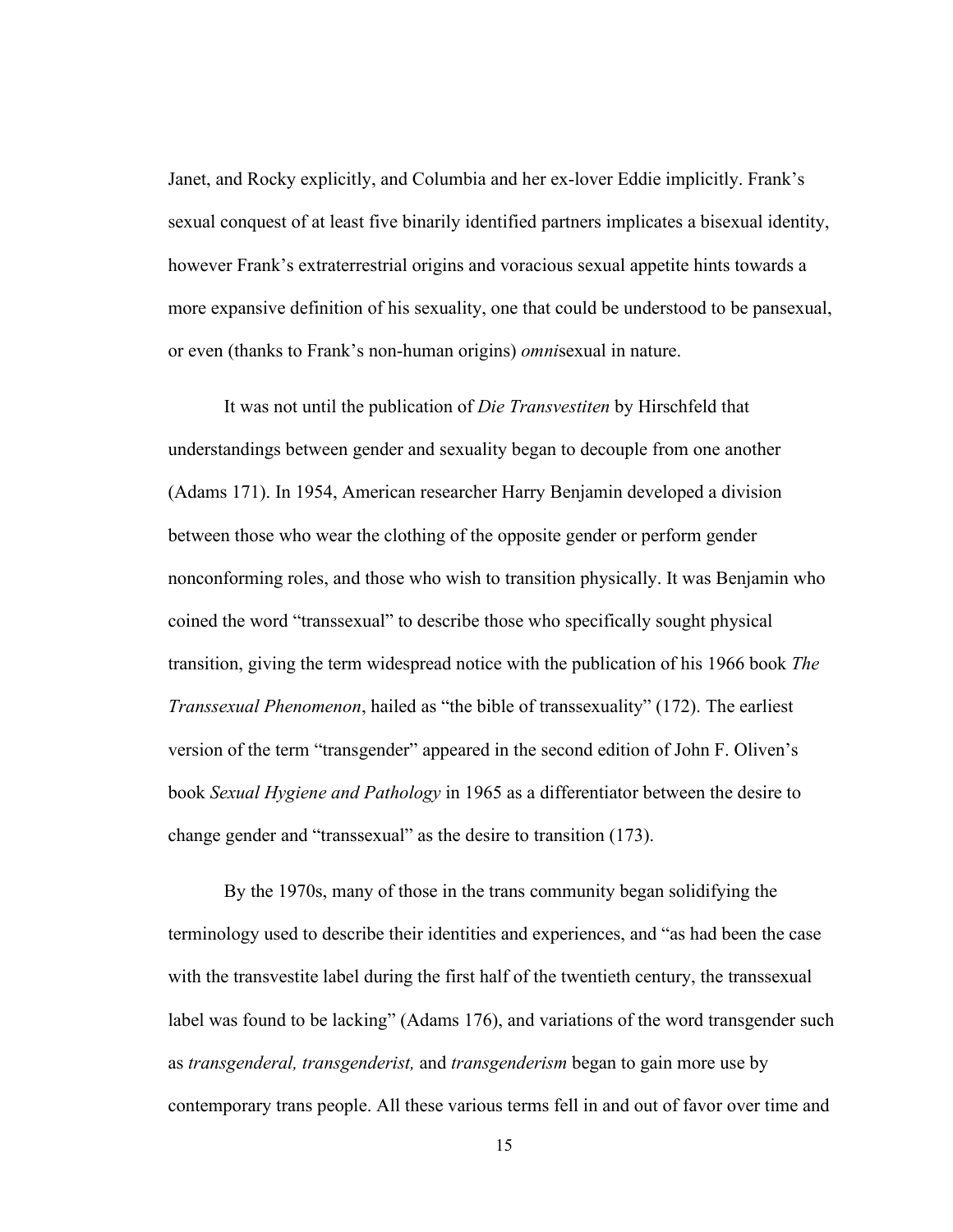location, with *transgender* finally becoming the most accepted intra-community term by the 1980s, specifically because of its wide umbrella effect that made it an easy term to apply to the many variations of trans people's experiences (173–174). However, it is important to note that while these terms gained widespread use in the  $20<sup>th</sup>$  century West, people across the globe at all points of history have engaged in what could be characterized under the Western taxonomical umbrella of transgender behavior or identity.

This abbreviated history of transgender terminology suggests that from *The Rocky Horror Show*'s earliest history, from its original inception as a stage play at the Royal Court Theatre in June of 1973 to its initial film adaptation in 1975, the scientific and cultural understanding of transgender identity and the words employed to describe that identity and lived experience were incredibly varied across temporal and geographical sites. Still further complicating matters, while Frank describes himself as a "sweet transvestite," he also gives his point of origin as "Transsexual, Transylvania" (though, when both the audience and Brad and Janet are introduced to the existence of this locale, they do not yet know it is a distant planet in a far-off galaxy). Though Frank may not say that he *is* a "transsexual," the fact that he and his servants hail from a planet *called* "Transsexual" only adds more implications into the mix. Indeed, because of this linguistic twist, many contemporary reviewers of the play and original film haphazardly use both "transvestite" and "transsexual" (as well as other, more colloquial terms) when describing Frank-N-Furter. A review of the initial show from June of 1973 refers to Frank both as a "trans-sexual [sic] doctor" and a "lowering transvestite monster" who is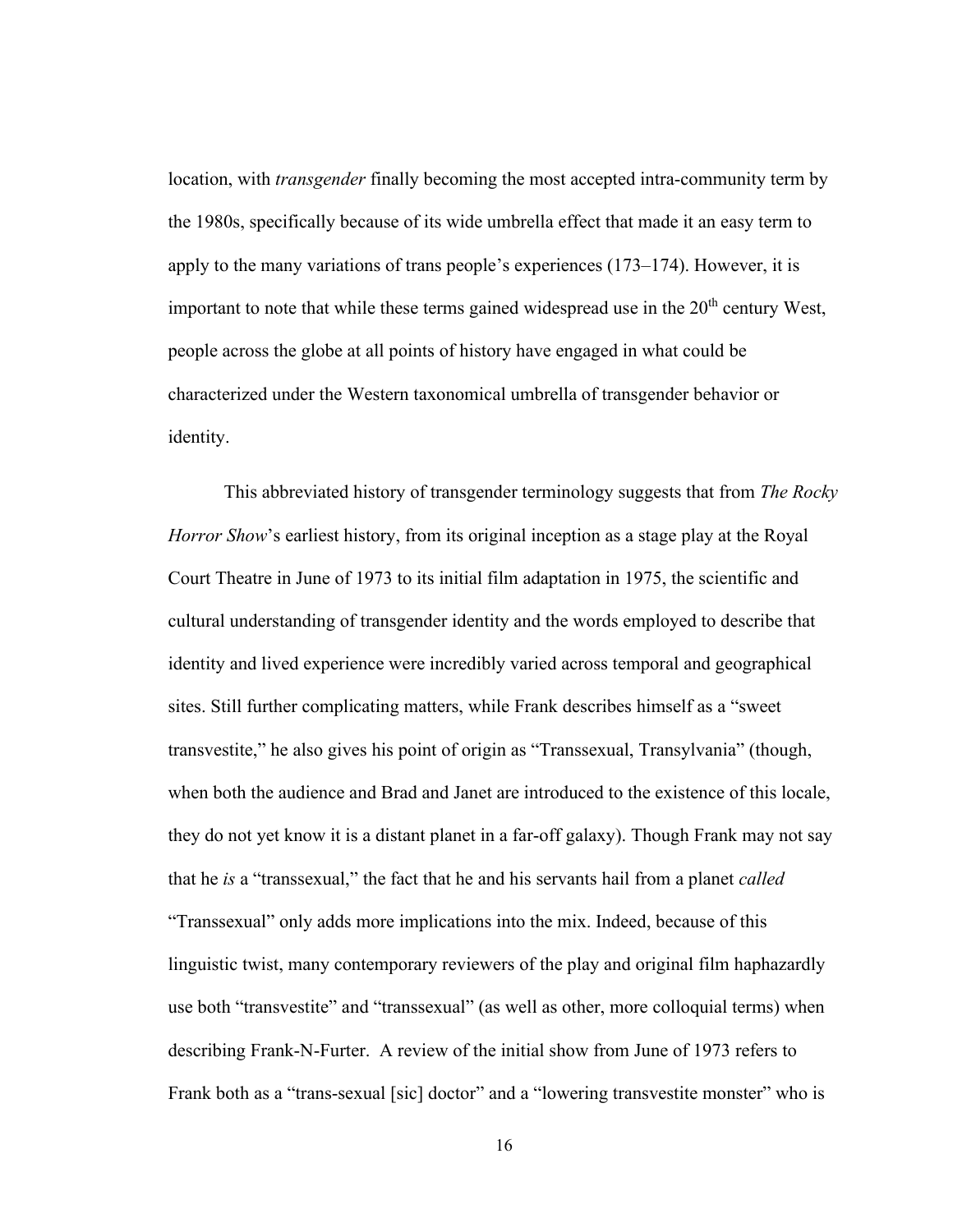rendered "ambisextrous" by Curry's performance (Billington). A review of the 1975 film adaptation for *The Cincinnati Enquirer* states that Frank "singingly introduces himself as '…a sweet transvestite, transexual [sic], Transylvania'," totally erasing any nuance between the terms, and damning the film for its "totally degenerate, transvestite, transexual, and blasphemous content" (Berrigan). In her 2003 book, *Remaking the Frankenstein Myth on Film*, Caroline Joan S. Picart refers to Frank as an "irrepressible transsexual" (69) and "transsexual alien" (71), using both "s/he" and "his" as pronouns for Frank (74). Even the actor who originated Frank seems to be in on the confusion. In a 1974 interview with *The Los Angeles Times* about playing Frank in the first American production of *The Rocky Horror Show* at the Roxy nightclub, Tim Curry remarks that "He [Frank] says he's a transvestite transexual [sic], whatever that means," only to add "I don't play him as a transexual" (Kilday). Also important to note, before taking off for the galaxy of Transylvania, Magenta sings the praises of her home planet by lamenting, "Oh, sweet Transsexual!" language that (purposefully or not) closely mirrors Frank's declaration of being a "sweet transvestite." Despite the clear demarcations between the two terms, their intermingling by reviewers, academics, and Frank's first actor suggest that what terms to apply to Frank were ambiguous and nebulous, eluding reviewers, academics, and even his originator.

Though Ulrichs's conflation of gender identity and sexual desire had been mostly debunked by the contemporary fields of sexology and transgender research, such connections persisted in the popular consciousness well into the latter half of the twentieth century. These outdated assumptions not only framed gender identity and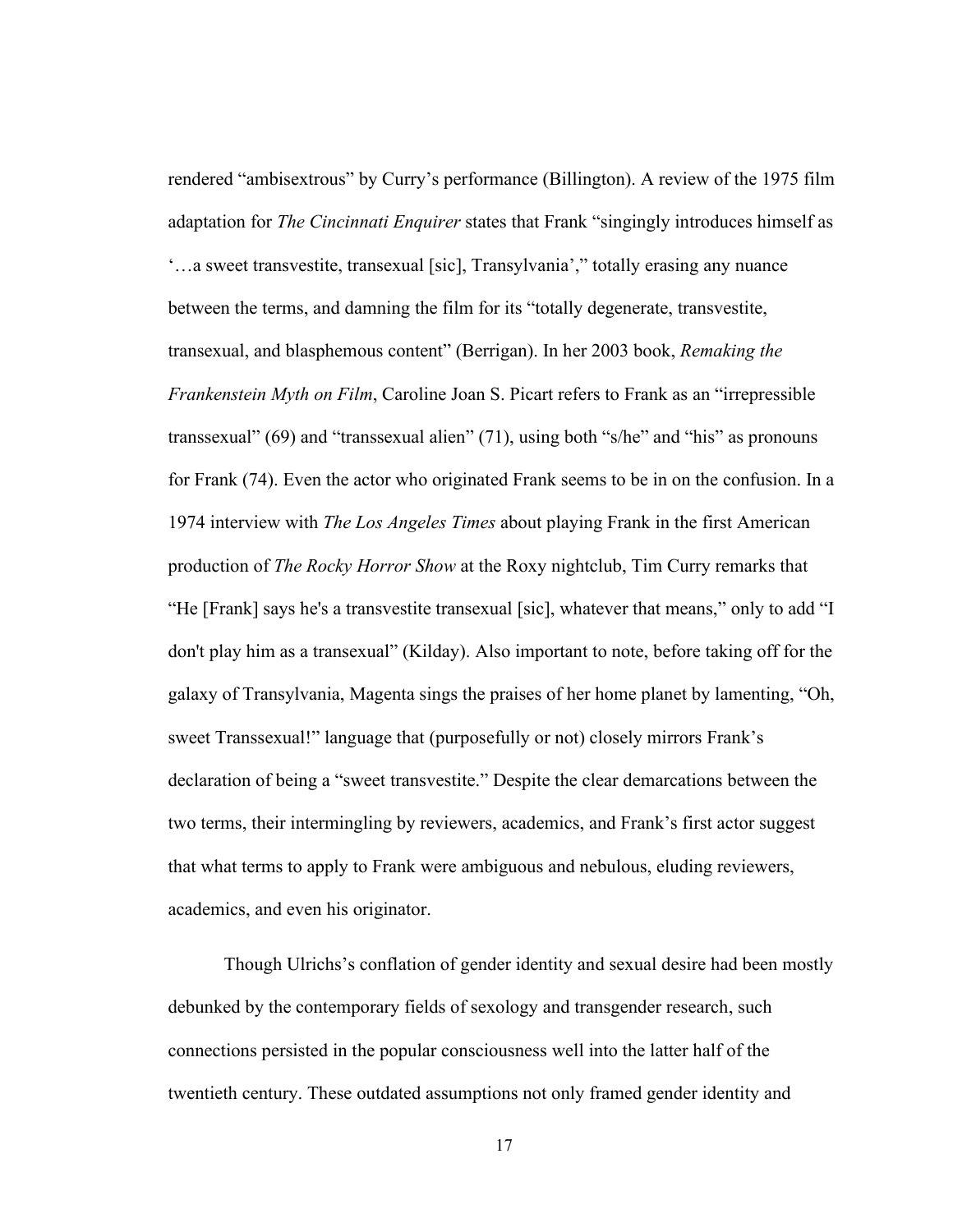sexual orientation as a shaping one another, but also included a heavily erotic charge to their claims. Richard von Krafft-Ebling, a sexologist who built upon Ulrichs's theories and revised them after his death, proposed a "degenerative" theory of non-heterosexual practice that moved away from Ulrichs's notions of gender and sexuality as inborn essences (Leck 156). Krafft-Ebling's theories made space for Ulrichs's inborn queerness, but focused more on queerness as a regressive, almost atavistic state. Krafft-Ebling saw male homosexual activity as progressing/regressing until the practitioner "feels like a woman in the sexual act, has an increased sensibility for passive sexual activity and under certain circumstances falls to the level of prostitution" (qtd. in Leck 156).

These same dynamics play out within the text of *The Rocky Horror Show*, with Frank-N-Furter both as corrupted and corruptor of innocence, the patient-zero for a regressive, destructive, and feminine strain of queerness. While Frank says little in terms of *what* he is, Frank's glittering paean to Fredrick's of Hollywood glamour, "Don't Dream It," gives us some glimpse into *why* he is the way he is. Standing illuminated in Fox searchlights attired in a red sequin corset, Frank sings "Whatever happened to Fay Wray?/ That delicate satin draped frame/ As it clung to her thigh/ How I started to cry/ Because I wanted to be dressed just the same!" (*The Rocky Horror Picture Show*) Here, Frank gives a (possible) origin point for his gender presentation: the glamour of 1930s Hollywood in the figure of Fay Wray in her star-making turn in *King Kong*. Wray's "delicate satin-draped frame" gives inspiration for Frank's own, much more overtly sexualized feminine-coded dress, which has allowed him to "swim the warm waters of sins of the flesh."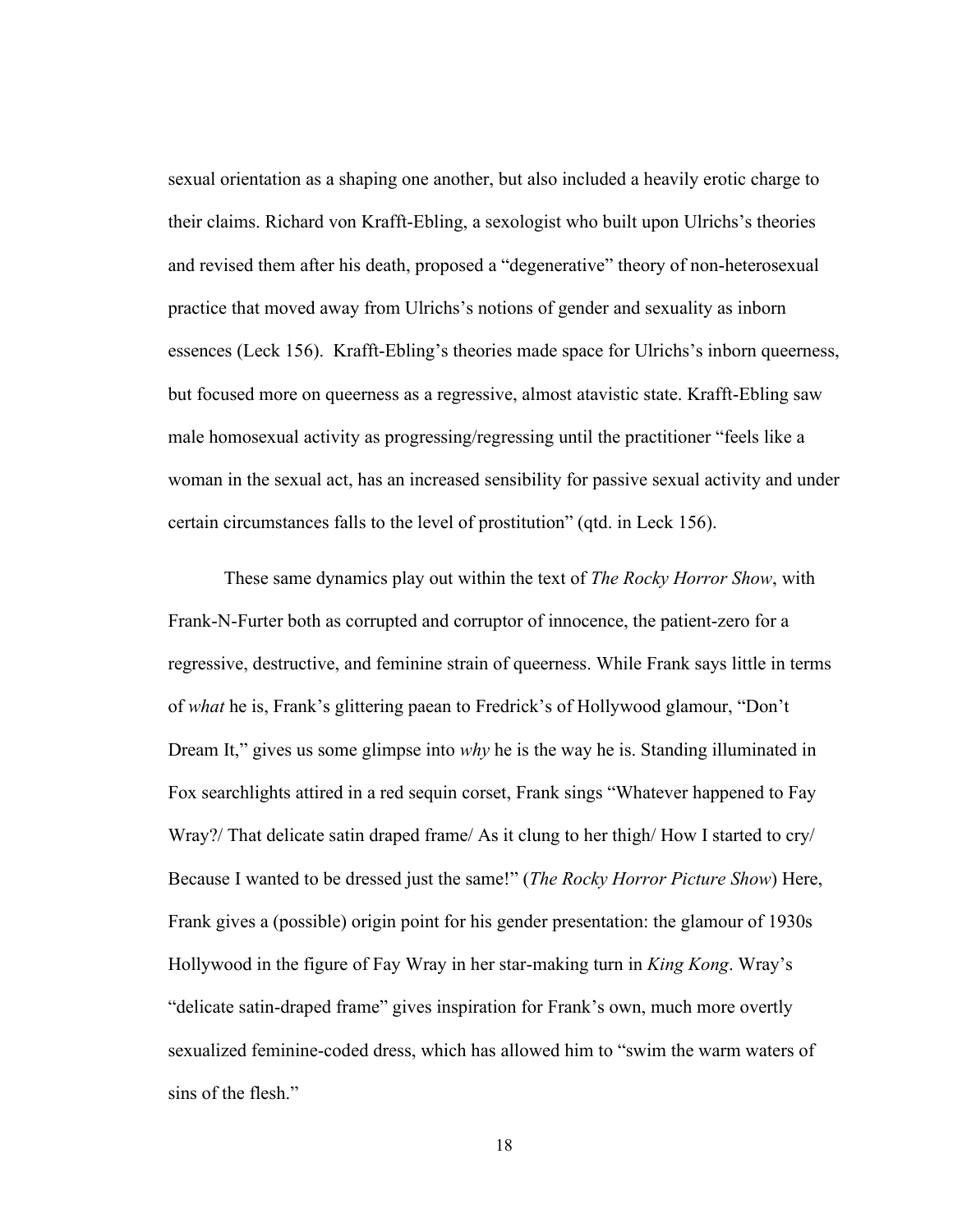From this point forward, Frank's queerness ultimately spreads to Eddie, Columbia, Rocky, Janet, Brad, and Dr. Scott, each either destroyed or irrevocably changed by their seduction at the hands of Frank. Eddie is killed (and later cannibalized) by Frank, Rocky and Columbia are gunned down by Riff Raff for defending Frank from his and Magenta's coup, and Brad, Janet, and Dr. Scott are left stunned and shaken in the rubble of Frank's castle after Riff Raff and Magenta blast it back to the galaxy of Transylvania. After Brad and Janet taste Frank's "forbidden fruit," the dynamics of their relationship change – Janet becomes a confident, sexually affirmed agent in her own newfound search for pleasure, and Brad, discovering that Frank's sexual temptations are "beyond [him]" becomes a femininized, passive figure. Brad, who begins his visit to Frank's castle affirming his fiancée that "it's going to be alright," loses his access to heteronormative male power to become a cross-dressed, passive being, now in Ulrichs and Krafft-Ebling's term, "double natured." Brad's final appearance in the floorshow, clad in a black corset, fishnet stockings, and black six-inch pumps proves that "degeneration could be the result of cultivation via seduction" (Leck 157), in this case, Brad's seduction by Frank earlier in the narrative.

Yet another kink (pun-intended) in our understanding of Frank's declaration "I'm just a sweet transvestite" is the implication of sexual fetish and the performance of eroticism. Frank's transvestism (as mutable and complicated as we now know that term to be) does not enact itself in Frank wearing gowns, skirts, or casual feminine-coded attire; rather Frank almost exclusively dresses in sexual feminine clothing – corsets, fishnets, high-heels, and garter belts. While "transvestite" has long since fallen out of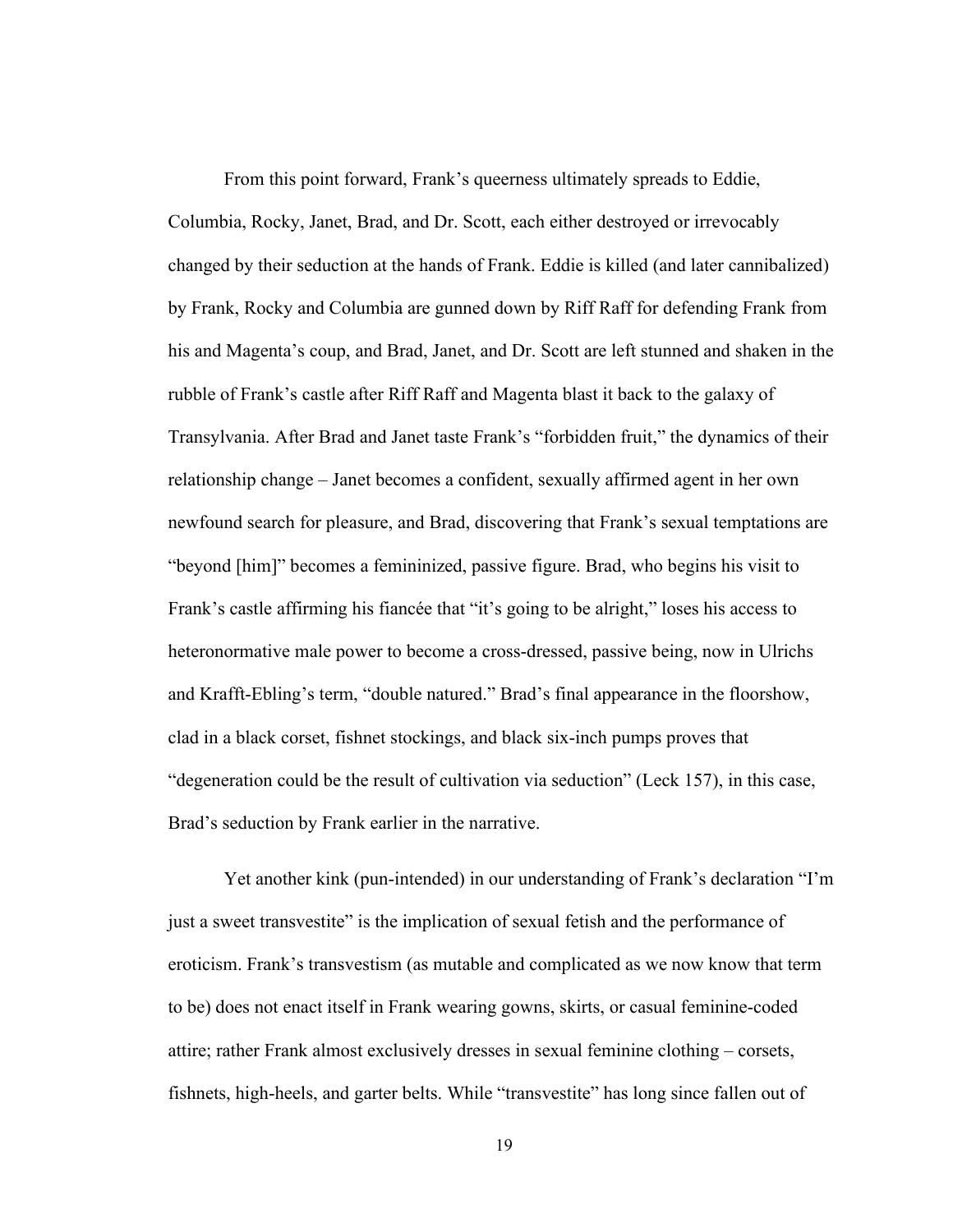appropriate use to describe people under the transgender umbrella, *transvestic fetishism*  has become more commonly applied to those who do not necessarily identify outside of their assigned gender role or engage in cross-gender performance outside of sexual play, but who employ crossdressing or cross-gender performance as a sexual practice. Even though Frank is exclusively presented in cross-gender attire in *Rocky Horror*, that Frank's clothing is associated with sexual fetishism adds more dimensions to what we can extrapolate about his identity. Betty Robbins and Roger Myrick, in comparing the functions of cross-dressing and fetish between *The Rocky Horror Picture Show* and the drag/transgender film *The Adventures of Priscilla, Queen of the Desert*, specifically place the role of cross-gender play in *Rocky Horror* within the network of gender roles as they relate to sadomasochism and "is used to eroticize the masculine and render it complete" (276). They write that, "using transvestitism and relying on sadistic spectatorial pleasure, chronicles Hollywood's obsessive investment in the fetish as well as its reveling in the fetish" (273). Robbins and Myrick assert that though Frank is clad in women's lingerie, this is meant as a subversion of Frank's sexual identity of dominance, of being "on top" both sexually and situationally (274). In their view, the gender identification of Frank and the other characters who submit to crossdressing thanks to his influence is "irrelevant," as by the floorshow finale it is their "stockings, heels, and, most importantly, leather [that] are quite the point" (277).

While not as frequently used as a descriptor of Frank-N-Furter, it is important to also analyze "drag" and the figure of the drag queen in relation to the character and the text. Not only does *The Rocky Horror Picture Show* frequently appear in lists of "drag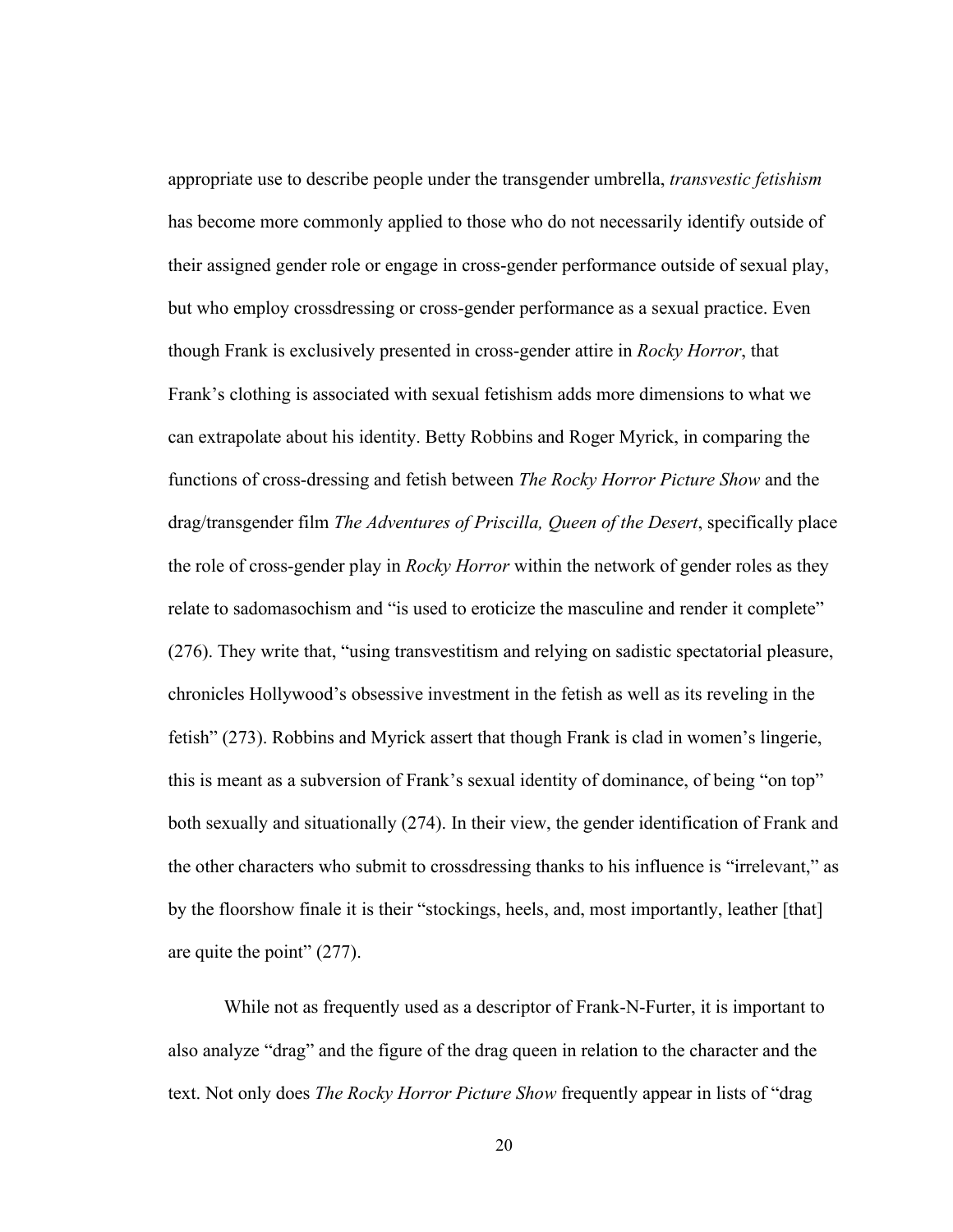films" such as *La Cage aux Folles*, *Tootsie*, and the aforementioned *Priscilla*, but in her appraisal of *Rocky Horror*'s relation to the transgender community, Jennifer Finney Boylan explicitly relates Frank-N-Furter to drag (and drag then to blackface performance). These "border wars" (to borrow from trans theorist Jack Halberstam) between drag queens as performers and the lived experiences of transgender women are not new, nor do they play exclusively upon the text of *Rocky Horror*. It is also not exclusive to queer critiques, as some feminist (particularly radical feminist) scholars have connected male-assigned performers adopting or lampooning femininity/femaleness as a form of misogynistic violence. In the article "Drag = Blackface," Kelly Kleiman lambasts drag and drag performers, decrying it as "[representing] a continuing insult to women" that ranges from "prescription of desired behavior to simple ridicule" (699). As it specifically pertains to *Rocky Horror*, viewer Amelia Kinsinger assesses that "Frank helped revolutionize gender nonconformity during the 70s, but in today's context, he is merely a bisexual drag queen. His character illuminates drag-culture's main crisis—it ultimately allows cisgender men to dress up and create a parody that mocks women" (5).

So, words such as "transvestite," "transsexual," and "transgender" have found different modes of employment and levels of acceptability from the early twentieth century into the present, and the term transgender has been specifically adopted for its broad use in describing gendered behavior and identities. If Frank refers to himself as a "sweet transvestite," we now can see how contingent our understanding of this phrase is on time, location, and experience. I now turn to Kenneth Burke to help us untangle some of these implications. In *Language as Symbolic Action*, Burke stresses two distinct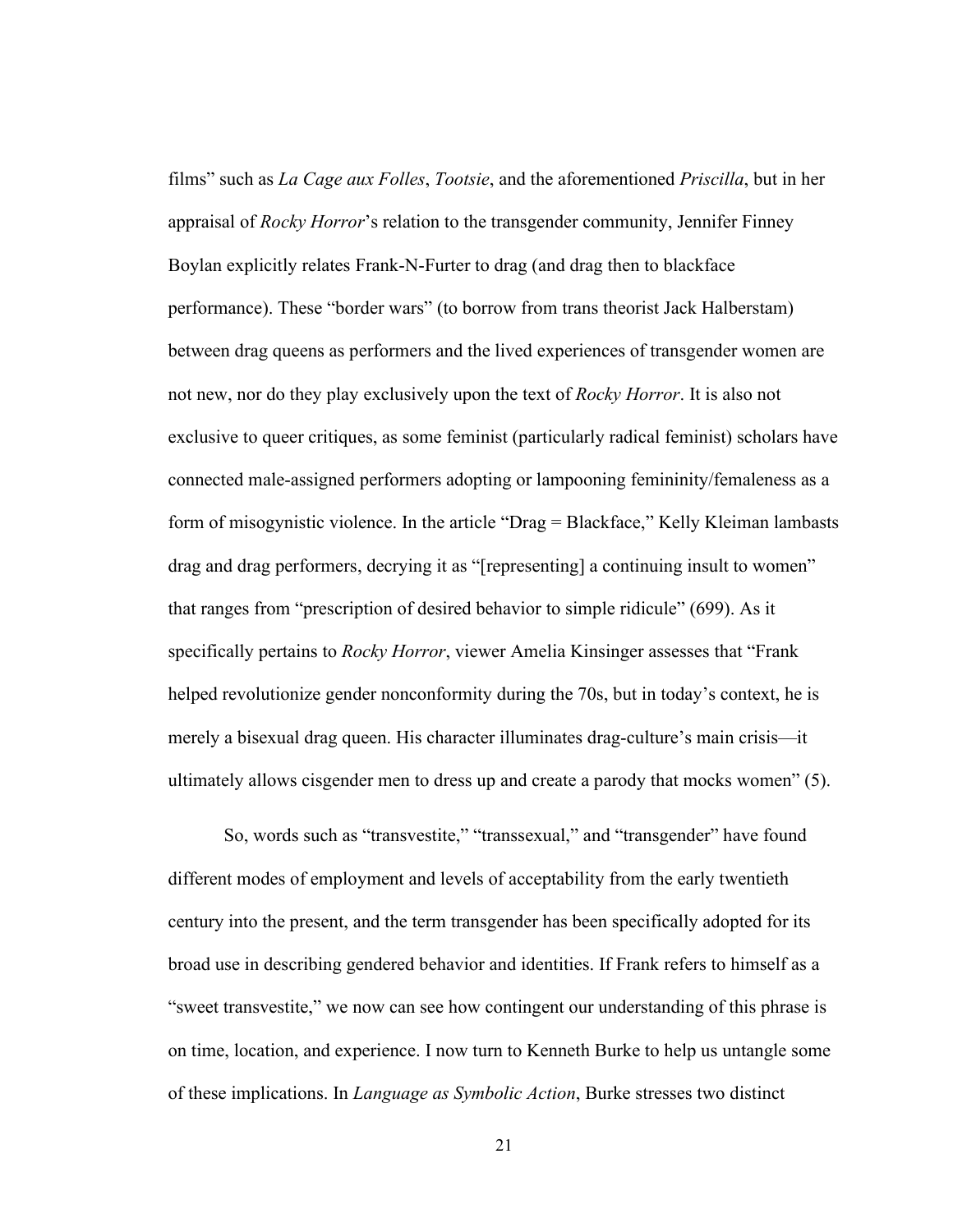methods of understanding words: the "scientistic" and "dramatistic" modes. While "scientistic" readings focus on prescriptivist notions of "*naming*, or *definition*," a "dramatistic" reading instead "culminates in the kind of speculations that find their handiest material in stories, plays, poems, the rhetoric of oratory and advertising, mythologies, theologies, and philosophies after the classic model." The difference lies between "language as definition, and language as act," and the ways in which terminology is at once a reflection, selection, and deflection of reality (44-45).

Regardless of their accuracy in describing or understanding the transgender experience, all these terminologies and their origins, from Ulrichs early attempts at understanding homosexuality, to Benjamin's taxonomical division between body and dress, to the trans community developing and employing chosen intra- and extracommunity language, to the descriptions given to sexual fetish and kink subcultures, serve to build a matrix of meanings for the queer body and its adornment. Frank-N-Furter, mutable and insatiable, moves within these networks of meaning, never truly alighting on one set, stationary understanding. Because of this, the understanding of what or why is Frank becomes nearly impossible to situate within any one geo-temporal locale. Is Frank a bigender, genderqueer, androgynous, or nonbinary person? Can Frank be understood as a depiction (albeit possibly regressive) of transgender womanhood, as Frank is performed by Laverne Cox in the 2016 television remake? Does Frank's corseted, high-heeled, erotically charged embodiment indicate that Frank is a fetishistic cross-dresser, whose dress is not (or not only) an expression of a non-sexualized identity? Can all or none of the interpretations truly encompass all that Frank as a character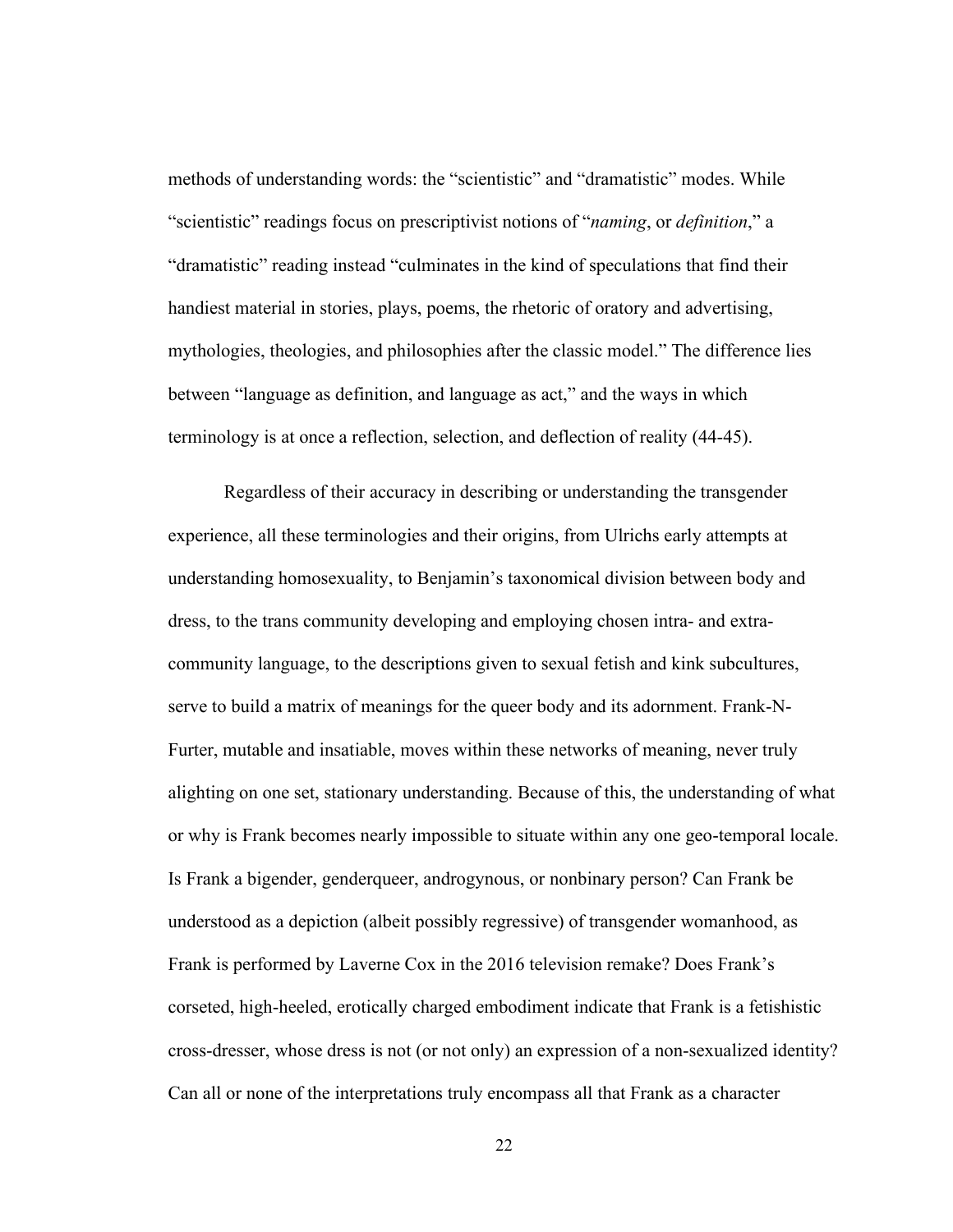represents? What does Frank in all his/her/their ambiguity mean as we "do the Time Warp" from 1973, to 2010, to 2016, and beyond? When trying to come to terms (literally and figuratively) with Dr. Frank-N-Furter, do we take a scientistic approach to understanding, stressing definitions, demarcations, and precision of language, or do we utilize a dramatistic reading that encompasses over one hundred years of queer study and nearly fifty years of the *Rocky Horror* phenomenon and all the ephemera and ambiguity that comes with that? I present these analyses of the character of Dr. Frank-N-Furter as portrayed in *The Rocky Horror Picture Show* and the remake television film *The Rocky Horror Picture Show: Let's Do the Time Warp Again* as a way of destabilizing and rearranging binary, historical, and scientistic understandings of the text of *Rocky Horror*, and its most defining and yet undefinable main character.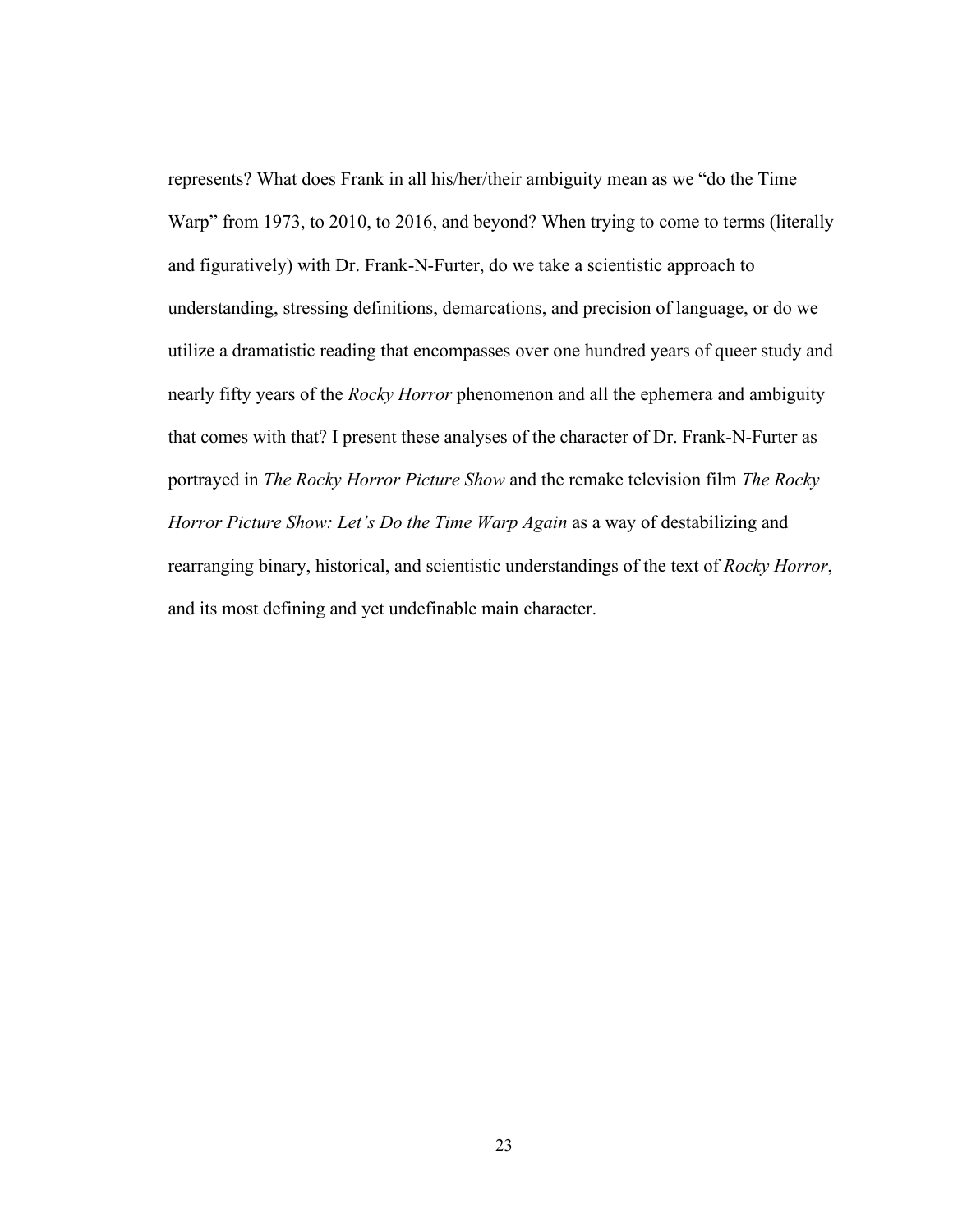#### CHAPTER III

# "I'M NOT MUCH OF A MAN BY THE LIGHT OF DAY": TIM CURRY AS FRANK-N-FURTER IN *THE ROCKY HORROR (PICTURE) SHOW*

Shortly after its initial previews in June of 1973, a film adaptation of The Rocky Horror Show (now titled *The Rocky Horror* Picture *Show*) began filming at Bray Studios and Oakley Court castle in October the following year. Much of the original creative team, including director Jim Sharman, set and production designer Brian Thomson, musical arrangement director Richard Hartley, and costume designer Sue Blane, returned for work on the film. The team expanded on their original concepts for the stage production, which was a relatively stripped-down affair with only a white cinema screen, construction scaffolding, and Coca-Cola freezer for a set, and theatrical cast-offs, hospital donations, and sex shop bits for costumes (Pettigrew cited in Michaels and Evans 212). Also returning were the actors who originated the roles of Dr. Frank-N-Furter, Riff Raff, Magenta, and Columbia on opening night in London: Tim Curry, Richard O'Brien, Patricia Quinn, and "Little" Nell Campbell respectively, as well as Johnathan Adams, now switching roles from the Narrator to Dr. Scott. Singer Meatloaf who had played Eddie (a role traditionally doubled with Dr. Scott) in the original American production in Los Angeles and the short-lived Broadway run also returned to the cast.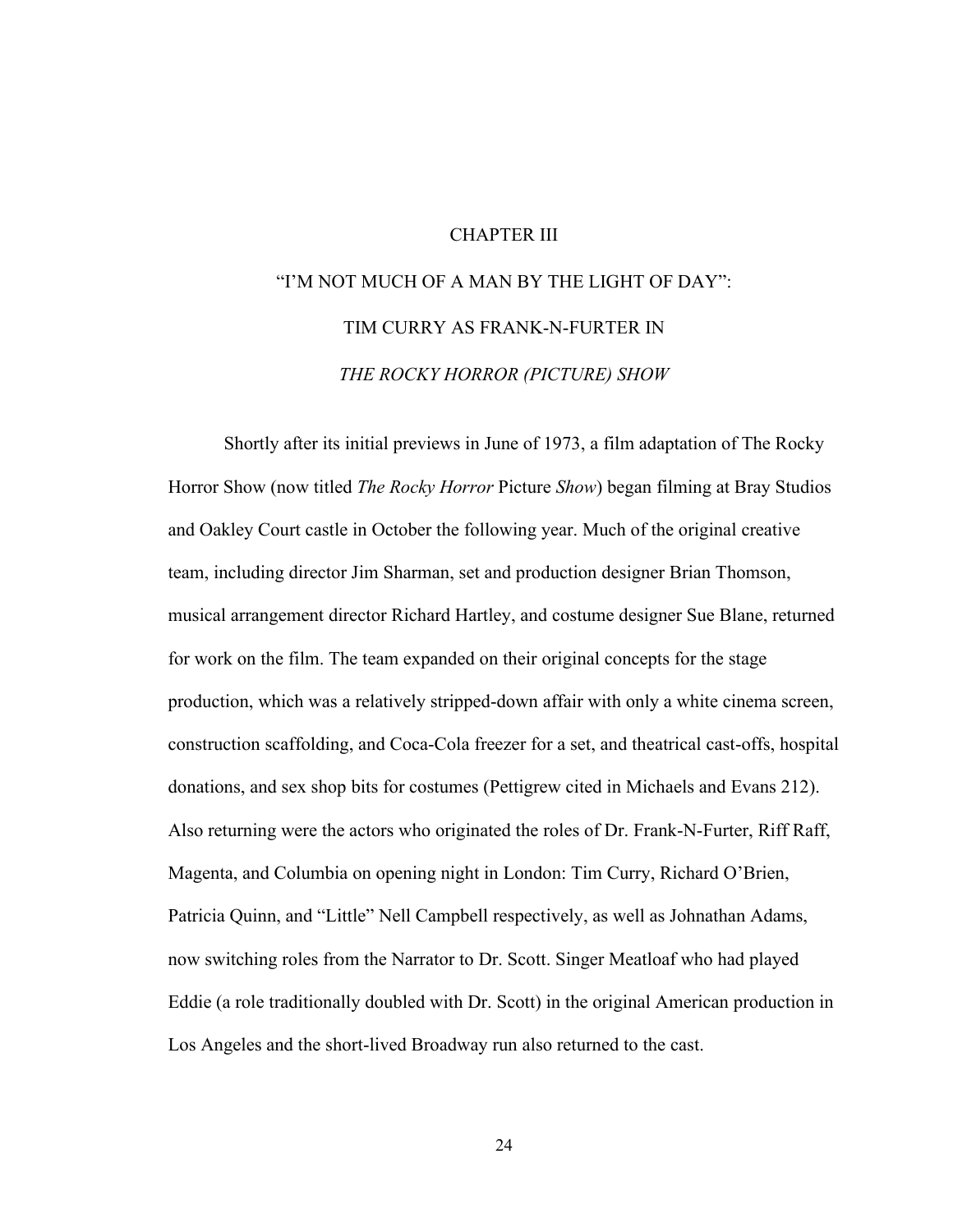While there are some differences between *The Rocky Horror Show* and *The Rocky Horror Picture Show* both narratively and stylistically, the film overall is a functional snapshot into the creative processes that led to the original stage production quickly becoming a smash hit across Europe, America, Australia, Japan, and elsewhere. With much of the production team and original cast returning to reprise their part in recreating the stage show, it is a useful artifact for analyzing and contextualizing the original understanding of Frank-N-Furter, particularly with Curry once again taking on the role. According to Brian Thomson, "When the film happened, Jim [Sharman] had two choices: either a really big-budget thing with stars like [Mick] Jagger playing Frank or a very small budget with unknowns like Tim" (qtd. in Michaels and Evans 75); Sharman chose the latter. Though Mick Jagger was not ultimately cast as Frank-N-Furter, part of his ethos is inherent to the character, as figures of the glam, punk, and pop rock scenes of the early to mid-1970s contributed a great deal to Frank's conception. For as much as Dr. Frank-N-Furter is a riff on Mary Shelley's Victor Frankenstein (and more so the *Henry*  Frankenstein of the James Whale film adaptation), he is, like Frankenstein's creature and his own, an amalgam of stolen parts reworked into a new and frightening creation: the androgyny of 1970s British rock music and the upheavals and deconstructions of Western gender norms that these glam-pop gods propagated, the anarchy and chaos represented by the folk-role of the pantomime dame, over forty years of horror films and Hollywood glamor, the intermingling of gothic decadence and sexual kink and taboo into fashion by designers like Sue Blane, Malcom McLaren and Vivienne Westwood, and creator Richard O'Brien's own dealings and experimentations with sexuality and gender.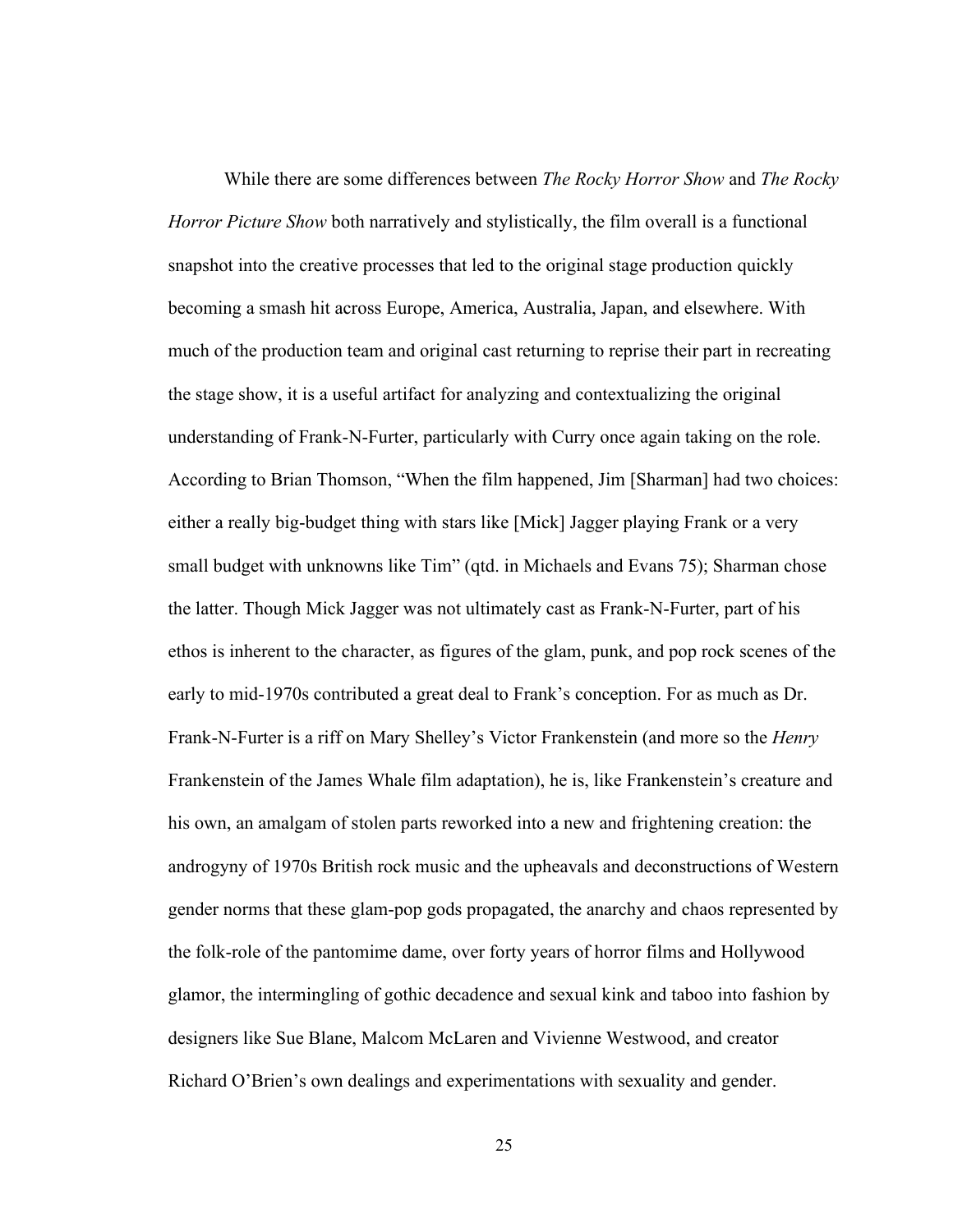Frank-N-Furter's relationship with the glam rock movement of the early 1970s and its association to *Rocky Horror* has been one of the most salient connections made between the culture and the original text. Mick Jagger was not only Fox's purposed replacement for Curry as Frank, but he also attended the original production in London (Burton cited in Evans and Michaels 151). David Bowie makeup artist Pierre LaRoche was tasked with redesigning Curry's original Frank makeup for the film production (Wong cited in Michaels and Evans 60). Mick Rock, who photographed glam musical artists including Jagger, Bowie, and Lou Reed, was hired as the on-set "special photographer" for the filming of the original 1975 film (and later photographed the cast of the remake film in 2016). These connections to the contemporaneous glam music scene help establish a rhetoric of Frank-N-Furter as glam rocker.

Glam rock and its performance tropes have held important socio-cultural ties to queerness and other marginalized identities. Performers like David Bowie in his Ziggy Stardust persona also helped form a direct link to a science-fiction-tinged embodiment of glam rock androgyny. Glam and its sister genre funk rock "created an alternate reality where [marginalized identities] can forge a unique existence through fantasy and performance," often employing elements of science-fiction to "look to space not as more territory to colonize, but as a place not yet colonized, and a place that can be utilized in the subversion of an oppressive society" (Bradley 388-389). Frank-N-Furter, like Ziggy Stardust, places gender performance and ambivalent sexuality as cosmic and extraterrestrial in origin. The figure of the space alien as embodied by glam rockers, humanoid but inhuman, beautiful but degenerate, at once knowable and unknown figure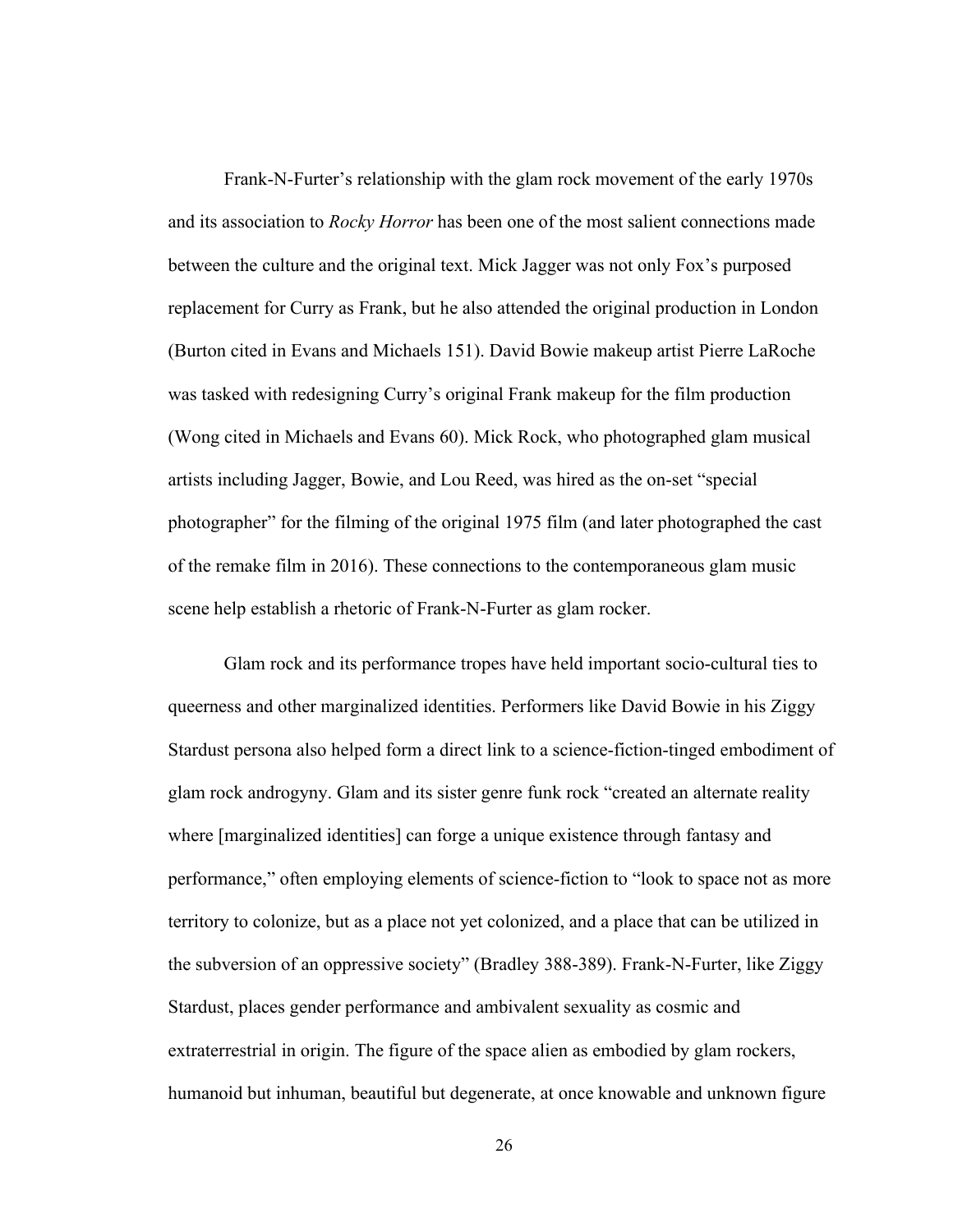heavily into Frank's original characterization. Bowie's Ziggy Stardust character, frequently compared to Frank-N-Furter by members of the original cast and creative team, in particular "is meant to threaten mainstream culture's fear of difference and deviance […] and put less emphasis on peace and love (not that he opposed these things) and more on (gender, sexual, and stylistic) rebellion" (Bradley 393).

This rebellion carried with it tones of decay and degeneration from heterosexuality into a sort of "ambivalent triumph of the oppressed" (Carter qtd. in Hebdige 62), particularly as Bowie and other acts attracted followers who copied their gender-bending, appropriative camp styling. These fans (or, to borrow from *Rocky Horror*: Columbia-like wannabe groupies), "perched nervously on platform shoes" in elaborate makeup and "hair rinsed a luminous vermillion, orange, or scarlet streaked with gold and silver," directly opposed the authenticity narrative that had previously dominated the rock music scene, choosing to instead embrace an Oscar Wilde inspired flair for surface-level dramatics (Hebdige 60). This was a "meta-message [of] escape – from class, from sex, from personality, from obvious commitment – into a fantasy past [...] or a science-fiction future," much like Frank-N-Furter's own call to escape: "don't dream it – be it." Like Bowie before him, who borrowed from a glamour photo of genderbending starlet Marlene Dietrich for the cover of his *Hunky Dory* album, Frank appropriates from old Hollywood icons like Fay Wray to preconfigure a break away from assumed heteronormative social roles in the floorshow. And like Bowie's bisexual possessed alien-god Ziggy Stardust, Frank's identity as an androgynous extraterrestrial from a planet called "Transsexual" may stand in as a sort of projection towards queer-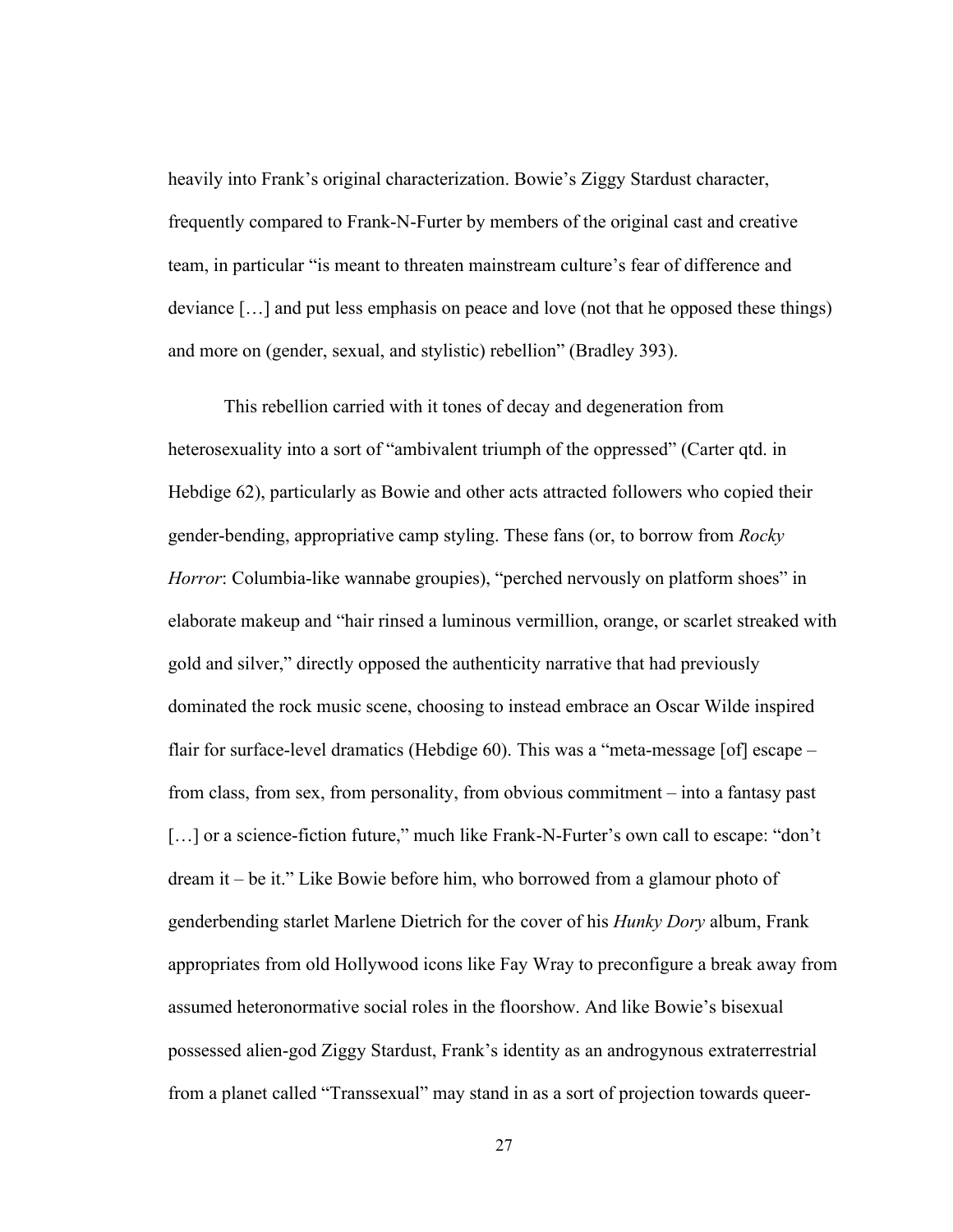futuristic utopian ideal. Previously, rock music, particularly in the United Kingdom, called to proletariat matters of class and youth identity, particularly as hetero-masculinist identity. Now, emphasis was given to sex, gender, and queerness by drawing upon glamor images of the past to create new visions of the future on or away from Earth (Hebdige 61-62).

This glam ambivalence is expressed in Frank's musical characterization in terms of performance and textual diegesis. Of the male-assigned singers in the original film, Frank, the most femininely coded in appearance among them prior to the floorshow finale, has the deepest vocal register. Brad, ostensibly the heterosexual male lead, sings "Dammit Janet," his opening song, "with soft, warm head tones in a boyish register accompanied by strings, bells, and piano" (Reale 142). Rocky Horror, characterized by his artificially developed, "Charles Atlas seal of approval" worthy body, sings in a boyish, baffled voice atop a surf rock backing track, with actor/model Peter Hinwood dubbed over by singer Trevor White (Michaels and Evans 262-263). Indeed, Raynor Bourton, the original stage Rocky, chose to sing his introductory song "The Sword of Damocles" in a purposefully camp falsetto (Bourton qtd. in Michaels and Evans 148). Brad and Rocky are characterized as two distinct forms of western masculinity: The All-American, average upright boy-next-door and the sexualized jock/athlete built to almost resemble a parody of the Hitlerian *Übermensch*, yet both are emasculated by their musical and vocal arrangements. Frank in his corset, fishnet stockings and glitter encrusted high heels dominates both characters on the soundtrack with his purring baritone voice, and his musical arrangements are full of deep strumming guitars and dirty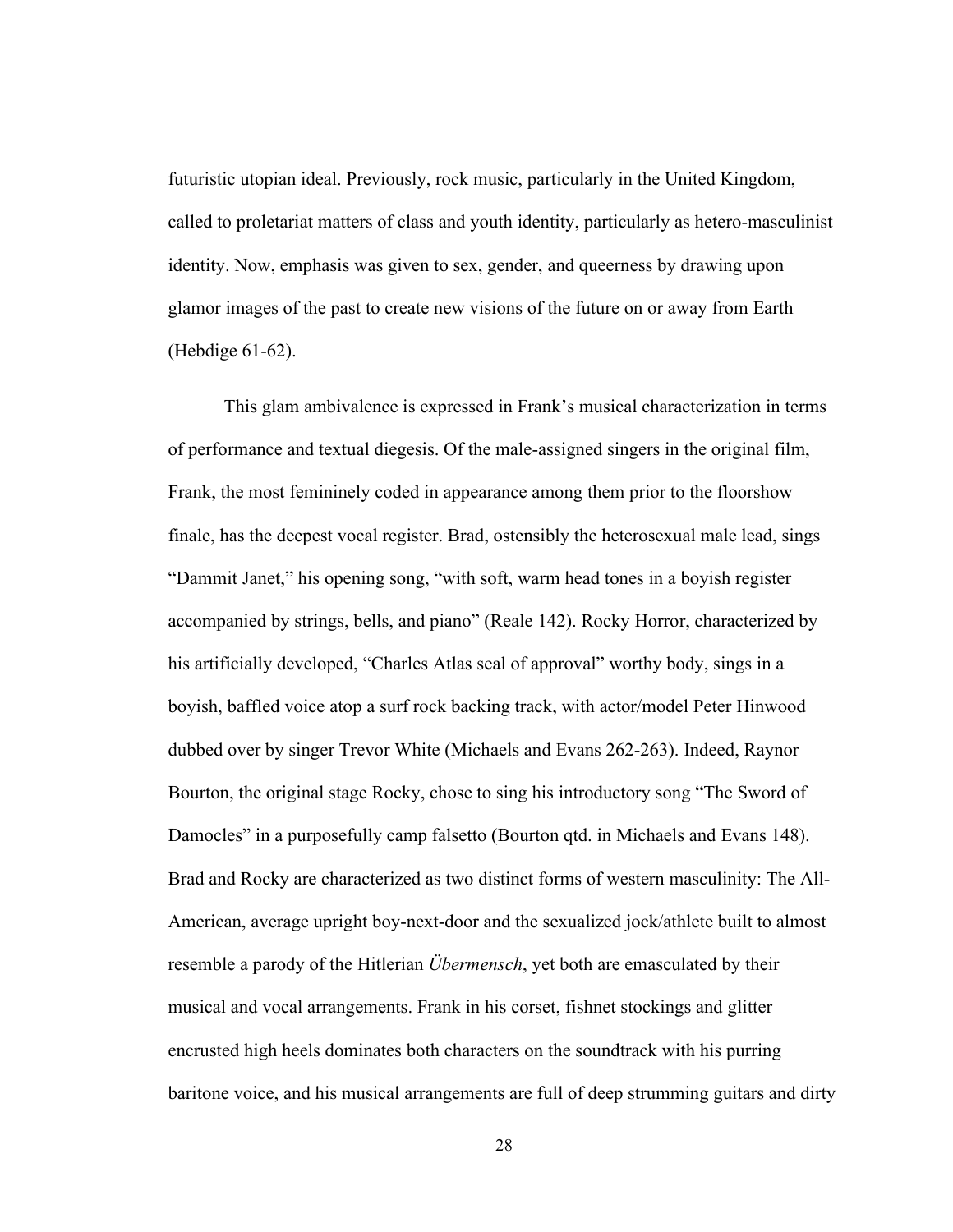sax riffs. Music theorist Steven Beverburg Reale borrows from gender theorist Marjorie Garber, linking Frank's musical embodiment with his ability to enhance his masculinity not in spite of his dress, but because of it, as "Frank's transvestism functions to heighten his masculinity regardless of the feminine signals he may be appropriating" in his makeup, heels, and corseted body (145). "Paradoxically", Garber writes, "the male transvestite represents the extreme limit case of 'male subjectivity,' 'proving' that he is male against the most extraordinary odds" (qtd. in Reale 145). Frank's musical characterization conversely mirrors his physical characterization in comparisons to the two other male main characters, bringing into question the authenticity of Brad and Rocky's masculinity.

Glam rock used such subversions in order to help its marginalized performers (or those performers who appropriated such marginalization) to develop, define, and assert new musical forms of queer power against the "heterosexual male-dominated world of rock music" (Auslander qtd. in Bradley 393). This glam performance terrain also created spaces for gender non-conformance and non-binary presentation that otherwise would have been rejected violently outside of music. "the site [sic] of a transvestite on stage can compel pleasure and applause," Judith Butler writes, "while the site [sic] of the same transvestite on the seat next to us on the bus can compel fear, rage, even violence" (qtd. in Bradley 393).

Though Brad may assure Janet that "it's all right" and that he will "pull out the aces when the time is right," Brad's B-movie heroism (and we are assured by Brad's designation in the film's opening credits that he is intended to be "a hero") is no match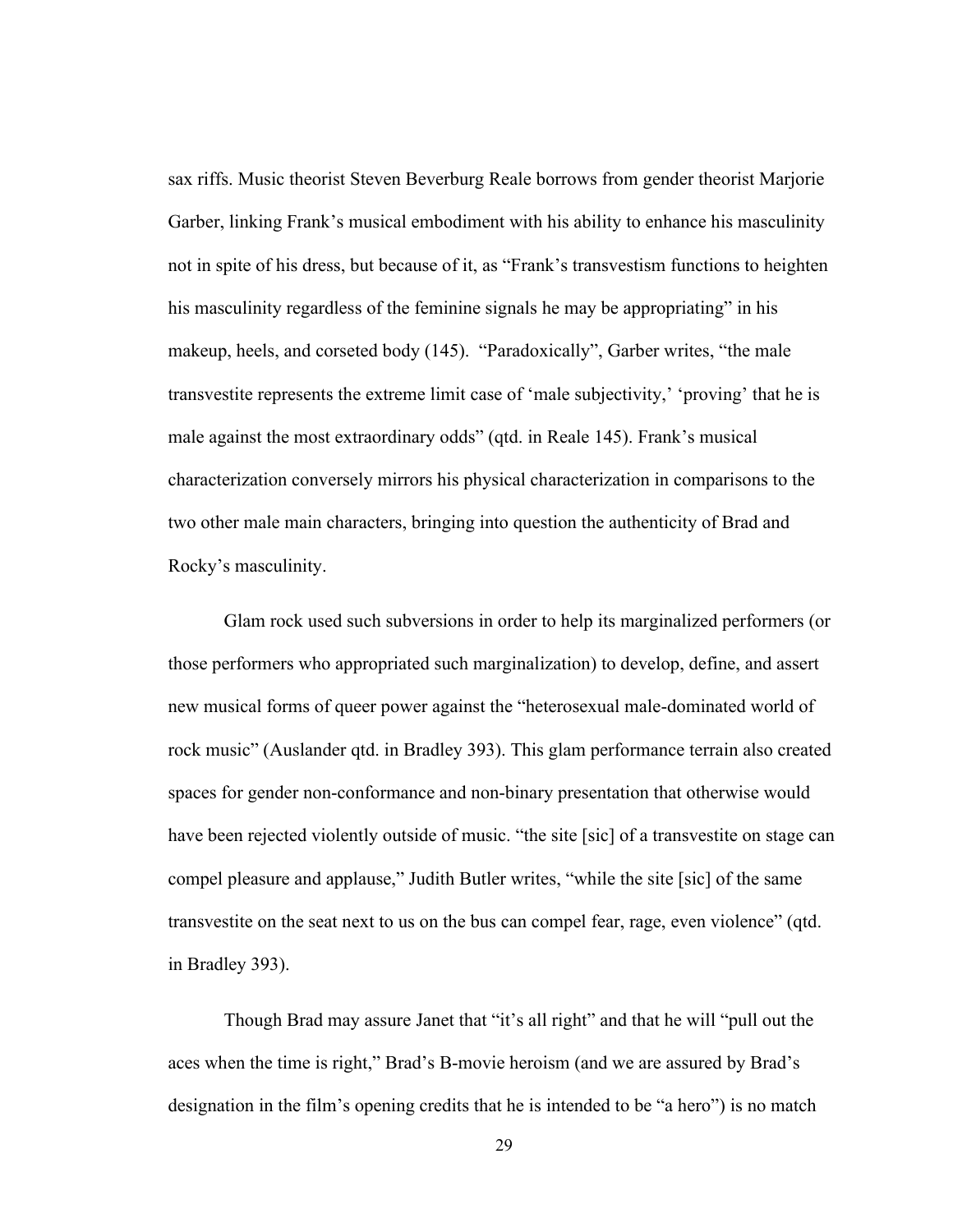for Frank's androgynous queer seduction, his musical situation within the text highlighting how Brad's heteronormative worldview cannot survive long in Frank's presence. Brad's showcase songs in *Rocky Horror*, "Dammit Janet" and "Once in a While" (present in the stage show, cut from the film) focus on heterosexual love and courtship. "Dammit Janet" is his marriage proposal at the start of the story, and "Once in a While" is sung after discovering Janet's tryst with Rocky, causing him to question if their relationship can withstand the night. Further complicating matters, this song is sung after Brad's sexual encounter with Frank, the deleted scene from the film depicting Brad singing, cigarette in hand, while Frank sleeps beside him in the bed in which they just had sex (*The Rocky Horror Picture Show*).

Frank's songs instead focus on self-expression and carnal lust. "Sweet Transvestite" tells what and who Frank is, "I Can Make You a Man" (originally titled "The Charles Atlas Song") and its reprise are Frank's lustful odes to the muscular male body and all the ways it excites him, and "Don't Dream It" is Frank's plea to his victims and the audience to "give yourself over to absolute pleasure" and embrace, as the Narrator describes it, "a far more physical philosophy" of sexual hedonism. Brad's Frankie Avalon/Donny Osmond-tinged malt shop pop is a relic of the heteronormative 1950s and 60s, decimated and debauched by Frank's 70s glam rock ethos in much the same way that real life glam rock acts like David Bowie appropriated from similar past styles only to remix them in a glam camp vein. The prominence of Frank's songs, overwhelming Brad's songs in style and sheer numbers, represents a push to destroy or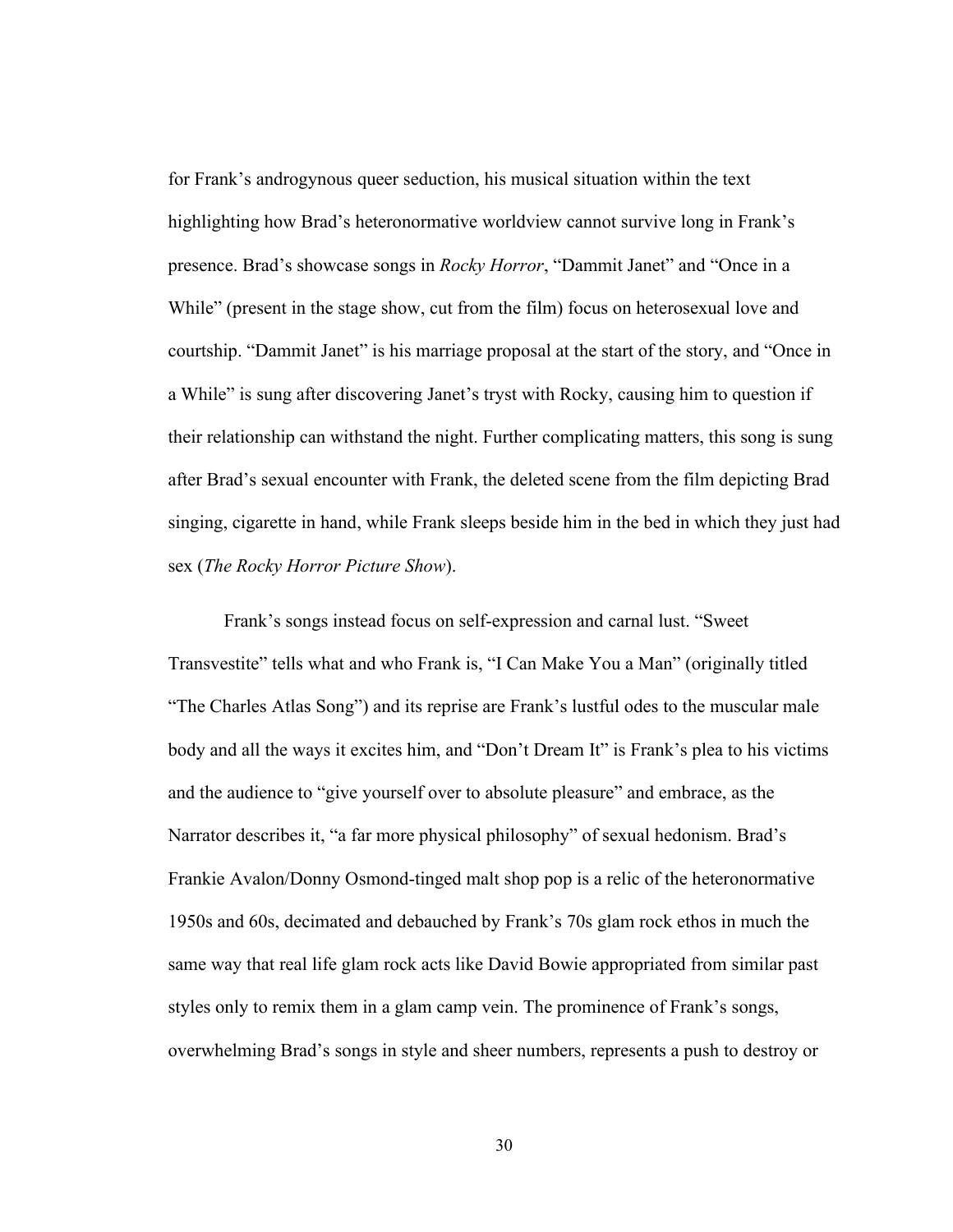deform the heteronormative traditions of soft pop rock and through Frank's appearance, refute previously held masculine-dominated notions of rock authenticity.

Important to note in Reale's assessment of Tim Curry's Frank's and his rock performance is his differentiation between the two terms "transvestite" and "transsexual." For, "like glam rockers, Frank appropriates femininity as a transvestite (not as a transsexual)." Reale writes, "because his masculinity offers the freedom to make such an appropriation. Ultimately, Frank 'wears' femininity, but is not construed as feminine" (146). This stressing of masculinity and femininity, of wearing and being, in relation to a glam ethos is echoed by members of the original creative team for *The Rocky Horror Picture Show.* Costume designer Sue Blane points out that Tim Curry's original Terry de Haviland heels "were too small for him [and that] was part of the look. […] He wasn't meant to be in those shoes." She explains that "If they were made to fit, they would not look like ladies' shoes, just shoes that a drag queen might wear" (qtd. in Michaels and Evans 107). Peter Robb-King, who applied LaRoche's makeup designs onto Curry for the film, stresses, "There is more makeup on Tim than there would be on a man playing a woman, but the interesting thing is Tim was not playing a woman" (qtd. in Michaels and Evans 229). The effect that Blane and Robb-King sought in crafting Frank's visual characterization was not based in "passing" as a woman or the repetition of woman-asperformance, but rather a femininity that highlights the masculinity that seems to burst forth from underneath the surface. Even Frank's gloves, long, shimmering lurex evening gloves popular with middle and upper-class British women in the mid-50s, have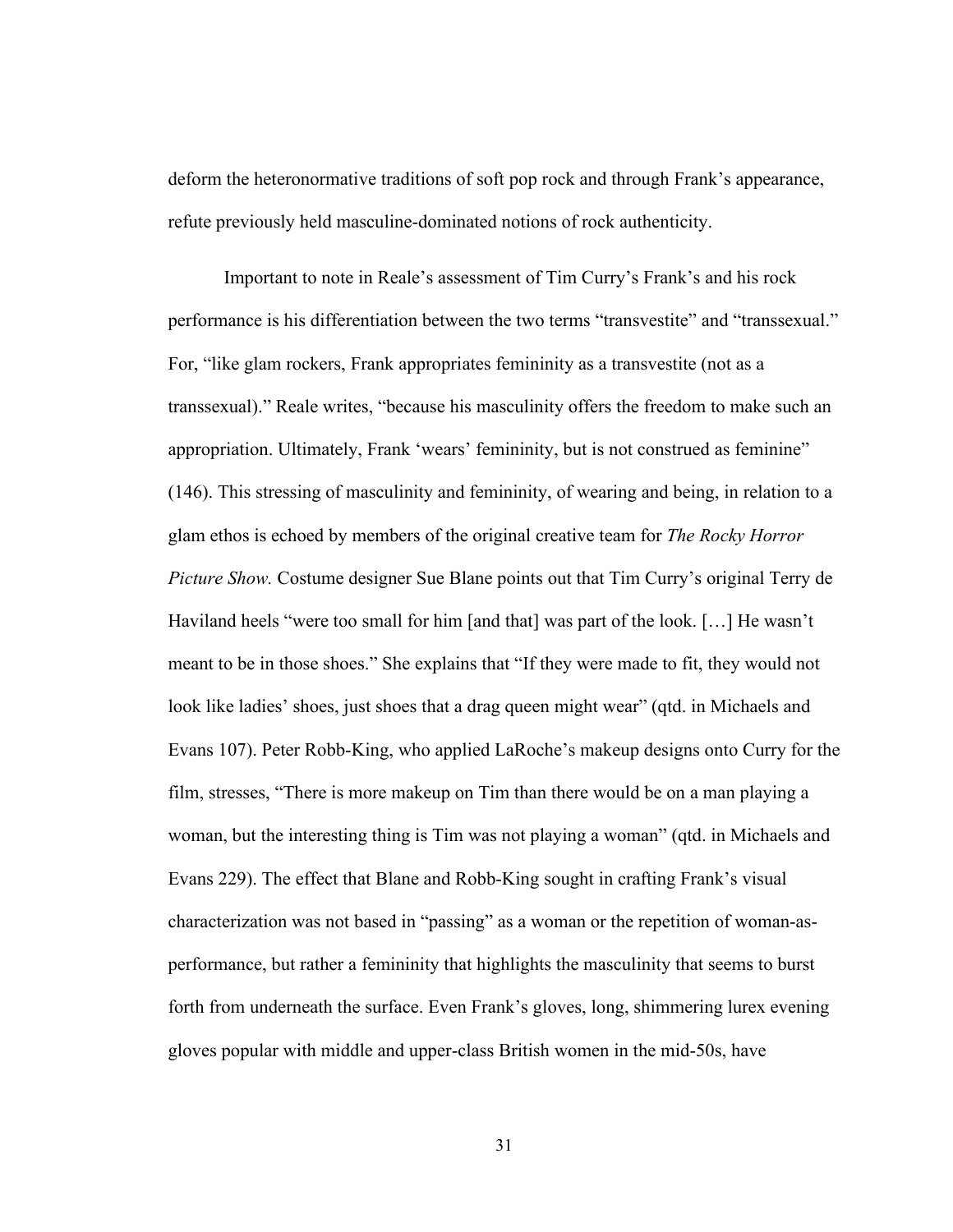numerous drastic rips in the arms and Curry's fingers tear from the small, delicate fingers of the garment, as if they cannot possibly contain the body that inhabits them.

Though Frank's elaborate camp makeup, sequins and rhinestones, and glittery platform heels are taken from glam rock, the torn vintage clothing and intermingling of fashion and fetish draw from the then-burgeoning punk scene, of which costume designer Sue Blane has often been cited as a founding member. Though Blane says she "wouldn't dream of taking the credit for inventing punk," she does acknowledge that "certain elements of punk – for instance, ripped fishnet tights" derived from her designs for *Rocky Horror.* Punk "described itself in bondage through an assortment of darkly comic signifiers" that served as "a deliberately scrawled addendum to the 'text' of glam rock [...] designed to puncture glam rock's extravagantly ornate style" (Hebdige 63) through a reliance on do-it-yourself aesthetics such as safety pins, chains, and repurposed clothing. Frank's corset is doubly repurposed; originally created by Sue Blane for a production of Jean Genet's *The Maids* directed by Bowie mentor Lindsay Kemp, it was repurposed for Curry's role as Frank by having Curry wear it backwards (corsets traditionally lace in the back, Frank's laces in the front), painting it black to imitate the look of leather, and gluing multicolor sequins on it (Blane cited in Michaels and Evans 104). "I think the other thing I did with *Rocky* that wasn't happening in fashion – and I feel very strongly about this – was that all the costumes were distressed to a great extent," Blane insists, "I made it a very sexy gothic look […] I think that did get taken through to punk. You were allowed to rip things and paint them" (Michaels and Evans 105). Other DIY punk aspects of Frank's appearance as deigned by Blane include vintage accessories taken from junk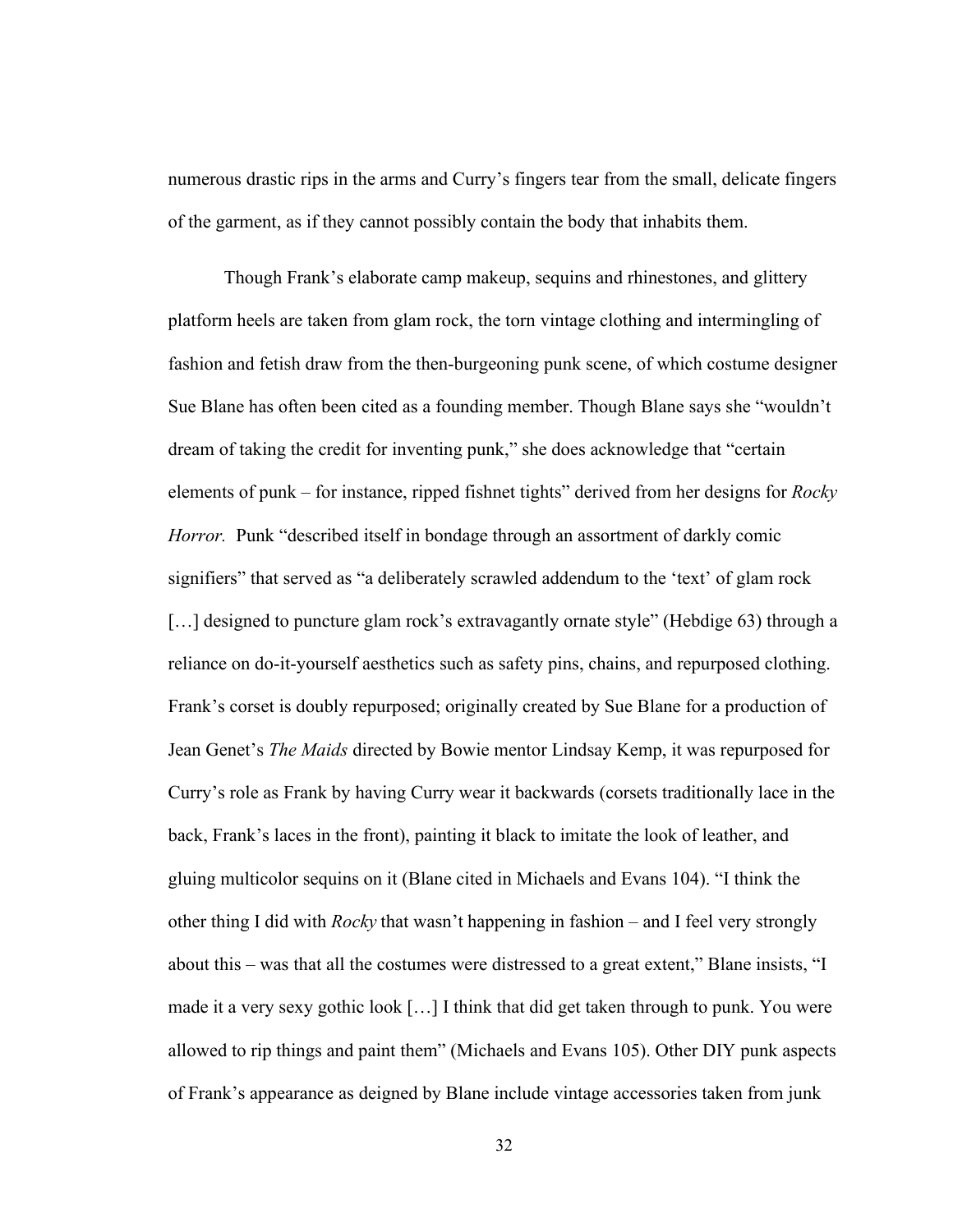and sex shops around London, and a discarded green surgeon's gown taken from a local hospital repurposed into a "couture creation" for Frank's laboratory appearance (105 – 106). Punk, like glam, also shares a direct line to queer identity. For while British punk was preoccupied with notions of class alienation, American punk was an expression of "alienation from and disgust with mainstream values" that had coalesced around "Andy Warhol's factory, with its transvestites, transsexuals, and rent boys" (Cole 141). This strain of punk arrived out of the glitter movement, itself seen as either and offshoot or synonym for glam rock, that had shifted from decadent to apocalyptic (McNeil in Cole 141). This American queer-punk likely began to roll into the hodge-podge of *Rocky Horror*'s aesthetics both with its initial American production in Los Angeles and first Broadway run with Curry reprising his Frank role and from Malcom McLaren's appropriation of these styles which he later brought to his King's Road fashion boutique Sex, where Sue Blane would purchase clothing later used for *The Rocky Horror Show*  (Blane qtd. in Evans and Michaels 103). Vitally, these glam/glitter/punk fashions did not materialize out of thin air; they were (mis)appropriated from queer people who lived in poorer urban centers and who did not necessarily adopt such looks as a form of transgressive performance. Indeed, a semi-permeable barrier existed between wealthy rock stars like David Bowie or Alice Cooper who adopted queer markers as an act, more underground or lesser-known queer performers like punk rock frontwoman Jayne County and Warhol superstar Candy Darling who were gay, transgender or genderqueer on and off-stage, and queer non-performers whose everyday lives and embodiments were scrutinized by the cis-heteronormative gaze (Cole 143). This meant that the punk space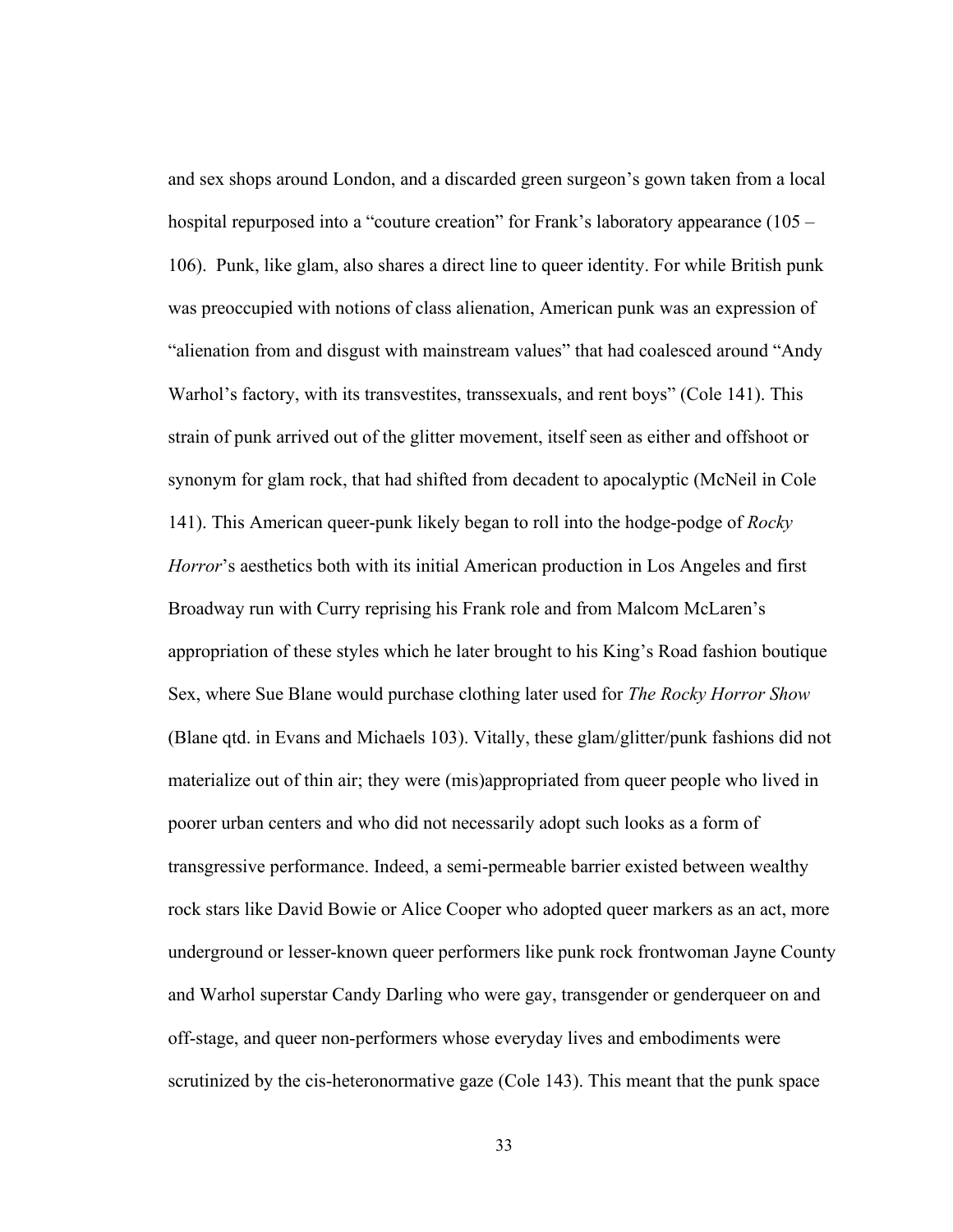was a liminal one between the lived experiences of everyday queer people and those who adopted queerness as a subculture that could be and often was appropriated by nonqueers as a rebellion of fashion and aesthetics that could be easily dropped once the fad had faded (Cole 147).

Both Frank's glam and punk ethos of excess and decadence is reflected in the overt references to drug culture found in the original stage show and film. Peeking out from under Frank's torn evening gloves is a pair of crossed bandages and track lines (drawn in with makeup) indicating heroin use. Frank's corset is laced unevenly and haphazardly, "like he was stoned when he did it" according to Blane (qtd. in Michaels and Evans 105). In the opening lines of "Sweet Transvestite," Frank explains that his butler is "a little brought down" because Riff Raff believed Brad and Janet to be "the candy man," common slang then and now for a drug dealer. Upon Dr. Scott's arrival to the castle, Frank supposed that he has entered through "The Zen Room," cutting to a shot of Scott inspecting a marijuana joint with his magnifying glass, surrounded by hookahs and other orientalist drug paraphernalia. Even the design for Frank's pool in the orgy that concludes the floorshow was originally meant by Brian Thomson to be "syringe-shaped to tie it in with the whole drug thing, but that was vetoed" (Morrisroe 61). Frank also sports two tattoos in the original text (and asks Brad and Janet if they have any themselves), a heart-and-dagger with "Boss" written above it on his right shoulder, and "4711" on his upper left thigh, a reference to the cologne of the same name. These body modifications help solidify Frank as glam/punk rocker.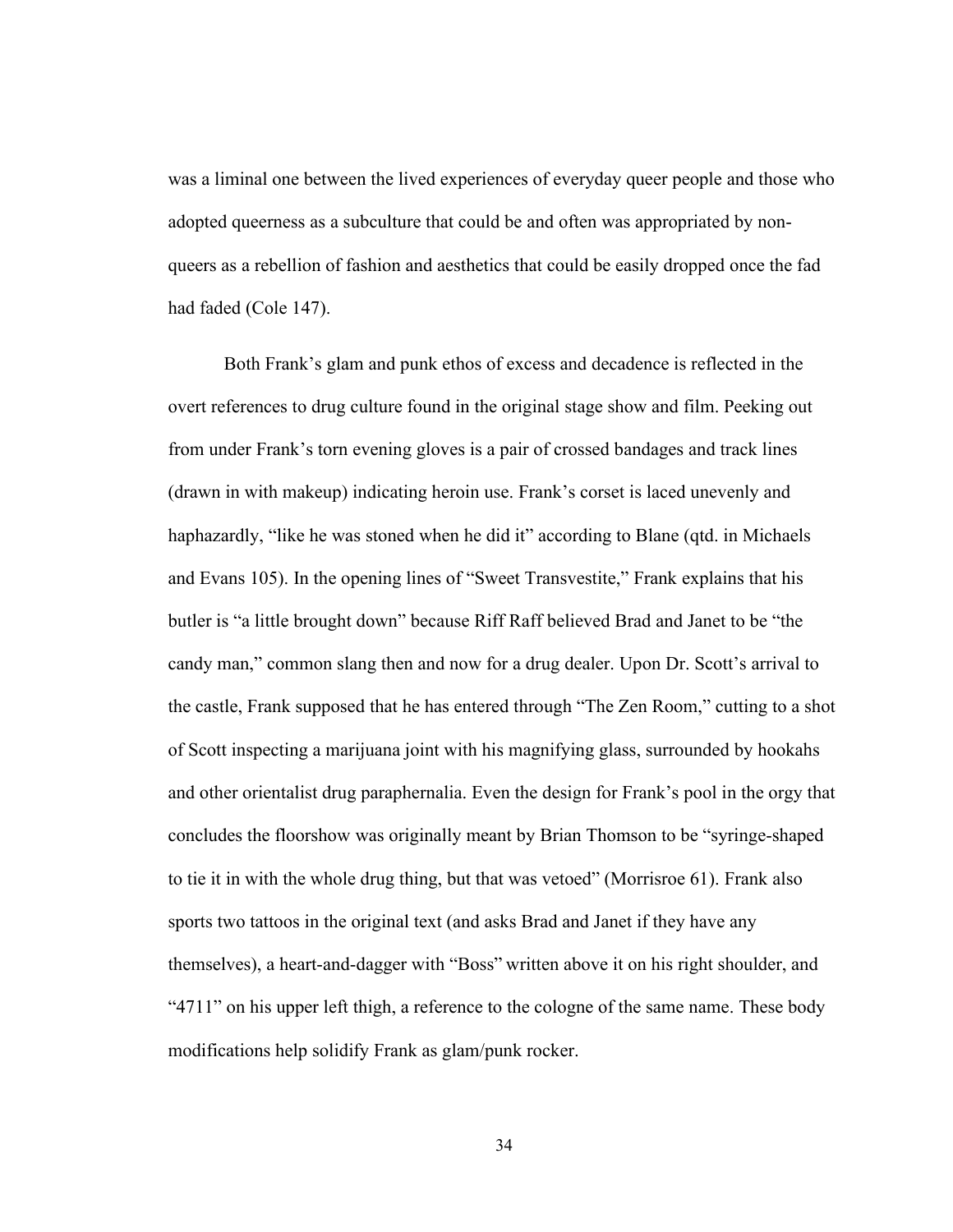An important, but often overlooked, aspect of Frank's original conception is that of the pantomime dame, a common fixture of British and Australian theatrical tradition. According to Sharman in his memoir, "While audiences around the world would soon marvel, swoon or quail at this sexually rampant Frankenstein, Tim and I knew that the character's origins were located in something much more innocent – the ancient carnival tradition of misrule epitomized by the pantomime dame" (217). In another interview, Curry elaborates on Sharman's statement, adding that Frank is "really an absurdly masculine role, in the tradition of the pantomime dame…you need to make theatre as close to the circus as possible—to try for dangerous performance" (qtd. in Jurgens 519). As explained by Australian culture scholar Anna-Sophie Jurgens, the pantomime dame was born out of the Shakespearean tradition of female roles assayed by men and combined with the bawdy humor of the *commedia dell'arte* harlequinade and clowns of the Victorian circus (513). Dames typically play female villains common to European fairy tales: witches, evil queens, and wicked stepmothers and sisters, purposefully dropping the verisimilitude of female performance and exaggerating male-coded characteristics for comedic or confounding effect (514). While dames may appear alternately as "tawdry and cheap in rustic costumes, like middle-aged, balloon-breasted country yokels" or "clothed in what look like corsets—[taking] on the shape of young seductive ladies, androgynously doll-like and bewilderingly elegant," more importantly, the dame never obscures or hides his/her maleness (Jurgens 514). Australian drag/dame performer Barry Humphries, AKA Dame Edna Everage (who would later go on to star in the *Rocky Horror* sequel film *Shock Treatment*) spells out clearly that "The joke of the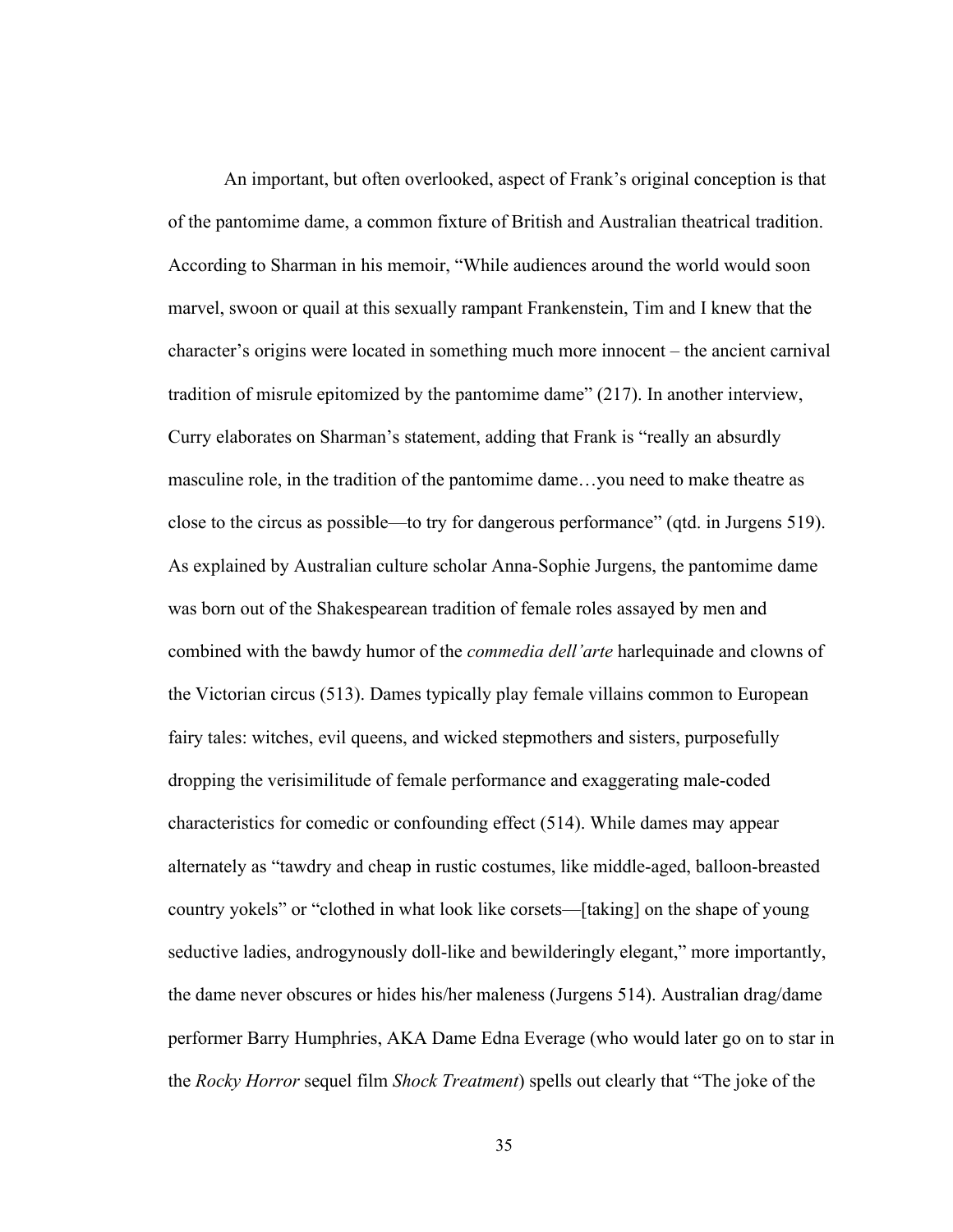pantomime dame is the tension between the female of the clothes and the stocky footballer's legs and boots" (qtd. in Jurgens 514). These elements of jocular masculinity undergirded by an at once repulsive, manque, and enticing femininity thrum below the surface of Frank's glam-goth-fetish exterior. Where glam rock's relationship to bigender/non-binary gender embodiment is ambivalent beauty, the pantomime dame is an antagonistic attack on both maleness, femaleness, and in-between-ness with a morbidly comic allure. This almost Freudian death-drive approach is born of the pantomime dame's connections with early clowning and the Jungian trickster archetype, as "Frankie's fervent, seductive irreverence is clown-like as many clown characters typically express a challenging, wanton vitality, uninhibited sexually and socially" (Jurgens 517). These roots to the anarchy of the pantomime dame and his/her own connections to hostility and resistance to mores around sexuality, gender, propriety, and violence further moves Frank-N-Furter away from grounded perspectives of gender and sex and more towards performance and posturing.

If we turn to the historical contexts of gender and sexuality as it pertains to *Rocky Horror*'s impressions of identity, we must also consider *Rocky Horror* creator Richard O'Brien's own (at times controversial) lived experiences as a bisexual, nonbinary/genderqueer person. O'Brien, who uses he/him pronouns, describes himself as being "third gender" and that he is "70% male, 30% female" (Fidgen). In the early 2000s, O'Brien began taking estrogen, explaining that "it takes the edge off the masculine, testosterone-driven side of me," and though (at time of writing) he has no interest in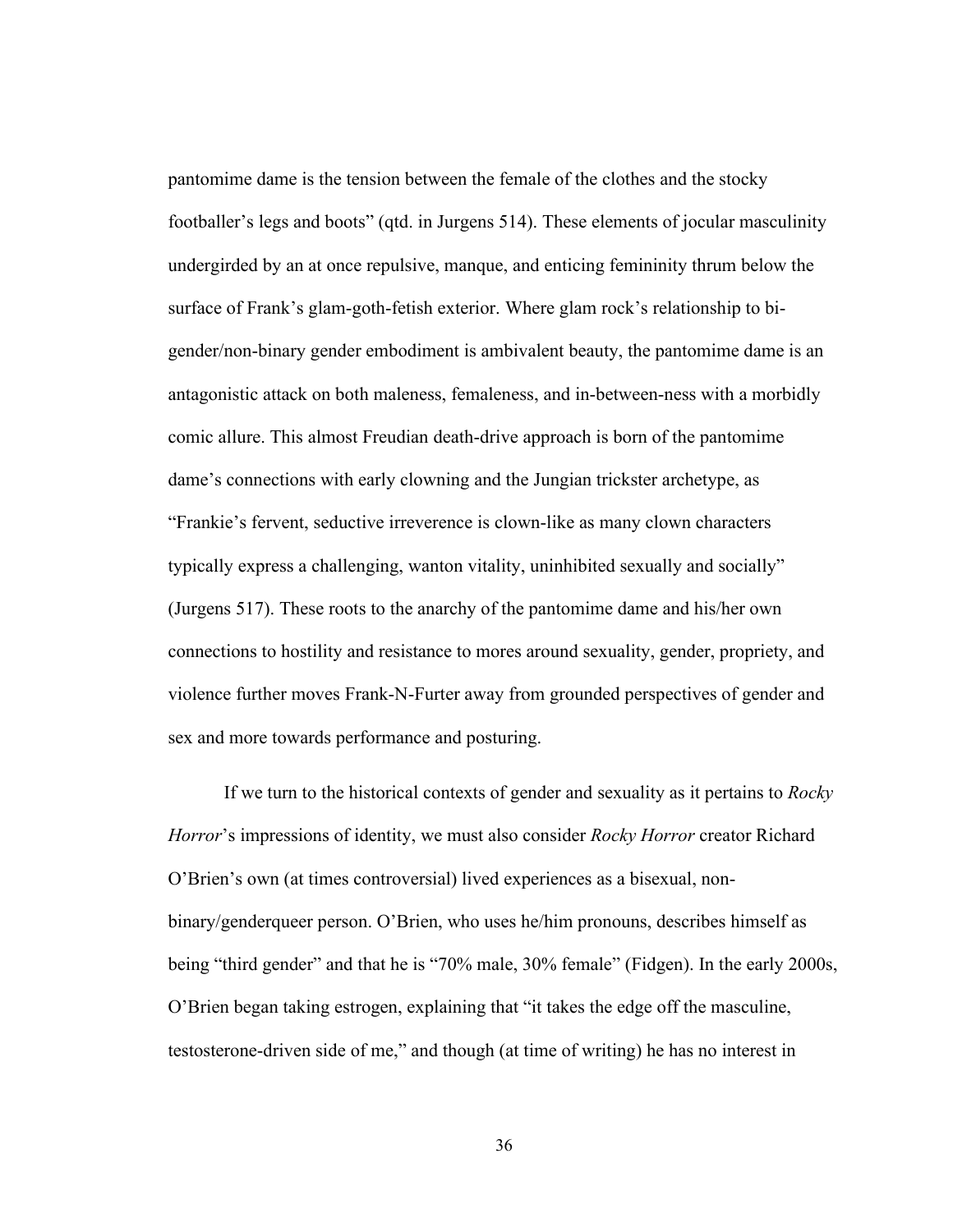pursuing a full transition, his estrogen usage has allowed his body to develop small breasts (Fidgen).

O'Brien in another interview explains that in writing *The Rocky Horror Show* "the element of transvestism wasn't intended as a major theme, although it turned out to be one. Writing a transvestite into the play was a very naive judgment. Maybe there was a lot of subconscious feeling about that subject coming through. I don't know" (qtd. in Morrisroe 10-12). O'Brien claims to have written the role of Eddie so that he could "sing a rock and roll song and pop back into the Coke machine" (qtd. Morrisroe 10), as a quick cameo in his own work before Sharman convinced him to play the butler Riff Raff. Sharman recalls in his memoir *Blood and Tinsel* that, "When O'Brien conceived of Frank, I'm sure he had in mind a lovely dress, an elegant staircase, and possibly himself. It didn't work out that way" (219). Patricia Quinn, the original Magenta in the stage and film adaptation, backs up this claim, stating that "Richard O'Brien really wanted to be Frank-N-Furter, you realize, not Riff Raff" (qtd. in Michaels and Evans 255). In later interviews, O'Brien has more readily admitted to seeing *The Rocky Horror Show* as a way of grappling with his own gender identity, and that the creation of Frank-N-Furter "was a way of perhaps dealing with that in a sneaky kind of way," though he deflects notions that he may have envisioned himself as playing Frank (Plant). Regardless, O'Brien did portray Frank in the 1990 revival at the Piccadilly Theatre (McIntosh), and O'Brien's non-binary/genderqueer identity finding expression in Frank is not immaterial to the character's conception and interpretation, particularly as queer liberation and activism continued to progress past its place in 1970s culture.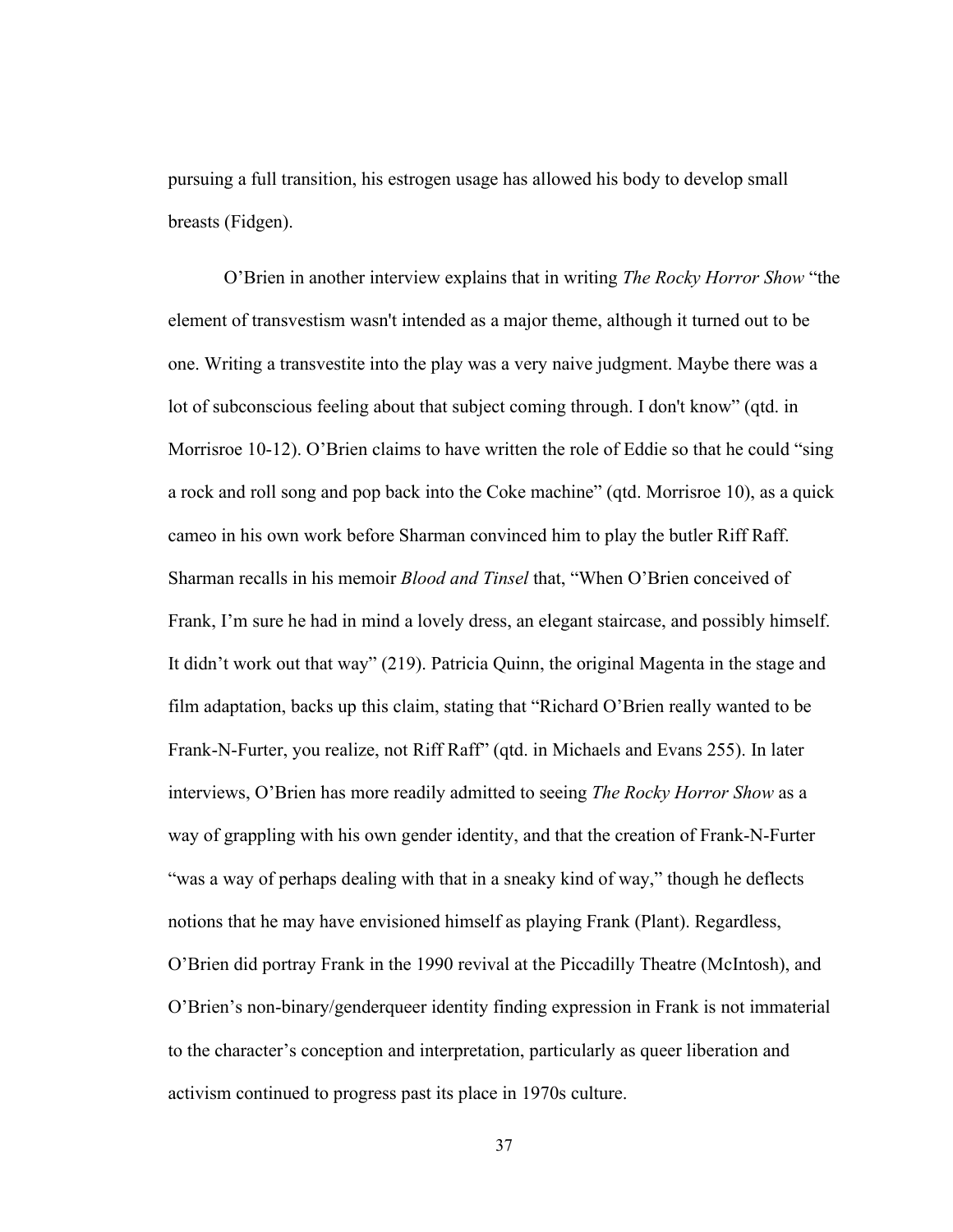O'Brien has recently come under fire with accusations of his own (internalized) transphobia. In recent interviews, O'Brien, identifying himself as transgender, remarks that, "Being transgender is a nightmare for many people. I'm very lucky that I'm in showbiz where I can be this eccentric person and therefore it's allowed" (qtd. in Gilbey), but that a transgender woman "can't be a woman. You can be an idea of a woman," specifically citing trans-exclusionary radical feminist Germain Greer in his reasoning (qtd. in Duffy). This contradiction, of both identifying publicly as transgender and agreeing with pundits who deny trans women their womanhood, is seemingly explained by O'Brien's personal gender philosophy. O'Brien claims that all transgender women "[are] in the middle and there's nothing wrong with that. I certainly wouldn't have the wedding tackle taken off. That is a huge jump and I have all the sympathy in the world for anyone who does it, but you aren't a woman" (qtd in Duffy). O'Brien then relegates all transgender people to a non-binary identity consistent with his own. Summing up his views on gender, O'Brien remarks, "I wish we would see ourselves as members of a sentient race of beings and be nice to each other as human beings as opposed to male or female" (qtd. in Duffy), here both upholding a gender binary (claiming a transgender woman cannot be a woman, but an idea of a woman) and dismantling it (O'Brien's desire to evolve to an un-gendered sentient race). These statements have led activists and scholars to reassess O'Brien's oeuvre, either questioning what has led O'Brien to deny trans womanhood or asserting that *Rocky Horror* (O'Brien's most popular and culturally relevant work) never truly served the purposes of trans liberation.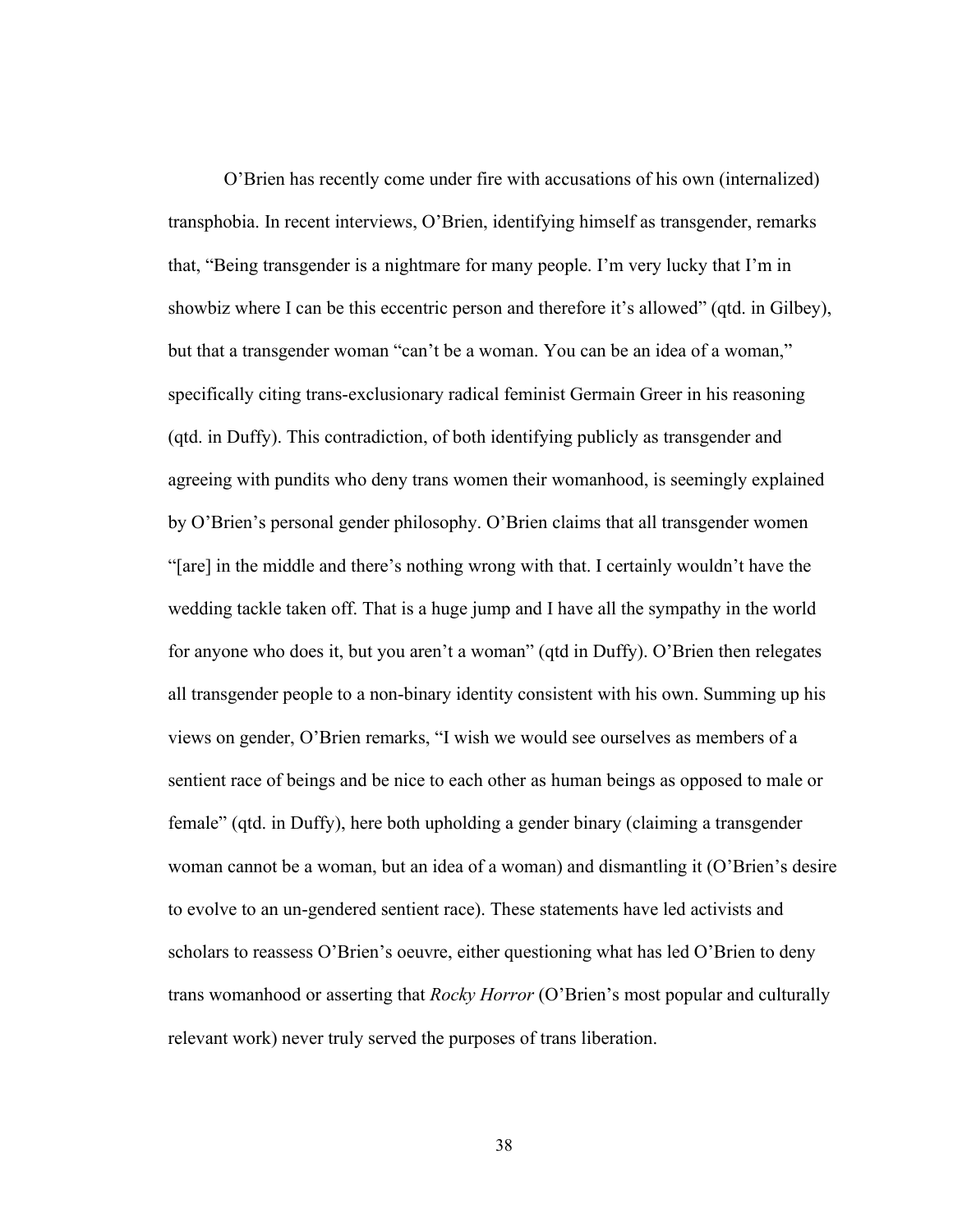All these cultural sources, from music, film, theater, fashion, queer subculture, and the experiences of the text's author, found themselves remixed and repurposed in the gestalt of *Rocky Horror*, sutured together, and corseted into the form of Dr. Frank-N-Furter. The major through line between these divergent sources is their shared resistance to binaries. Not only the masculine-feminine/male-female binary, but binaries of form, style, and culture that allowed influences as disparate as rock music, the Frankenstein myth, high art, and bawdy music hall drag to mesh into one coherent character: Frank-N-Furter. Frank's resistance against good taste, propriety, and heteronormatively is simultaneously a resistance against clear barriers between seemingly contradictory identities that allowed the character to progress relatively unchanged until the 21<sup>st</sup> century.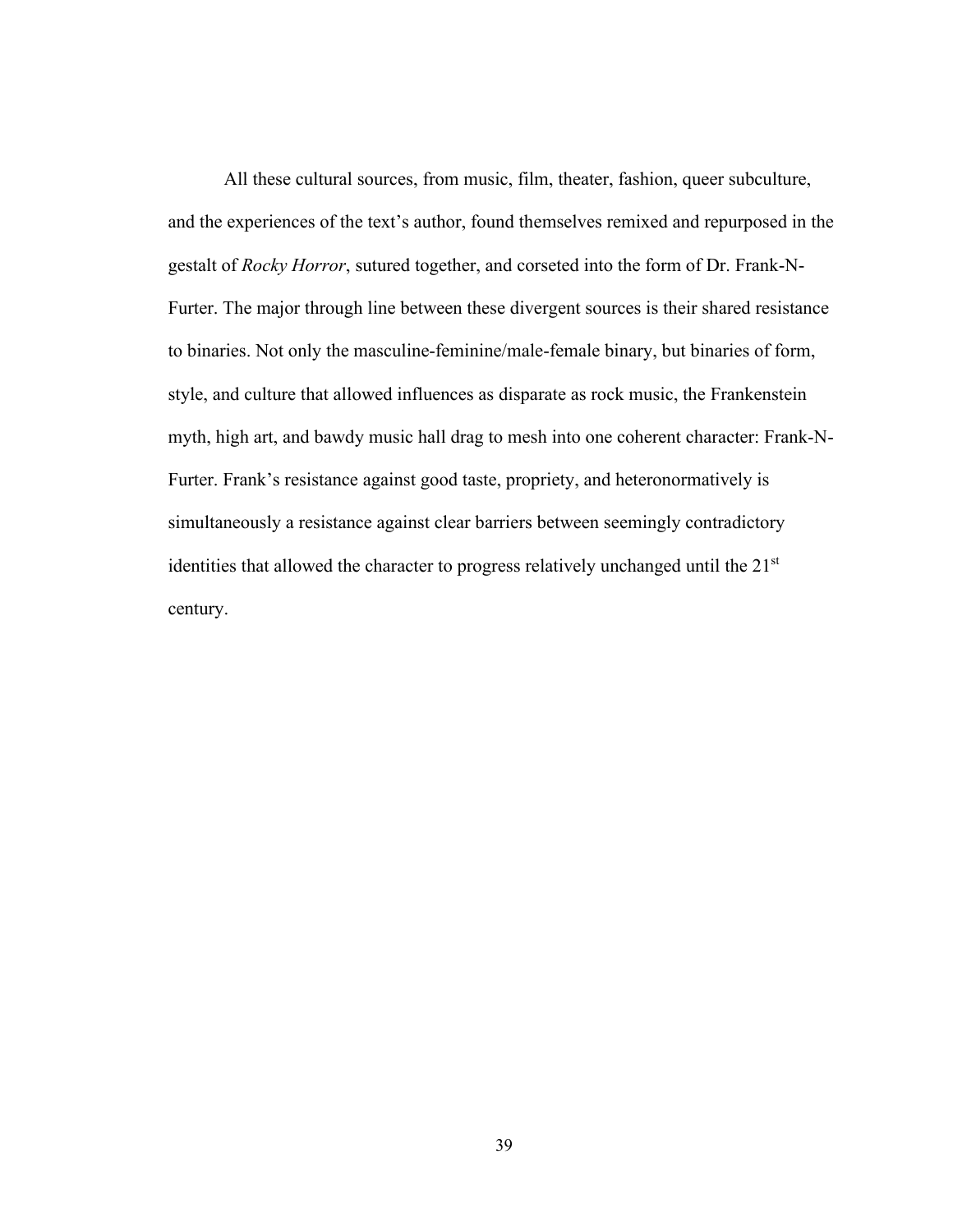### CHAPTER IV

# "YOUR MISSION IS A FAILURE": LAVERNE COX AS FRANK-N-FUTER IN *LET'S DO THE TIME WARP AGAIN*

By the mid-2010s, a serious attempt at a remake of the 1975 film started preproduction with *High School Musical* and *Hocus Pocus* director and choreographer Kenny Ortega at the helm. Initially, Adam Lambert, the openly gay one-time *American Idol* contestant who had begun performing in a collaboration with Freddie Mercury's band Queen, and who employs glam rock inspired makeup and gender-bending in his star persona, was considered for the part of Frank-N-Furter. However, Lou Adler, who executive produced the original film and brought the stage show from London to its first American engagement at his Roxy Nightclub in Los Angeles, felt that Lambert would be compared unfavorably to Curry's performance (Itzkoff). At one point, the potential cast list for the film contained out actors and performers like Johnathan Groff, Matthew Bomer, and Lady Gaga (Itzkoff), eschewing the focus that Sharman had for the original film, using a mostly unknown original cast from the Theatre Upstairs that helped lend the original film its punk ethos.

In October of 2015, transgender actress Laverne Cox, known for her turn as Sophia Burset in the television program *Orange is the New Black,* was officially announced as the new Frank-N-Furter for the film remake. Producer Lou Adler said of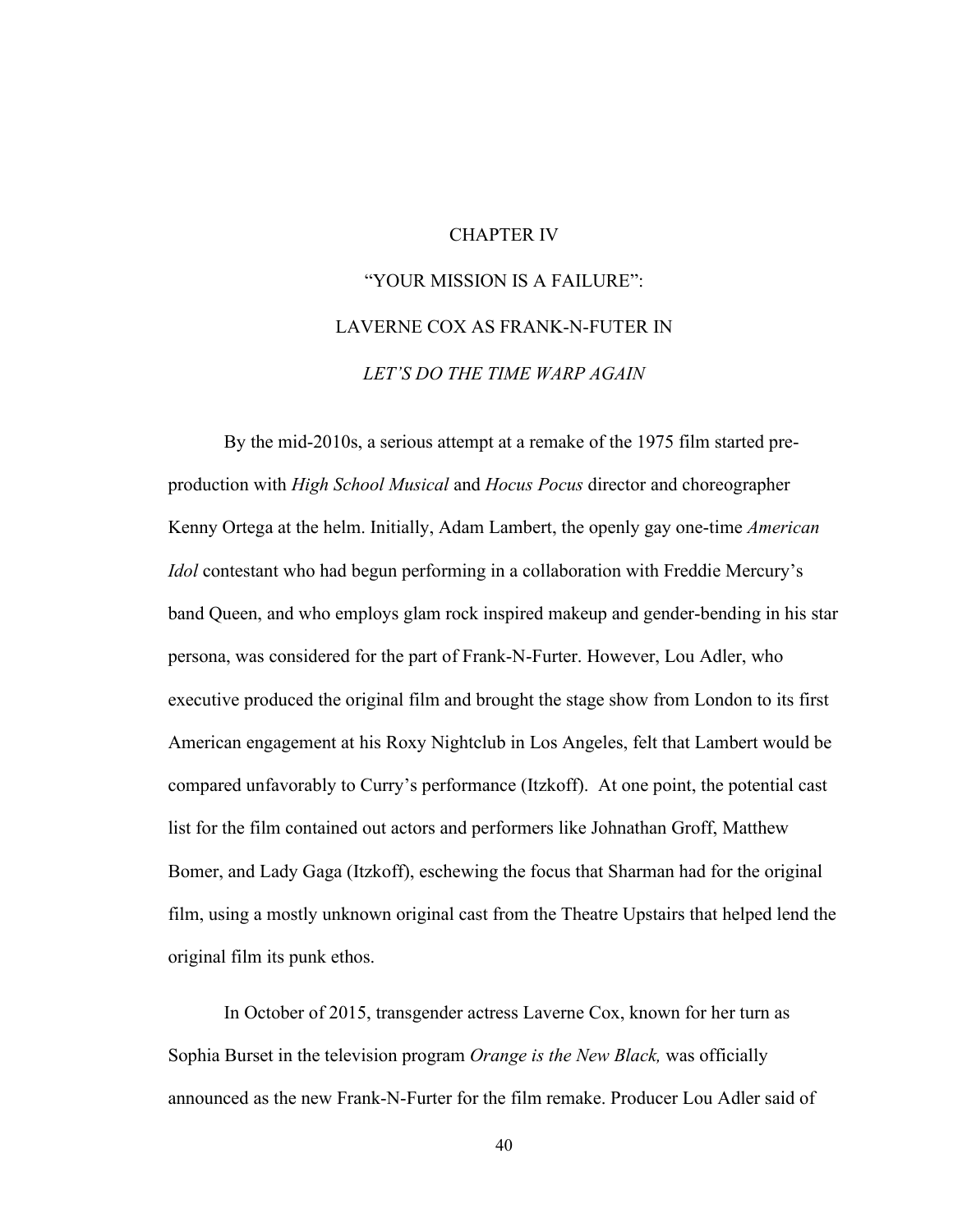her casting, "Win or lose, she was not going to be compared to Tim" (qtd. in Itzkoff). Cox herself said that Tim Curry's original performance "provided this road map for me to become more of myself and to dream big", and that as a gender-nonconforming undergraduate at Indiana University, she was a fan of the original 1975 film, telling *The New York Times,* "I was wearing dresses in college and had a shaved head, and there was this character [Frank] who was this wonderful validation of who I was" (Itzkoff). Bringing things full circle, Curry was later cast as the Criminologist in the television remake, perhaps as an attempt to lend it some of the gravitas of the original cast.

However, Cox's casting was not without criticism, both from diehard fans of the original film and from members of the LGBTQ+ community, who found issue with both Cox's casting as a character identified as a "transvestite" and for what many felt were harmful stereotypes of transgender people presented in the original text. Shortly after the announcement of Cox's casting as Frank, Tom Hawking wrote for *Flavorwire* that, "in 2015, that same script — on a mainstream television network — loses a significant amount of its subversive nature, and instead borders on exploiting LGBTQ identities for the gaze of a largely cisgender, heterosexual audience." Hawking also notes that "adding to that the fact that the costume for the part is generally nothing but lingerie, and you've got a recipe for a serious problem with fetishization" ("Why Casting Laverne Cos in the 'Rocky Horror Picture Show' Reboot Isn't a Slam Dunk Idea"). In an interview with *Out*  magazine, Cox answered concerns about her casting as a character identified as a "transvestite" by saying "A lot of people have been critical of a transgender woman playing a character who refers to herself as a 'transvestite.' But it's really important to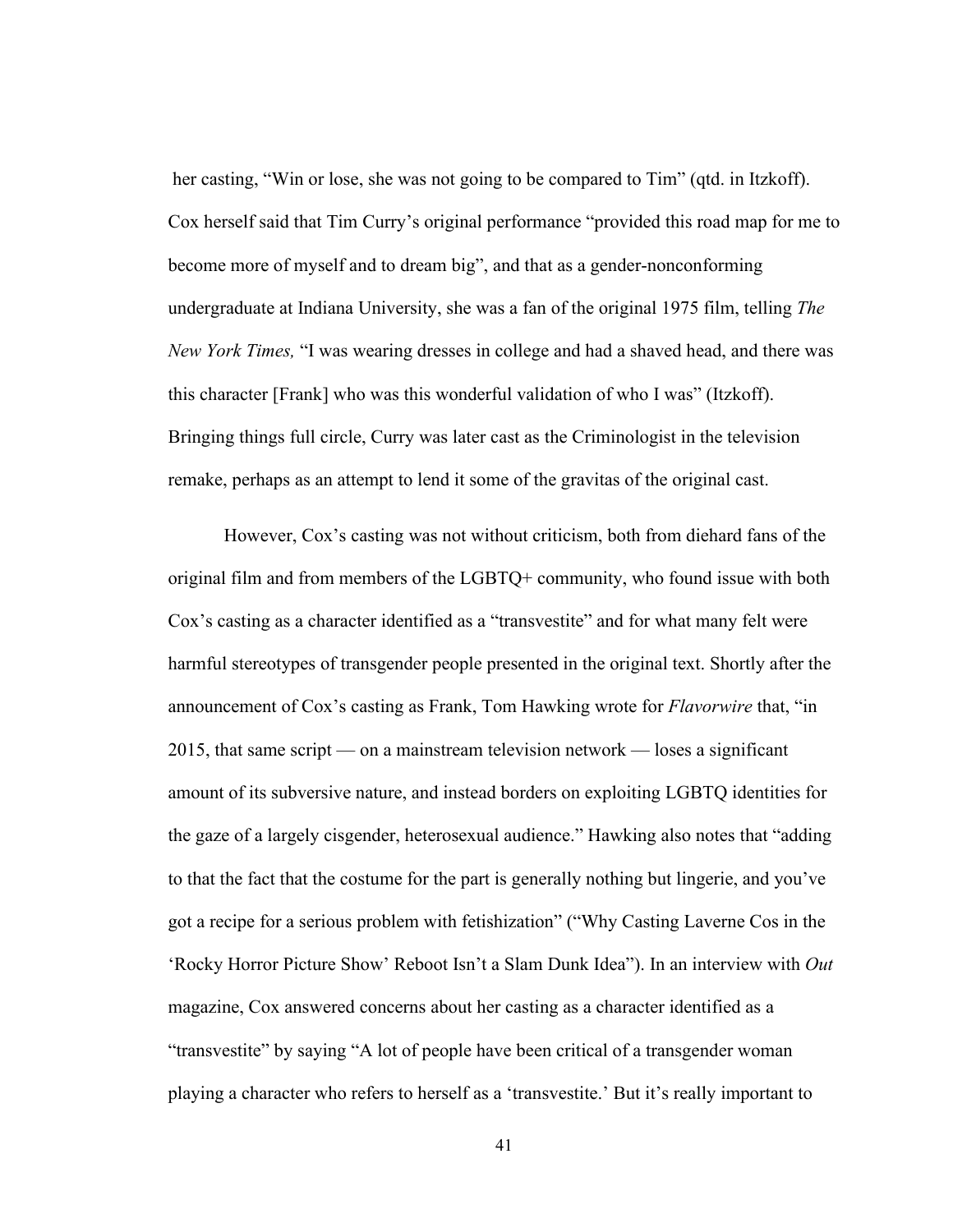note that in 1975, our understanding of the term transvestite was not the same as today" (qtd. in Berlin).

Like the Park Square production of the original stage play, the 2016 television remake sought not only to capture the themes of (in Ortega's words) "transcendence, transformation, and liberation" (qtd. in Roshanian), but also to correct and account for changes in transgender and gender-variant representation and answer to a growing criticism aimed towards the place that the *Rocky Horror* phenomenon has occupied over the past forty years of its life. If *Rocky Horror* must change, then so too must Frank-N-Furter.

Cox's Frank-N-Furter would be mostly removed from the same influences that had guided O'Brien, Sharman, and Curry in their creation of *Rocky Horror*'s heromonster, and Cox's Frank would have her edges sanded and her act cleaned up in order to fit with this new vision of *Rocky Horror* for a 2016 audience. Most notably, Frank-N-Furter would no longer be a male cross-dresser, and instead Cox's Frank would be a binary transgender woman, like Cox herself. In a *Playbill* interview with transgender actress Shakina Nayfack, Cox is asked, "What gender pronoun do you think Dr. Frank-N-Furter prefers?" to which Cox replies "Well, *in our version,* Frank-N-Furter is a She. That was something we had talked to Kenny [Ortega] about, that it would be appropriate since I'm playing Frank-N-Furter that her pronouns would be she" (qtd. in Nayfack, emphasis added). Nayfack continues to question Cox about the word "transvestite" and Cox and Ortega's choice to retain the original lyrics to Frank's opening number. Nayfack describes "transvestite" as "derogatory, or as an outdated term for a dude who likes to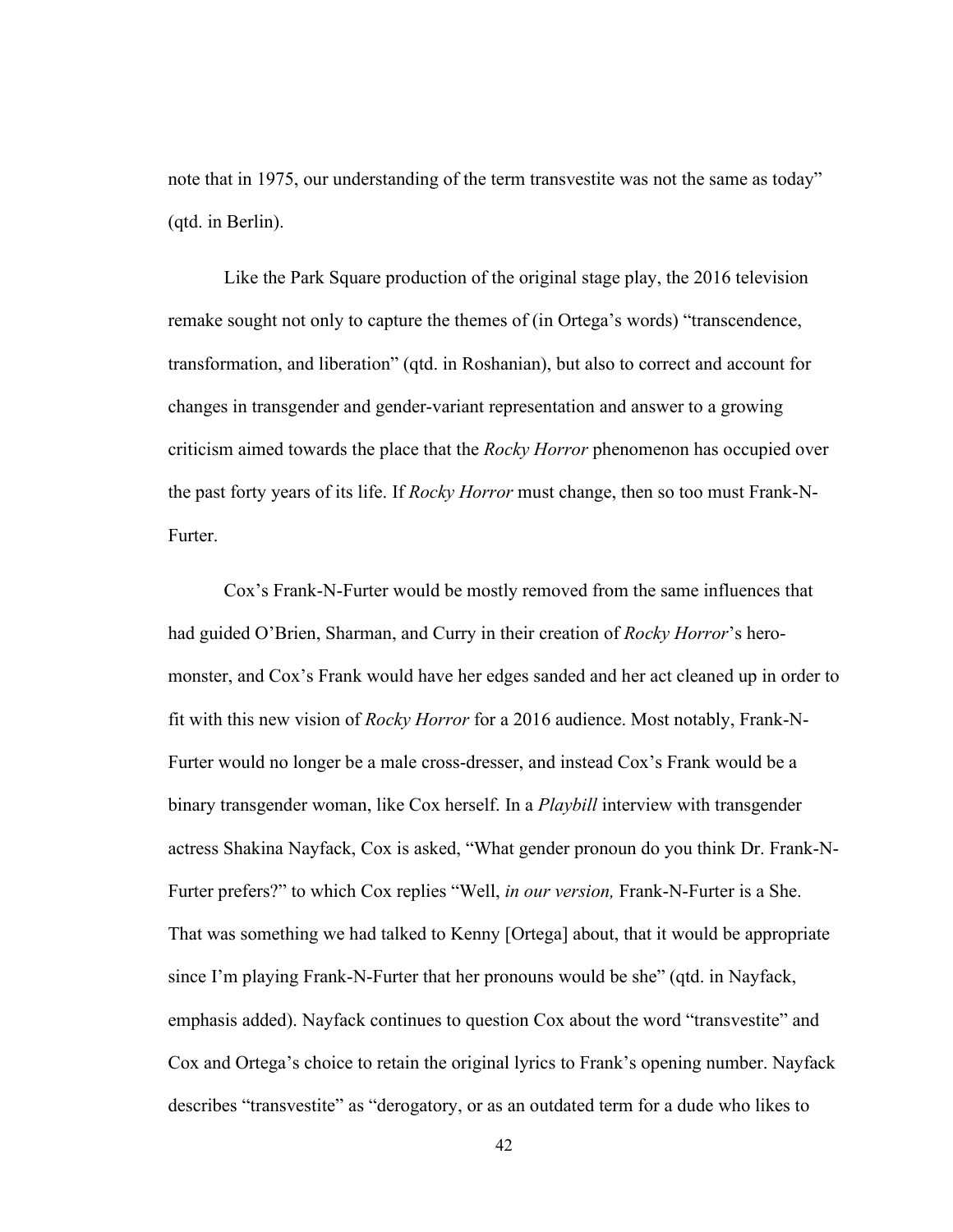wear panties," reconnecting the term to its connotations of sexual fetish. Cox explains that "transvestite" is not an appropriate term to refer to transgender people, and that "you should not refer to Laverne Cox as a transvestite, but the character that she plays in *The Rocky Horror Picture Show* is a transvestite in very historically specific ways," explicitly citing early transgender rights pioneer Sylvia Rivera who referred to herself with the term "transvestite" in the early 1970s (Nayfack).

This conversation between Cox and Nayfack is interesting in the ways in which both women address the place of Frank and Frank's self-identification with the slippery, mutable term "transvestite." Nayfack brings attention to the word as a designation of fetish – "a dude who wears panties" – or as a slur hurled at transgender women. While Cox acknowledges these implications, she instead chooses to frame them within a historic context of transgender rights and as a term that has fallen out of favor over the passing of time and greater visibility. Cox elaborates on this stance in an interview with *Out* magazine, saying "yes, transvestite is an antiquated term. I think it's possible to have a conversation about how language evolves. We can do that, and we can also enjoy *Rocky Horror* in 2016" (Berlin). These critiques of *Rocky Horror* through the lens of the transgender rights movement are by no means recent discourse. A January 1992 issue of *The Tartan Skirt*, a Scottish newsletter for the Scottish TV/TS ["transvestite/transsexual"] group contains an op-ed from transgender writer Anne Forrester titled "What's in a Name?" that discusses the possibility banning the term "transvestite" within the community. Forrester argues that, "In the minds of 99% of the population, the word 'transvestite' has only one connotation – *The Rocky Horror Show*" (5). Forrester submits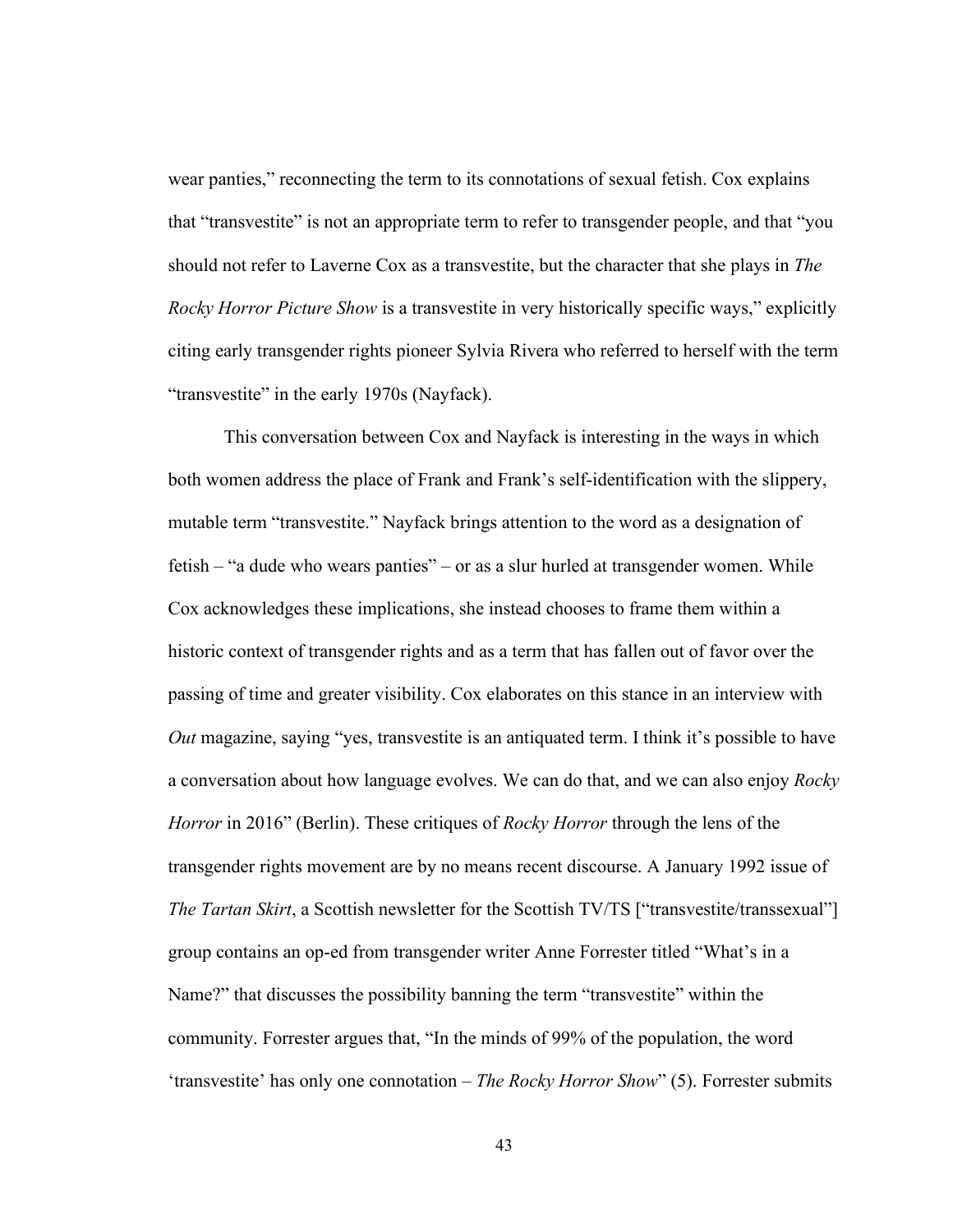that the term "transvestite" is not necessarily offensive in a linguistic sense, but that, in part thanks to *Rocky Horror*, "a transvestite is thought of as being queer, weird and laughable – and generally fair game for open abuse […] to nearly everyone else, [transvestite] simply means 'a weirdo man in fishnet tights'" (5-6). Forrester ends her critique of the word by saying that "If [transgender women] are ever to shift public opinion from suspicion and dislike to at least a little tolerance - let alone approval - then we must surely begin by seeing ourselves as rather more dignified than something out of *The Rocky Horror Show*" (7).

In this framing by Cox and Nayfack, "transvestite" is a term in reference to crossdressing and fetishism and is unacceptable, and the acceptable understanding is as a term firmly situated in its temporal context as a formerly used term to describe (an implied) binary transgender identity. Through the past arguments by Forrester that directly tie the word with *Rocky Horror* and reductive stereotypes of transgender women, we can see how the 2016 television remake sets a template for reinterpreting Frank-N-Furter as a binary transgender woman. This is accomplished by removing aspects of the character that trend not only androgynous and gender non-binary, but also removing parts of Frank's character such as implications of drug use, carnality, and monstrousness that could be read as an unsavory depiction of queer people broadly and transgender women particularly. This process in the television remake as described by Josh Harper is twofold. First, there is "polishing," defined by Harper who borrows from Herbert Marcuse as the "professional avoidance of mistakes, inconsistencies, or rough edges", followed by "sanitization," which is "the removal of epistemological, aesthetic, and/or ethical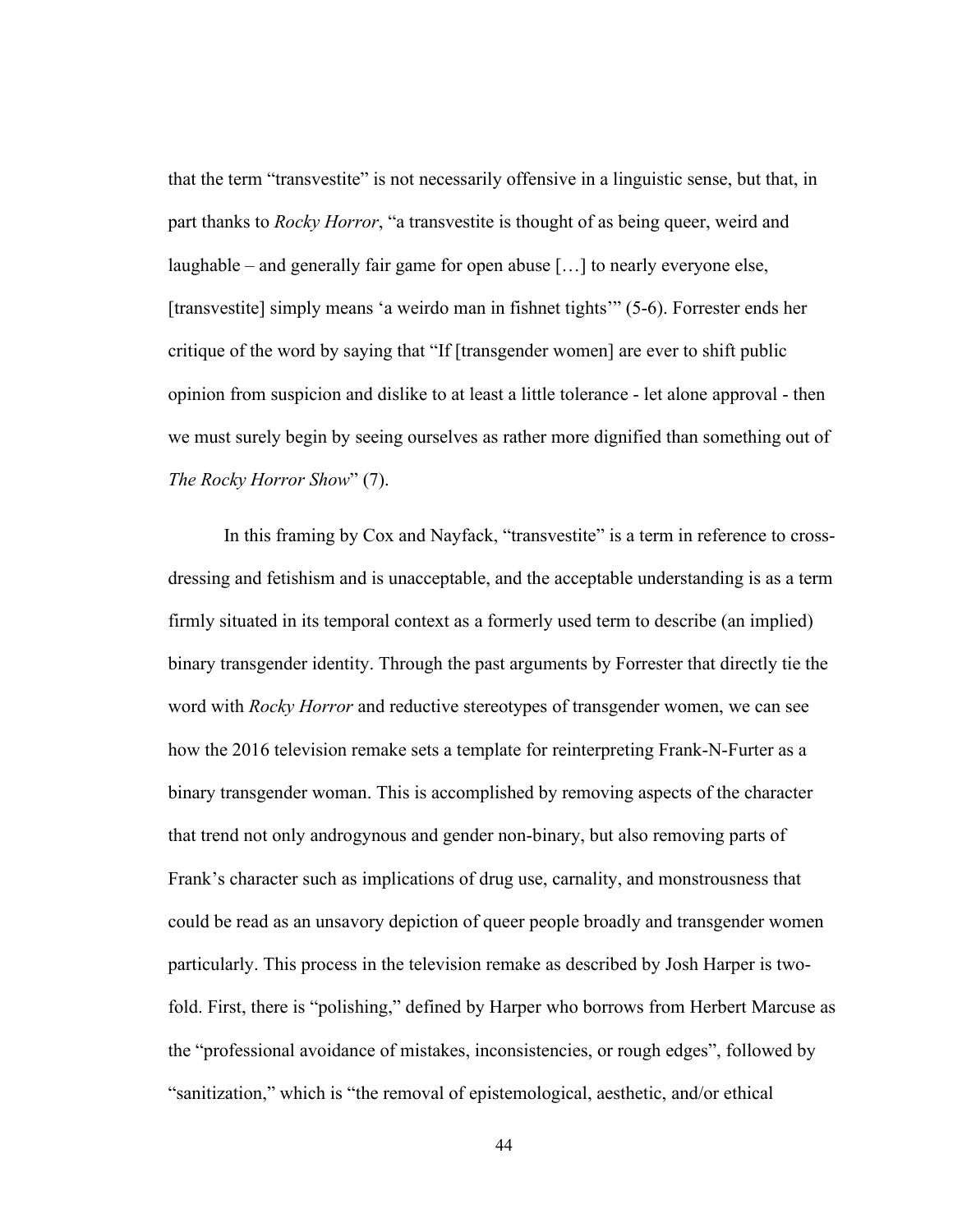conflicts that would be created by experiences that do not lay flush with one's own framework" (8).

This polishing and sanitization of the text of *Rocky Horror* results both from the different conditions that engendered the creation of the original 1975 film and the 2016 television remake and the societal and cultural trends contemporaneous to each. The original film was a mostly low-budget affair with unknown actors seeking to capture the original essence of its stage show progenitor that only gained traction after being remarketed towards a midnight movie audience. The remake was a higher-budgeted, star-focused production that garnered larger media attention during production and was forced to capitulate to the demands and limitations of a television broadcast as opposed to a theatrical release. Though not an independent film, the original *Rocky Horror Picture Show* was made with a budget of just over one million dollars (adjusted for inflation, around five million in 2016), or in the words of Sharman, "a Fox executive's lunch money," and shot on a tight schedule (Sharman qtd. in Evans and Michaels 224). With the crew "running out of time, money, and patience"  $(229)$ ,  $20<sup>th</sup>$  Century Fox "gave up hope" on the project before shooting was complete, having "always considered [the film] an oddity" in Sharman's view ("History: Interviews: Jim Sharman"). In contrast, the 2016 television remake, *Let's Do the Time Warp Again*, was produced on a 20-million-dollar budget with the full support of the Fox network (Thompson), with director Ortega setting out to "[do] a deep bow to 41 years of great fun" (qtd. in Roshanian). This increased budget and studio support meant that unlike the original film, which was shot in a dilapidated castle in rural England with a costuming budget of \$1600 (Blane qtd. in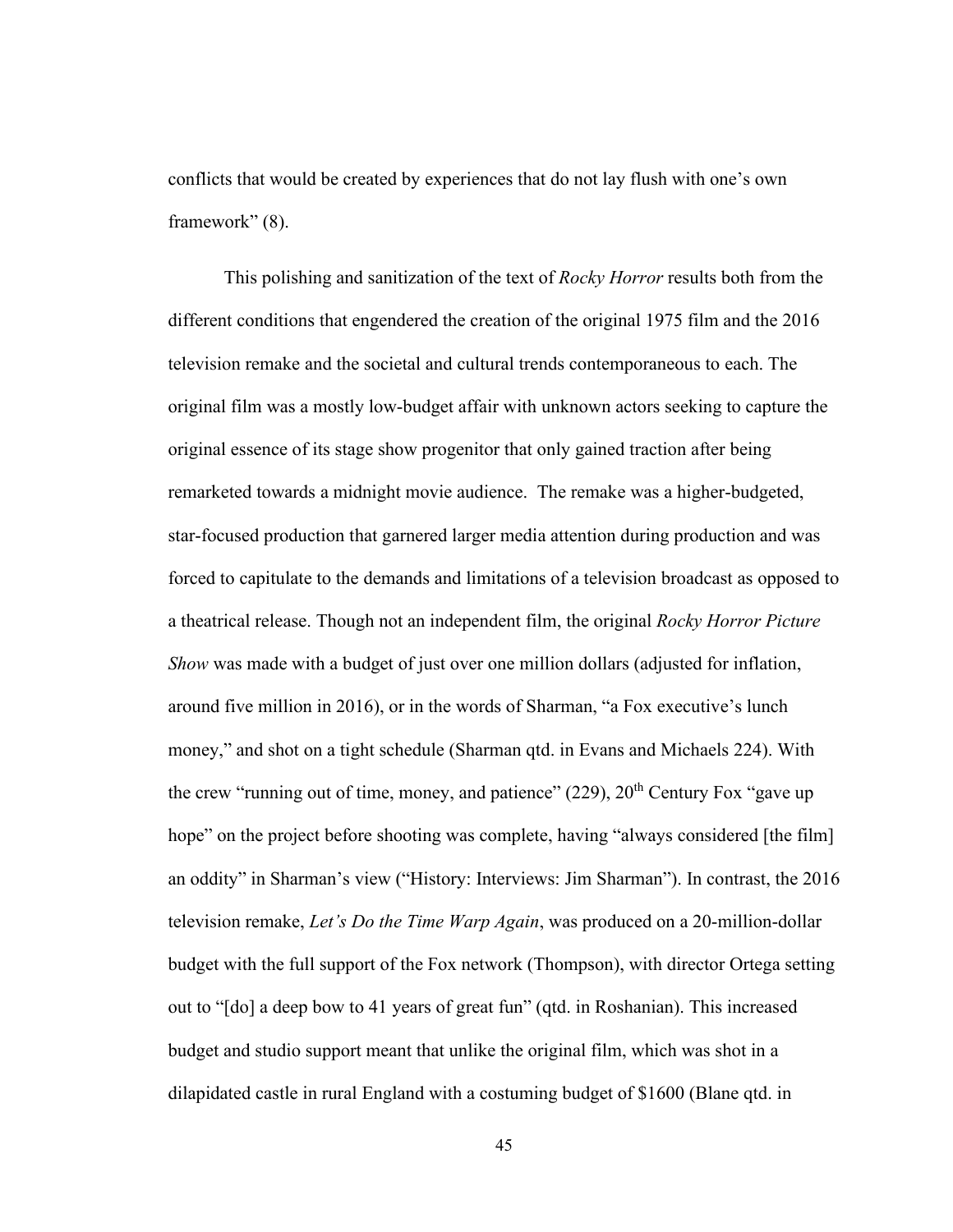Morrisroe 22), the 2016 remake would feature more elaborate sets and costumes while still being a television film. The rain-soaked, crumbling (but since refurbished) Oakley Court castle was replaced with the pristine Casa Loma in Toronto to stand in for Frank-N-Furter's lair (Porter). Sue Blane's ripped fishnet stockings and frayed, tattered corset worn backwards by Tim Curry is replaced with an elaborate red showgirl style corsetdress paired with custom-made laser-cut latex "spiderweb" stockings – intended to be read as part of her skin (Soo Hoo) – by six-time Tony award winning costume designer William Ivey Long (Fierburg). Where Curry's Frank is replete with holes, tears, and rips that expose his body and blend gendered signifiers, Cox's Frank is perfectly coiffed and manicured, with only her shoulders and collarbone exposed, and much of the ambivalent sexuality of Curry's Frank replaced with a polished pop star glamor.

While Long and Blane both explicitly draw on David Bowie in their Frank-N-Furter designs -- Cox's Frank in particular sports a pointed red mullet akin to Bowie's Ziggy Stardust dye-job and her "spiderweb" skin-stockings are inspired by a design for Bowie by Natasha Korniloff -- Long's inspirations trend to more contemporary pop divas than sexual fetishists or street punks, with Ortega instructing Long that their Frank should be "60 percent Grace Jones, 30 percent Tina Turner and 10 percent Beyoncé" (Fierburg), with Ester Williams also listed as an inspiration for Cox's pool scene look (Lannaccone). Though Bowie's red mane of hair and fishnet ensemble are given visual nods in Long's costuming for Frank, the aggressive fluctuation and gender conflict that Bowie's costumes and performances leaned on is tacitly side-stepped; instead, Frank as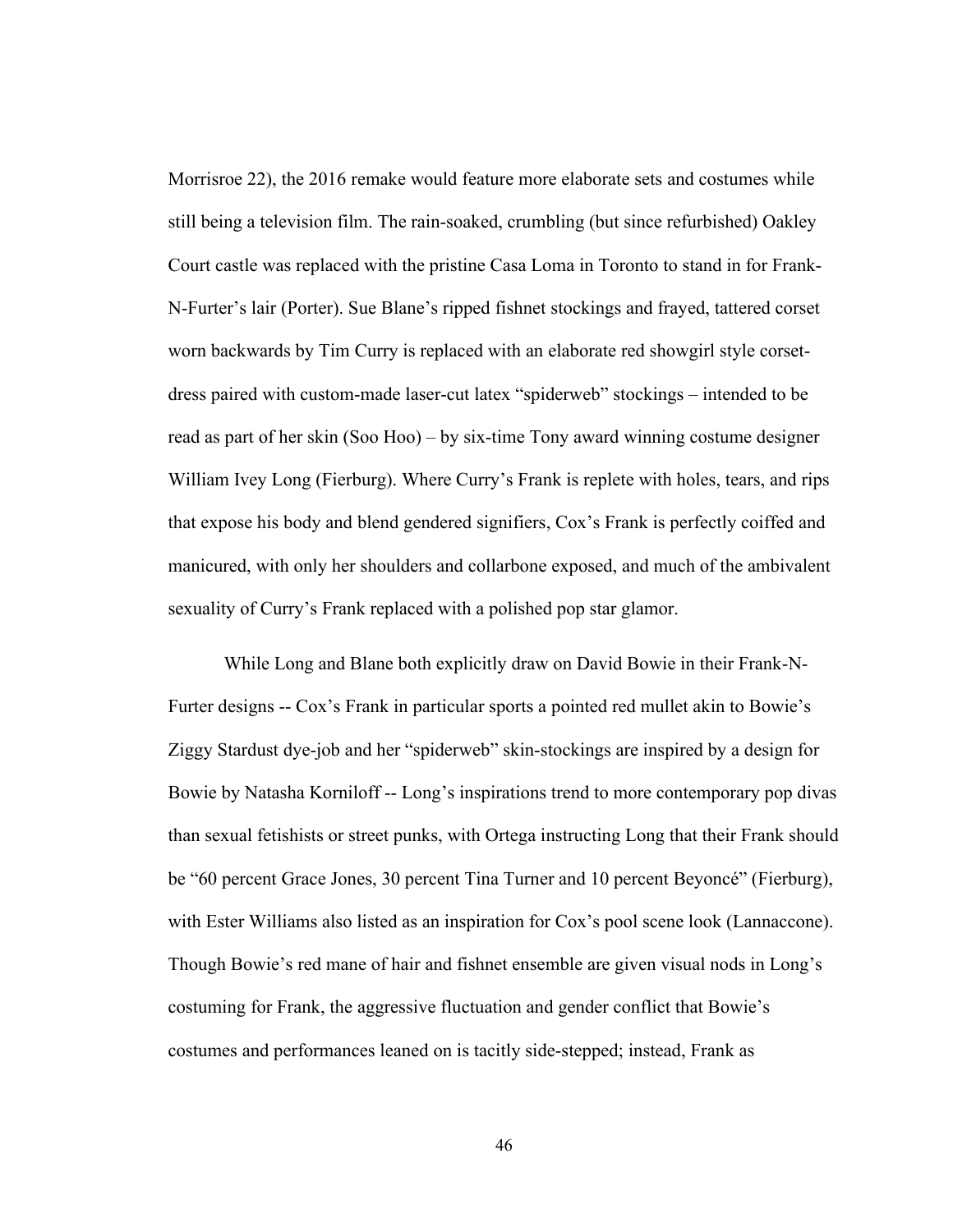constructed by Ortega, Cox, and Long exists entirely in a binary presentation of gender. As Harper explains,

Curry [as Frank] blends solid lines of society's knowledge framework by pulling fishnet stockings over hairy legs. Cox simply illustrates that someone who was once, but does not feel, express, or live as masculine can make the leap across the dichotomous chasm to the feminine, maintaining those solid lines (39).

Tim Curry's Frank is not about transition, but rather about transgression. The movement that his interpretation of the character makes is not one of crossing borders but of blowing them apart and suturing the remains together. In contrast, Laverne Cox's Frank is a transition, or a transformation, that is wholly complete and unquestioning. Where Curry stitched together contrasting and conflicting elements, Cox's Frank exists only in well-defined gender boundaries.

Despite Hawking's concern about Frank's traditional costume of lingerie, Cox's Frank removes the erotic elements of Frank's costuming, as well as any discomfort, ambiguity, or confrontation around binary conceptions of gender, sexuality, and queer respectability by carefully blending away the rough edges of Frank's character. Gone are the bloodied bandages at Frank's inner elbow signifying heroin use, Frank's sketchy, sailor-like "Boss" heart tattoo and "4711" thigh mark. Frank's garter belt is replaced by full hose and the possibility of black satin undies obscured by Long's dangling red sequin skirt attached to the corset. Pierre LaRoche's gaudy Frank makeup that haphazardly smears over Curry's thick, uncovered natural eyebrows is substituted with the meticulous, Instagram-worthy gloss applied to Cox.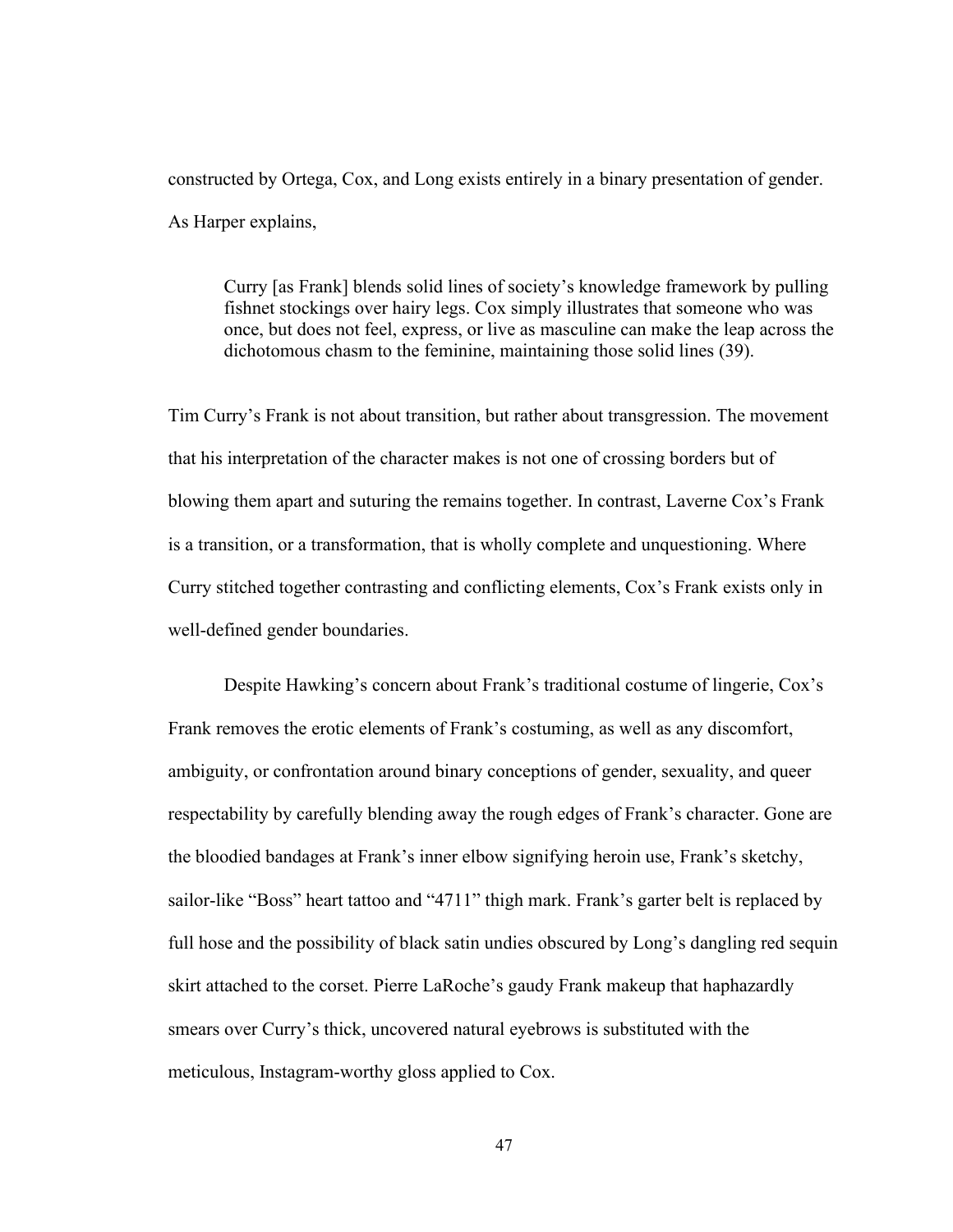The removal of conflicting gender signals and rough, transgressive imagery like sailor tattoos and heroin track marks also removes much of the titular element of horror from the text. Curry's Frank, arriving in a Dracula cloak, his face funeral parlor pallid and underlit, summons a scream from Janet and unnerves Brad with his decadent, overtly sexual and counter-cultural embodiment. Curry's Frank's declaration of being a "*sweet*  transvestite" is undercut by his fetish wear and vigorous bravado. In contrast, the arrival of Cox's Frank includes a cumbersome, elaborate Medusa-esque mask that obscures her face, and descending from a cherry-picker and tossing off her cape, only reveals her red corset-dress which is further covered by a red glitter kimono-like garment. Where Curry pushes past Brad and Janet and marches through a line of his followers to his throne, Cox delicately slinks her way through the party as she sings, fittingly provided with a trio of backup singers to solidify her pop-star image. Cox, poised and polished, presents no threat to Brad, Janet, or the gender binary, her declaration of being a "sweet transvestite" muddled by her high-femme presentation and the hesitant approach that Ortega and Cox take towards the terminology of the text. In many ways, Cox's Frank requires that the audience for the television remake possess metatextual knowledge of Cox as an out transgender woman in order to properly "read" her iteration of Frank. Without this prior information, Frank presents no threat or horror to either Brad and Janet or the audience, nor asks that either question the polarity of binary gender identification. Markers that indicate Frank as a disruptor of bourgeois American hetero-cisgender norms like obvious tattoos, allusions to heavy drug use, and explicit acknowledgement of eroticism outside of fetish-free, reproductive heterosexual sex are invisible on Cox's Frank-N-Furter, who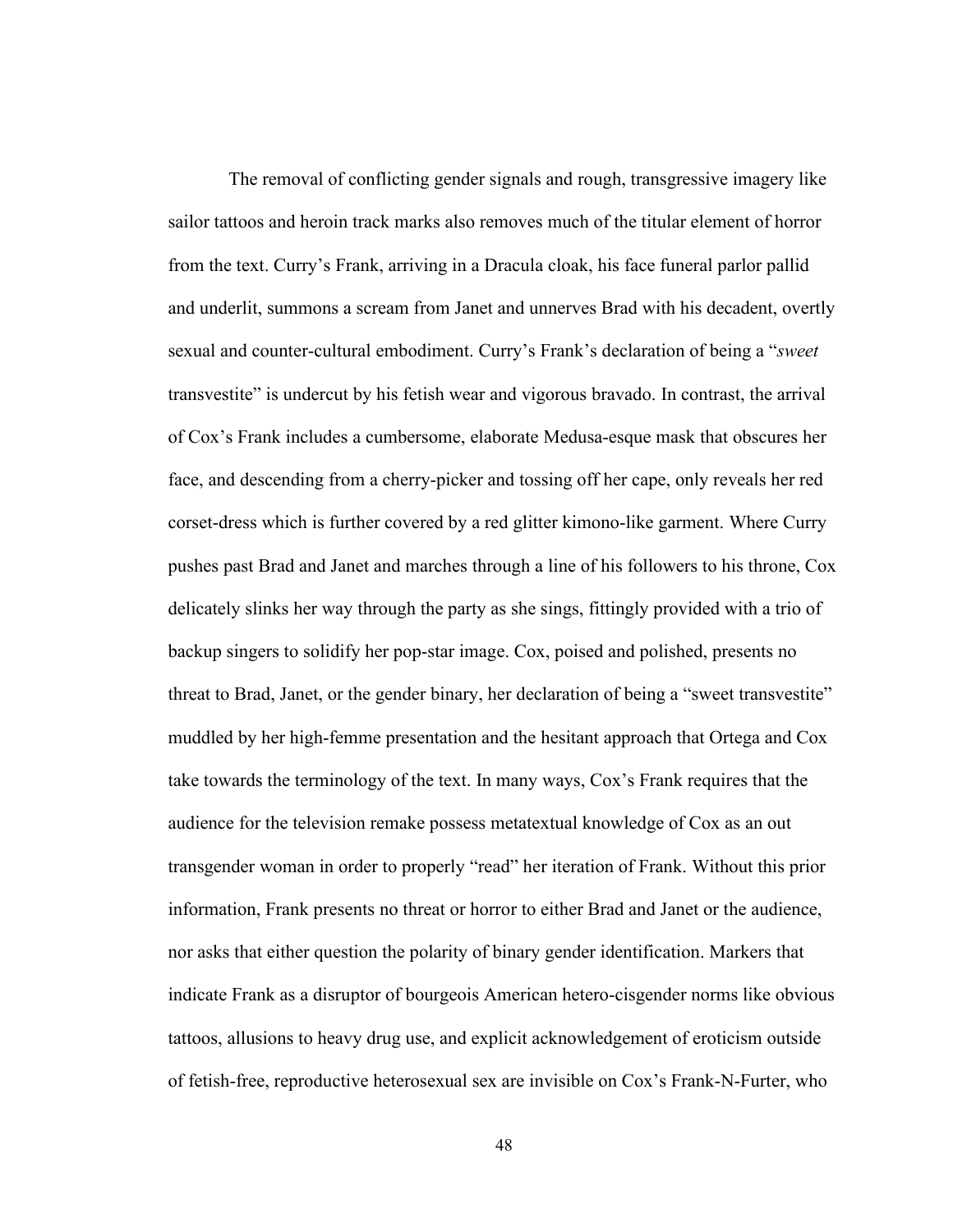instead adopts a clean, unquestioning femininity made queer only by the implication of transition.

This is also reflected in the set, as Frank's lair in the 1975 film and the 2016 television remake serve as useful reflections of the character's textual analysis. The 1975 castle, Oakley Court, is decaying and decorated with both traditional horror genre trappings like coffins and gargoyles, but also with reappropriated images from high art and mass culture, such as a copy of Grant Wood's *American Gothic*, a pair of monochrome *Mona Lisa* in the ballroom, Michelangelo's *David* graffitied with lipstick and nail polish*,* a lobby poster for the 1954 film *A Star is Born,* and a replica of the RKO Pictures film logo as the backdrop for the floorshow. These items help mark Frank as a hodge-podge, an assemblage of disparate and often conflicting inspirations and interpretations, a bridge between the chasms of respectability and "trash culture" that is roughly hewn together. In interviews, set designer Brian Thomson explains that Frank's home is "tasteful, but at the same time it's just a little wrong, a little too eclectic [...] [it's] wonderfully surreal" (qtd. in Morrisroe 61) and highlights that Frank's boudoir features a stained glass of Atlas that blends the mythological strongman with the marketing figure found at the back of 1960s comic books, as if he is not quite sure who is who (Vickerstaff 37).

The *David* statues in Frank's lab both a celebration of the Herculean masculinity exemplified by his creation, Rocky, and a site of confusion, transformation, and revision by the addition of lipstick scrawled on the white marble in a reflection of Frank's own. The lab itself, a space societally coded as a site of masculine logic and discovery, is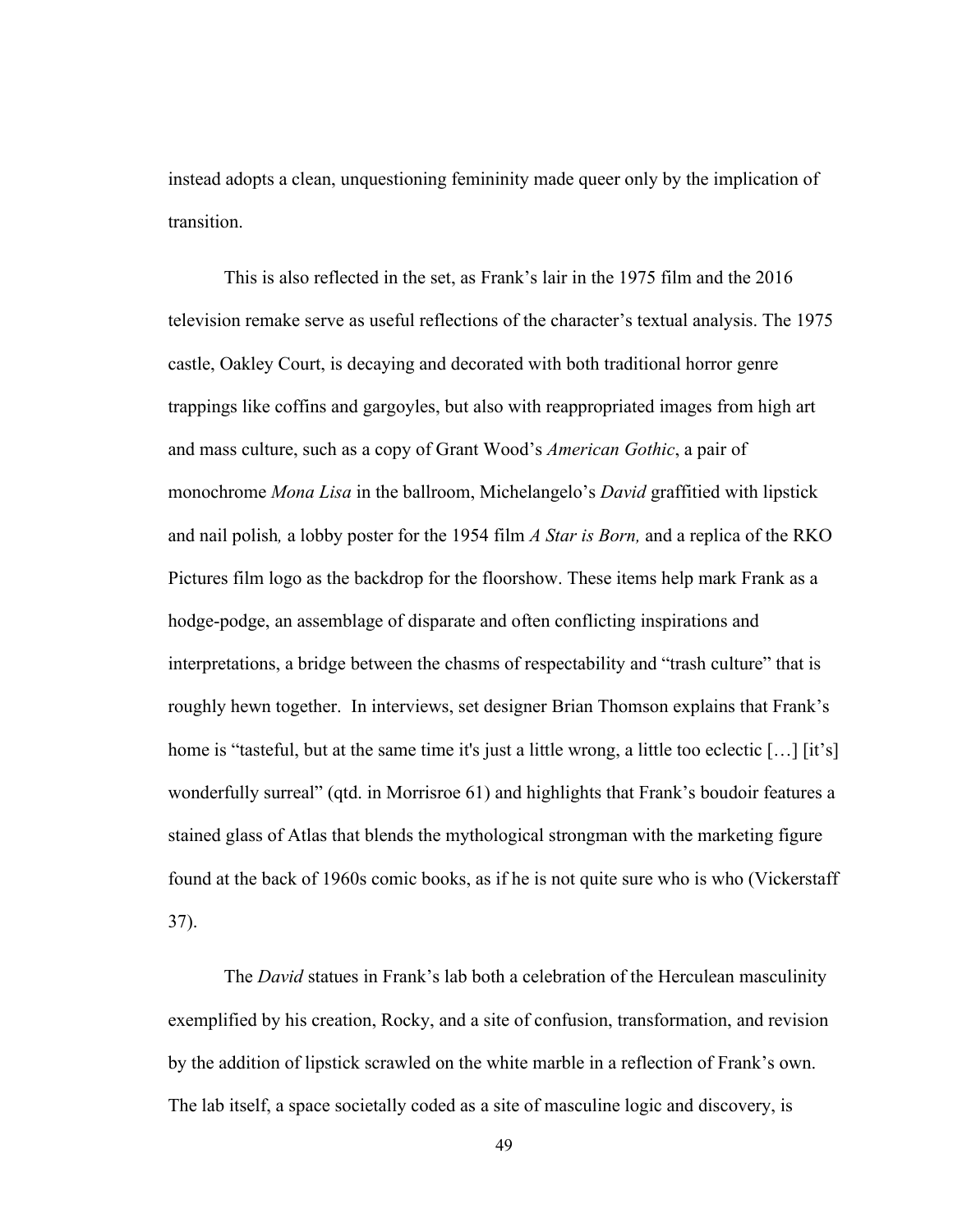awash in creamy pink tiles with Frank's surgeon smock cut in the fashion of a homemaker and topped with bright pink dishwashing gloves. The lab at Oakley Court is corrupted from a locus of atomic age scientific progress and male-coded conquest to an alchemist's sanctuary where Frank's sexual imagination is given shape.

Contrastingly, despite – or perhaps because of – the larger budget afforded to the television remake, the castle set at Casa Loma is granted less textual depth than Thomson's set, even while borrowing from his original conceptions of the stage production as imagined around an abandoned cinema. Casa Loma is given a cinema marquee, posters of the films referenced in the opening number, "Science Fiction Double Feature," and a glass concessions case in the ballroom, but the overall effect provides less tension and disorientation than Thomson's "wonderfully surreal" and eclectic manor for Frank-N-Furter. This more cohesive set design joined with the more polished, glamorous Frank portrayed by Cox "preempt[s] dissociation, and thus tension" (Harper 8), that then removes the element of horror and unsettlement found in the original. The objects that serve as monuments to Frank's queerness in the remake film are similarly static and settled. A pair of Warhol-esque portraits of Cox hang in the lobby/ballroom and notably, a large rainbow crest emblazoned by half of Frank's credo: "Be It" adorns the fireplace.

In the original text of *Rocky Horror*, Frank's mantra "don't dream it – be it" is also a call to embrace hedonism, pleasure, and libertine values. O'Brien even claims to have sourced the motto from the back of a *Fredrick's of Hollywood* lingerie catalogue that implied service to cross-dressing clientele and included fashion plates deemed "transvestic" by O'Brien (VH1 Interview, cite later). Here, the "Be It" paired with the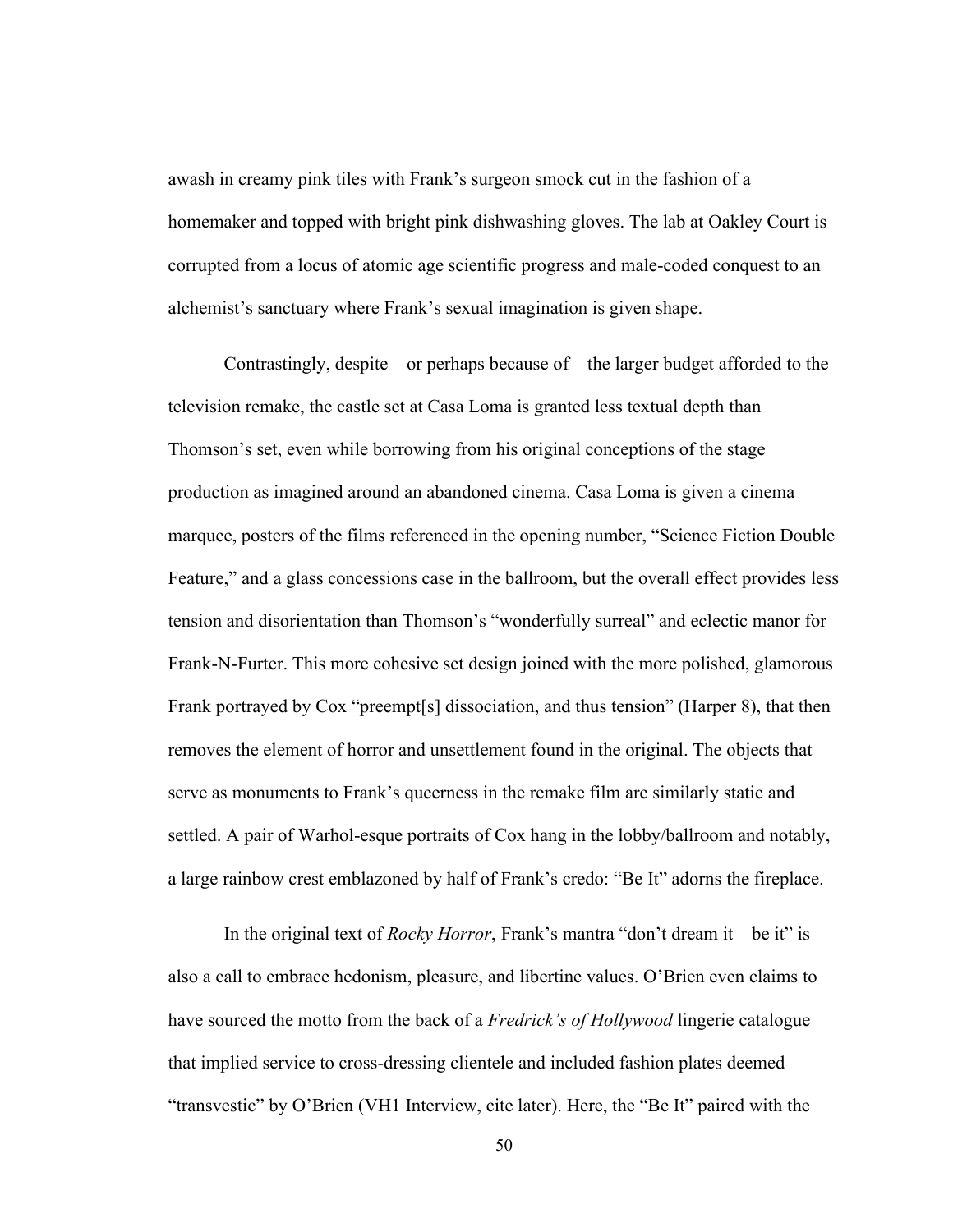rainbow coloring of the crest in Casa Loma can be read as pointing towards a more contemporary framework of queer identity, not the indulgence of "erotic nightmares" and "sins of the flesh", but the performance of "authenticity" and "realness". "Be It" here is not a call for liberation, but a demand for readability and normality that fits within a neoliberal paradigm. Levi Hord writes that "in order to be fully compatible with queer identity qualifiers in neoliberal cultures, the transgender body must be read as especially authentic" (5). This authenticity is one that situates ostensibly queer politics such as the occupation of liminal spaces and the questioning of binaries and hierarchies within the neoliberal framework of individualist pursuits of personal desire and competition (3).

Frank-N-Furter's cadre of extraterrestrial followers, dubbed Phantoms in the play and Transylvanians in the film, are similarly streamlined. Though Blane would later regret the heterogenous designs she created for Frank's party guests, referring to her ideas for "a sheik here, a midget there" as "too indulgent" (qtd. in Morrisroe 23), her Transylvanian designs are part and parcel to the ethos of the original film and its construction of Frank's reality. Blane's Transylvanians encompass a wide variety of bodies and expressions; tall, short, thin, fat, young, and old. The ensemble was sourced from both friends and hangers-on of the original stage show and the talent agency Ugly, whose current ad-copy touts that their models consist of "the most individual, wacky and peculiar looks in the industry; from trannies to grannies, burlesque to bikers, wee folk to rock blokes" (*About Us*). Their costuming is purposefully awkward, all dressed -- male, female, or otherwise -- in ill-fitting tuxedos cut to emphasize and exaggerate their physical features, with garishly colored shirts, novelty sunglasses, punk hair-dye jobs,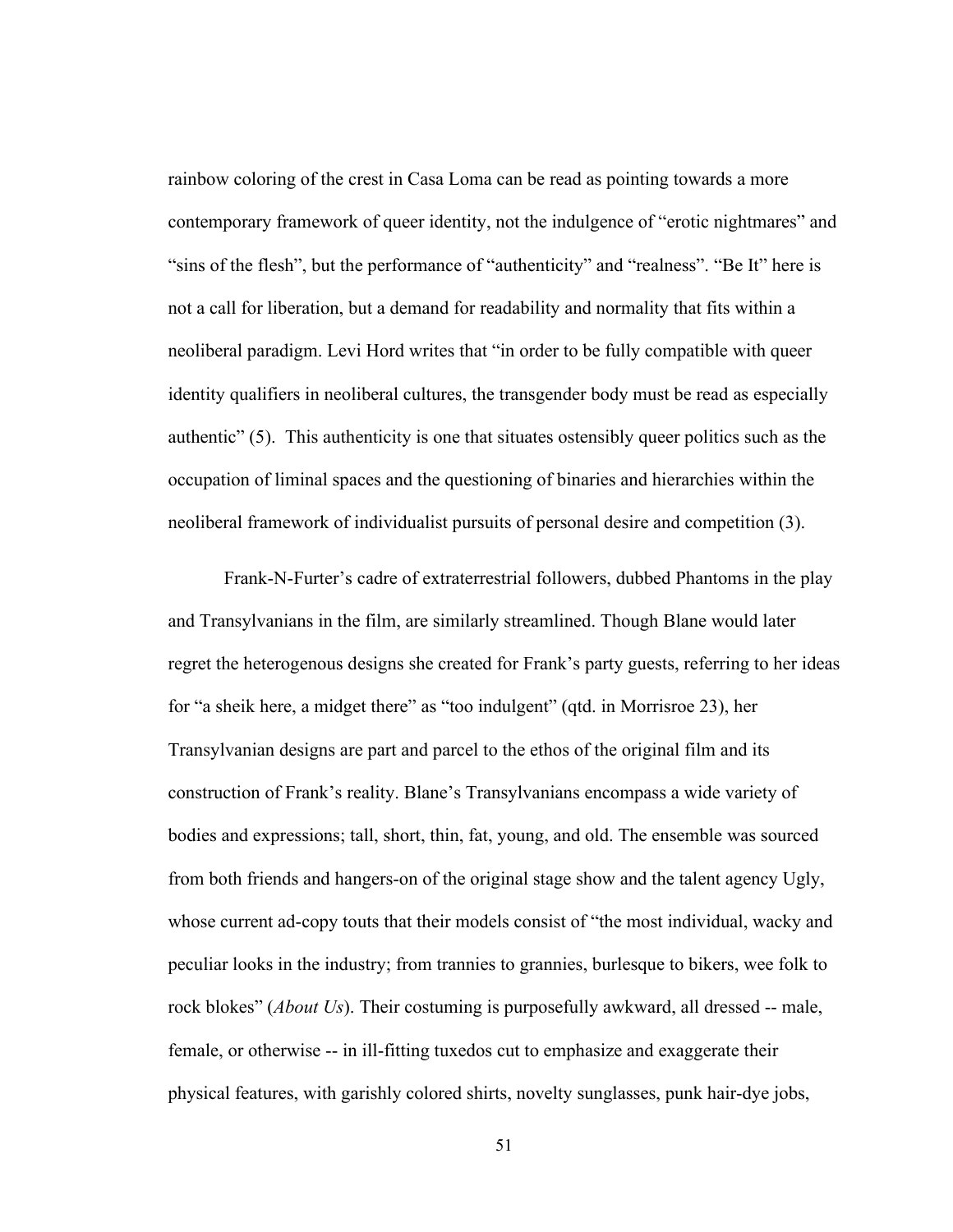and chintzy paper party hats. The 1975 Transylvanians represent a swath of variegated queer embodiments, and while Blane may have later wanted them to appear "identical, almost mass produced", their disparate, subversive embodiments serve as a direct counter to the normative, cis-hetero world of Brad and Janet. The original Transylvanians were given sped-up, falsetto pitched voices to resemble the Munchkins in *The Wizard of Oz* (Michaels and Evans 260) and their choreography for "The Time Warp" is deliberately awkward. They are all slightly out of step with one another, their movements individualized and imprecise, like students at a school dance. As staged by choreographer David Toguri, the steps to "The Time Warp" never become more complicated than those described in the lyrics, "a jump to the left/and then a step to the right."

Frank's disciples reflect him, their bodies unruly and made compelling by their exaggerated "flaws." Taken together, the representatives of the Transylvanian galaxy flaunt their disruption of normative propriety and embrace individualism and multifarious possibility. Fat, thin, old, young, tall, and short alike gawk at Brad and Janet's undressing and leer as Frank presents his creation of Rocky in the laboratory. Populating the margins of the first half of the film, the Transylvanians serve as a logical end-game for Frank's call, "don't dream it – be it," and represent the possibility of an interstellar queer utopia where an abundance of bodies and expressions can, as Bradley says of glam rock's possibilities, "[reject] the values of the white heterosexual suburbia [and] look to space, [as] a place that can be utilized in the subversion of an oppressive society" (389).

The remake Transylvanians remove this assertion of subversion in favor of a more sleek, glossy incarnation, like that of their version of Frank-N-Furter. While the remake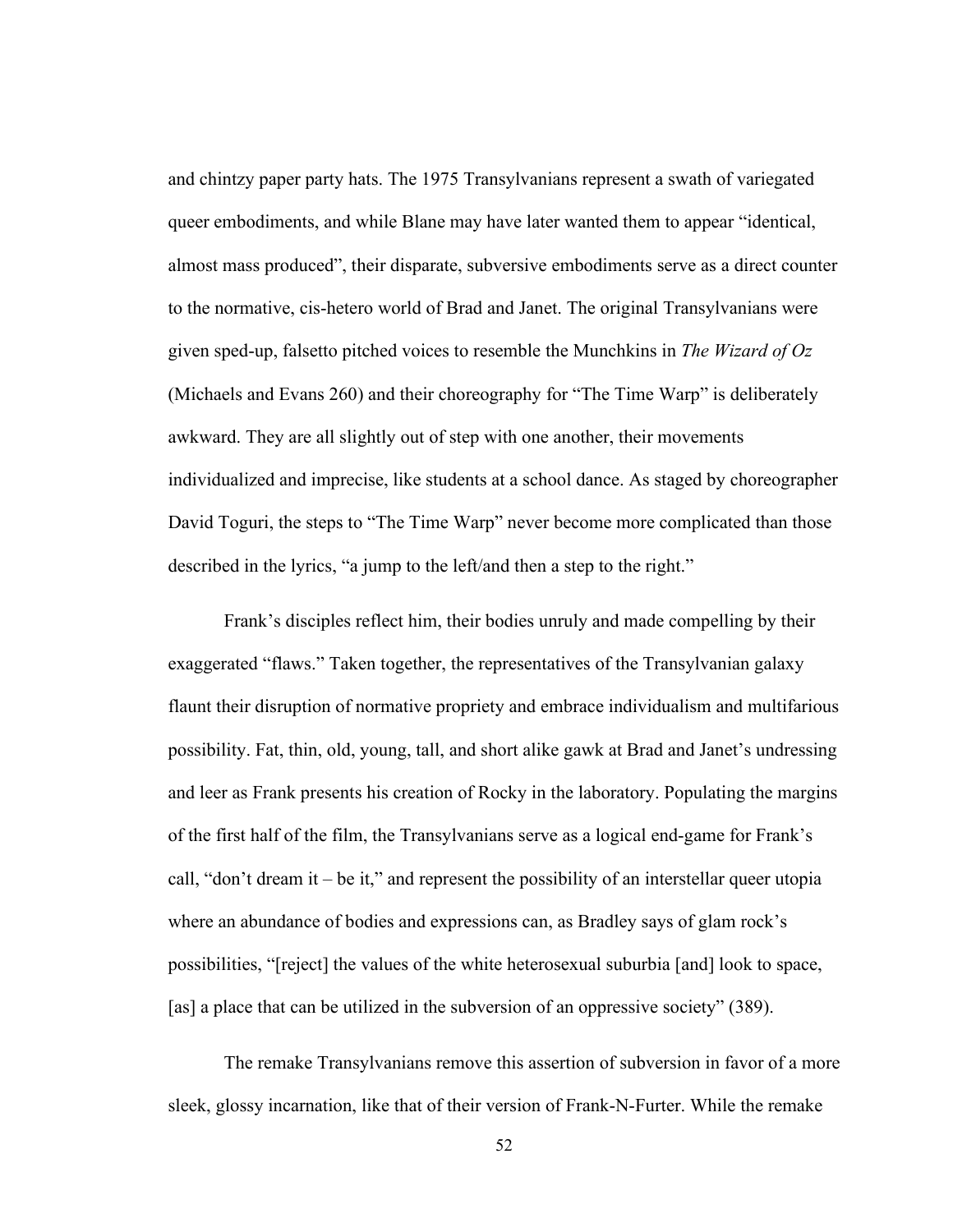strove for more racial diversity, and this is demonstrated in their Transylvanian assemblage (of the original film's nineteen Transylvanians, only five were portrayed by people of color), the remake still loses a great deal of the original's multiformity. Despite the 2016 remake Transylvanians being more ethnically diverse than their predecessors from forty years prior, they are all portrayed with young, thin, lithe bodies and stylish costumes. Long, possibly noting Blane's regret that she did not adopt a more uniformed design, costumes the Transylvanians in elaborate monochrome garments instead of Blane's lurid formal cast-offs. The new members of Frank's entourage are all uniform in height and age, with none appearing older than their early 30s, and have perfect dancers' bodies. The frivolous imperfection of Toguri's "Time Warp" is instead staged by complex, highly synchronized, and physically demanding choreography from Ortega that includes floor-shimmying, death drops, and high kicks which are outside of the capabilities of those without an extensive background in dance (important, in comparison to the original film whose legacy in part was born from fans staging amateur pantomimes of the characters presented on screen).

The world that Brad and Janet enter when they are pushed into the Transylvanian Convention in the original and in the remake are lightyears apart. While the remake Transylvanians adopt superficial markers of queer identity: snapping their fingers and cooing after Frank's entrance, sporting dyed hair and makeup in primary colors, and dance moves reminiscent of those found at underground drag balls, they do not challenge Brad and Janet's conception of the world in any significant way. They may be more stylish, but they are not more transgressive. I raise these concerns of production designs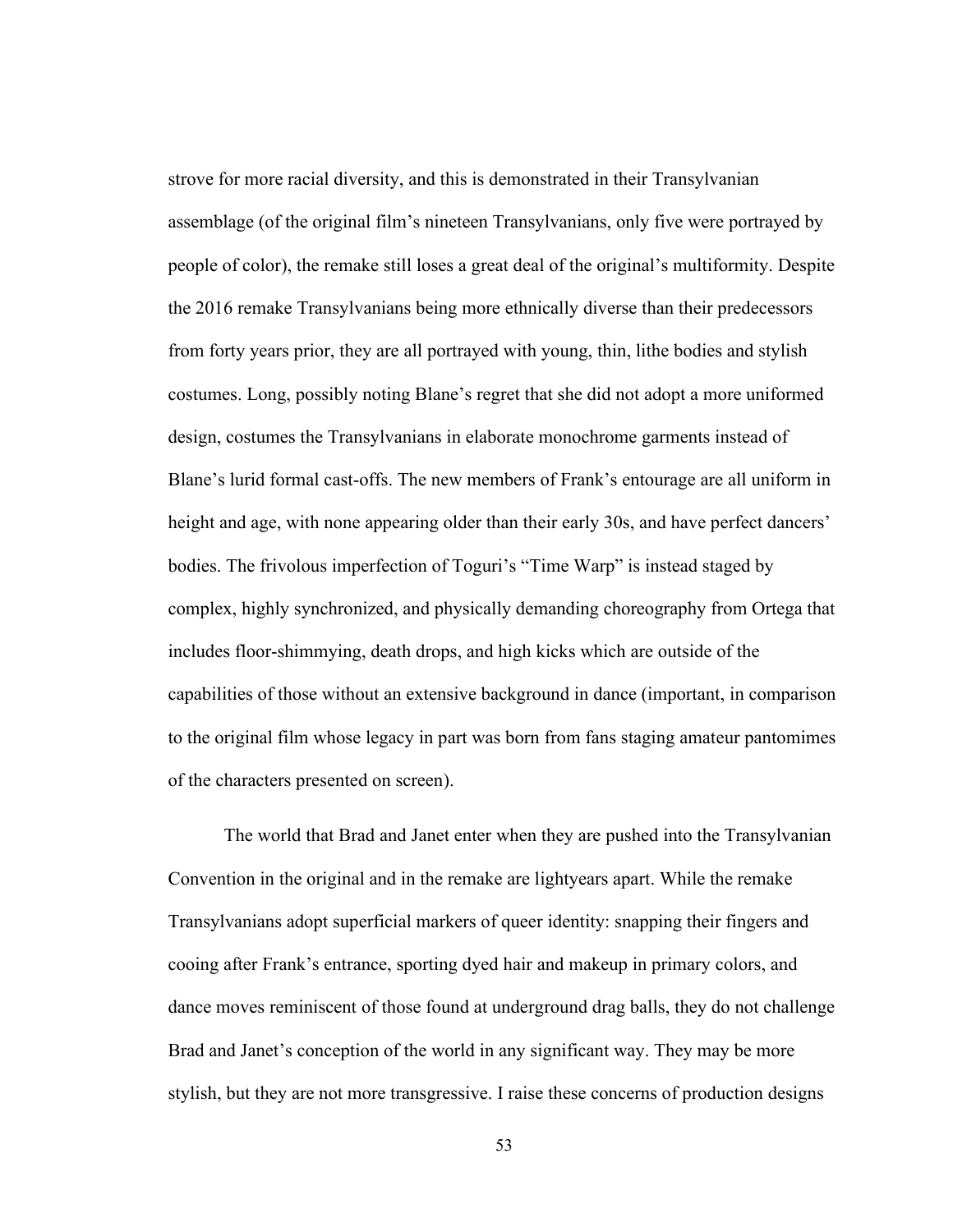because of the important ways they emanate from and provide textual reasoning for the character of Frank-N-Furter. In his book *Skin Shows: Gothic Horror and the Technology of Monsters,* transgender studies scholar Jack Halberstam writes,

Again, to return to the false opposition between monstrous and normal, it is worth noting that horror film exploits the deviant often to suggest that the maintenance of anything like a norm comes at a price. An entire night world of deviants must be constructed in order to create a world which makes synonyms of normal and law abiding, to prop up these illusions of the just society (167).

If we view Frank-N-Furter as the origin point, the head of the snake, for the queerness in the text of *Rocky Horror* (and we must recall that up until Frank's entrance song, *Rocky Horror* almost exclusively traffics in horror and science-fiction film clichés, with the introduction of sexuality and gender-nonconformance starting with the song "Sweet Transvestite"), then we must reckon with how the aspects of set, costuming, and the casting of extras reinforce (or fail to reinforce) the themes of contagion, decay, and transgression that Frank-N-Furter encompasses.

The remake Frank-N-Furter as personified by Laverne Cox works in much the same way. While her performance of femininity is more glamorous than that of Victoria Justice's Janet, it does not question or distort it, but rather raises the stakes of what can be read and performed as "authentic" femininity. Cox's Frank may have meta-textually "[made] the leap across the dichotomous chasm to the feminine" (Harper 36), but she does not question why such a chasm should exist in the first place, nor does she try to unify or satirize the discordant, conflicting, and arbitrary constructions of the two(?) sides of the gorge. Cox's Ziggy Stardust-esque mullet borrows Bowie's history of ambivalent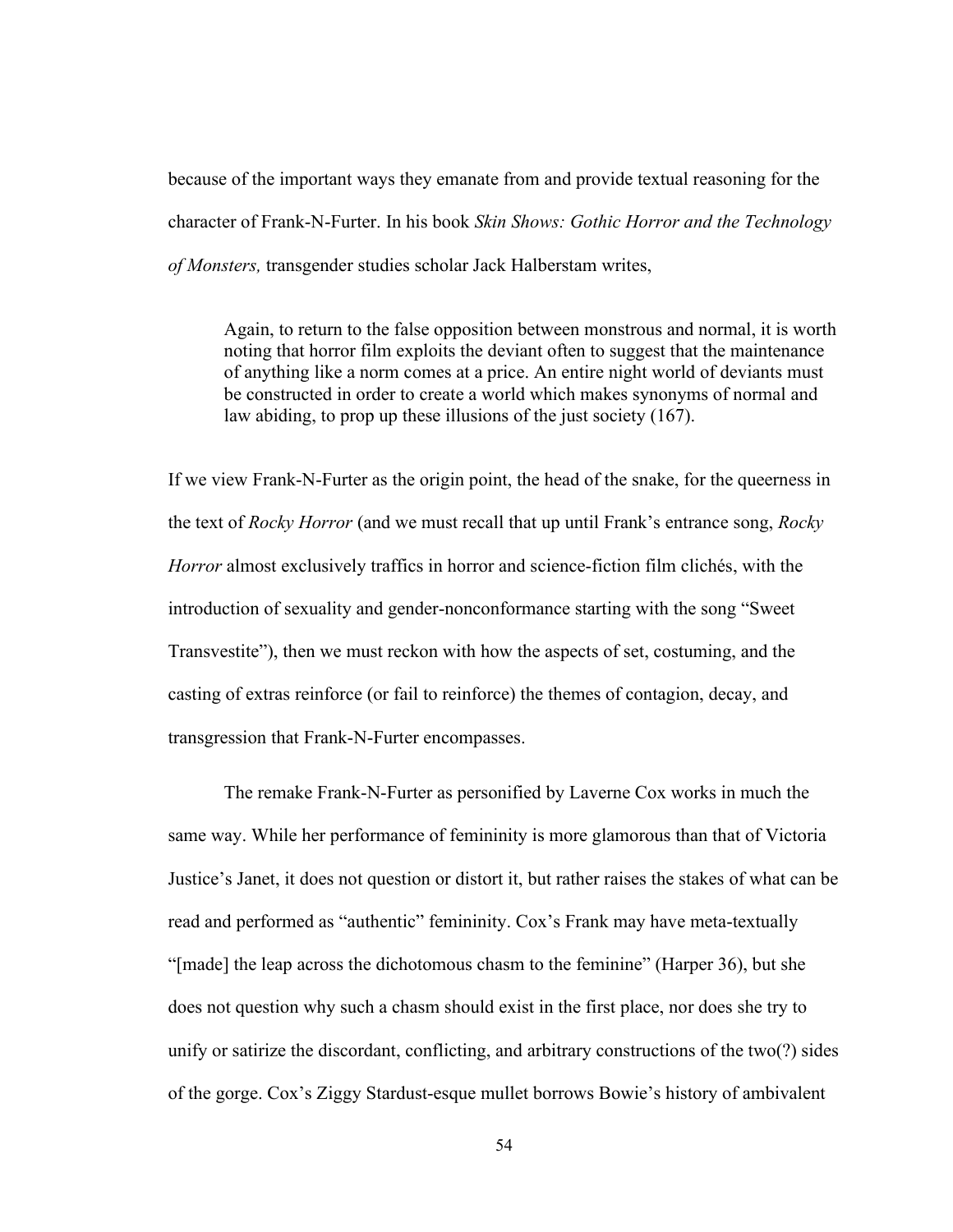gender and sexuality as a marker of "authenticity" without actually raising the same questions that it did for generations prior. In another book, *In a Queer Time and Place,*  Halberstam writes that, "Mainstream films […] might borrow or even pilfer an aesthetics of drag and gender construction from subcultural sources, and they then tend to bury their subcultural sources in the process of transforming resistant performance into lucrative entertainment" (265). While it would be facetious to describe all of the influences on the text of *Rocky Horror* (including the stage show, 1975 film, and 2016 television movie) as "subcultural" – David Bowie was one of the most successful artists in music history – what those influences did for or meant to various queer identities can still be lost in the move from a low-budget film adaptation of a transgressive work in a leftist theater to a television special with five-times the budget of the original over forty years later.

Whereas Curry's Frank represents *glam* rock excess and decadence, with their notions of decay and perversion, Cox's Frank weaves together a presentation of *glamour*, which as transgender writer Terre Thaemlitz explains, "It seems fair to say that contemporary glamour is more associated with feminine imagery than masculine imagery and is in that way a feminine construct" ("Viva McGlam?"). Importantly, as Cox's Frank is designed with Beyoncé, Tina Turner, and Grace Jones in mind, is Thaemlitz's assertion that, "Glamour is suspect as a critical-minded political forum because it is about social distance, not social integration. The promise of the pop-glam diva is not the promise of social transformation, but individual transformation in which the exploited becomes the exploiter" ("Viva McGlam?"). The polished presentations of the Transylvanians and Frank-N-Furter in the 2016 television film, while borrowing cues from previously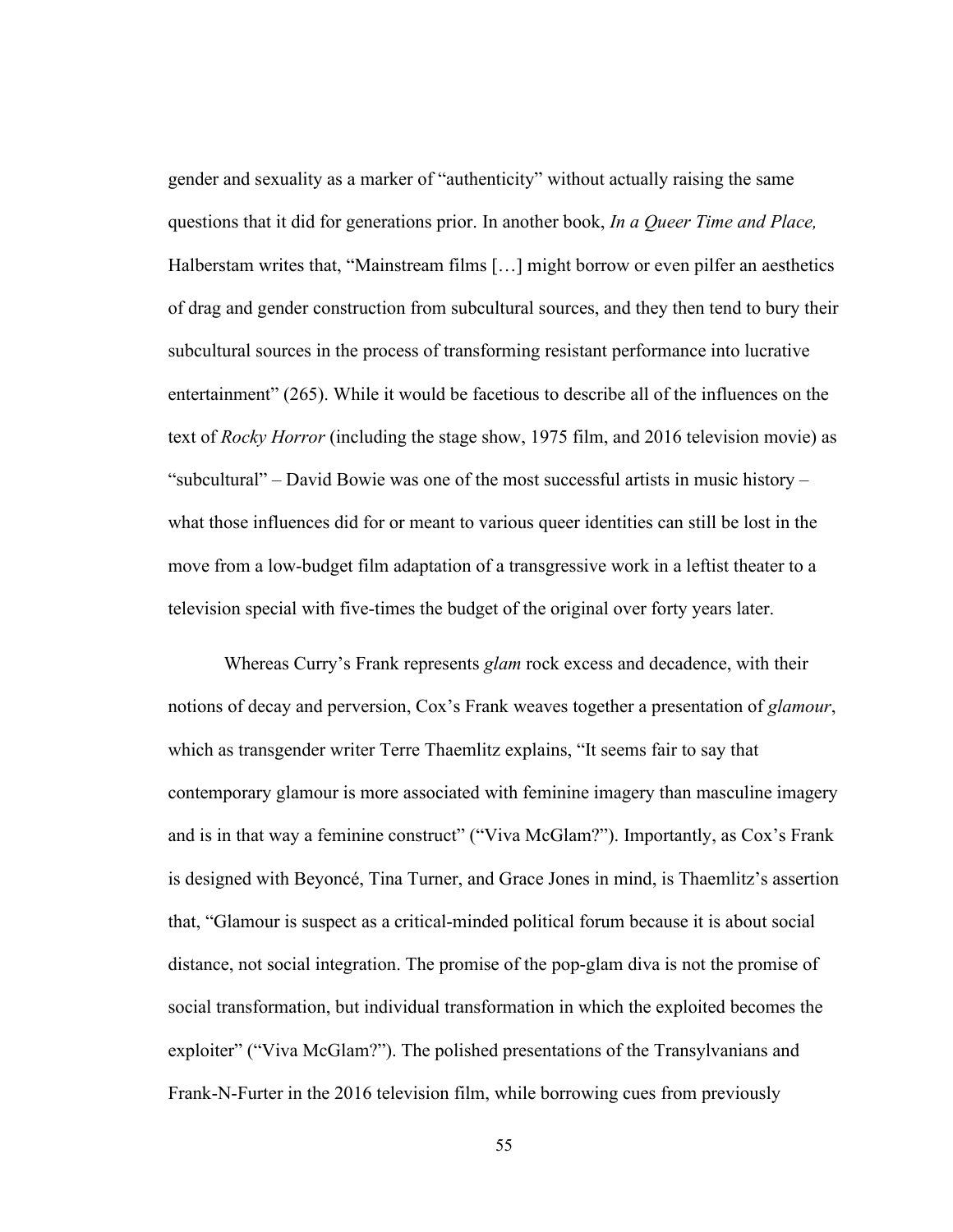transgressive cultural iconography, does not sufficiently challenge Brad and Janet's preconceptions of cis-heteronormative superiority, and therefore do not disrupt the same cis-hetero hierarchies that the two characters are poised to represent. Instead, the remake versions of Frank and her acolytes incarnate as filmic representations of neoliberal respectability politics. The 2016 visitors from Transsexual, Transylvania offer up to Brad and Janet all of the marketable coolness of queerness; parties, fashion, and the theatrics of subversion without actually calling into question the supposed place of superiority placed onto cisgender-heterosexual norms.

Keeping in mind the sources of inspiration that formed the 2016 Frank-N-Furter, and the meta-textual place that Laverne Cox's casting situates her personification of the character, it is crucial that we also understand that this is a reciprocal relationship for Cox as a transgender woman. In the many interviews that Cox has given to reporters from both queer and mainstream presses on her casting in *The Rocky Horror Picture Show*, part of the reason that Cox stresses the historical nature of the term "transvestite," that "[their] version" of Frank-N-Furter uses she/her pronouns, and the connections she emphasizes to historical transgender women and activists is because as much as Cox reshapes the role of Frank-N-Furter for a contemporary audience, that audience will in turn come to associate her with the role of a "sweet transvestite from Transsexual, Transylvania."

As a result of her role as transgender inmate Sophia Burset in *Orange is the New Black*, her appearance on the cover of *Time Magazine* (the first openly transgender woman in history to do so), and her activism on behalf of transgender women in the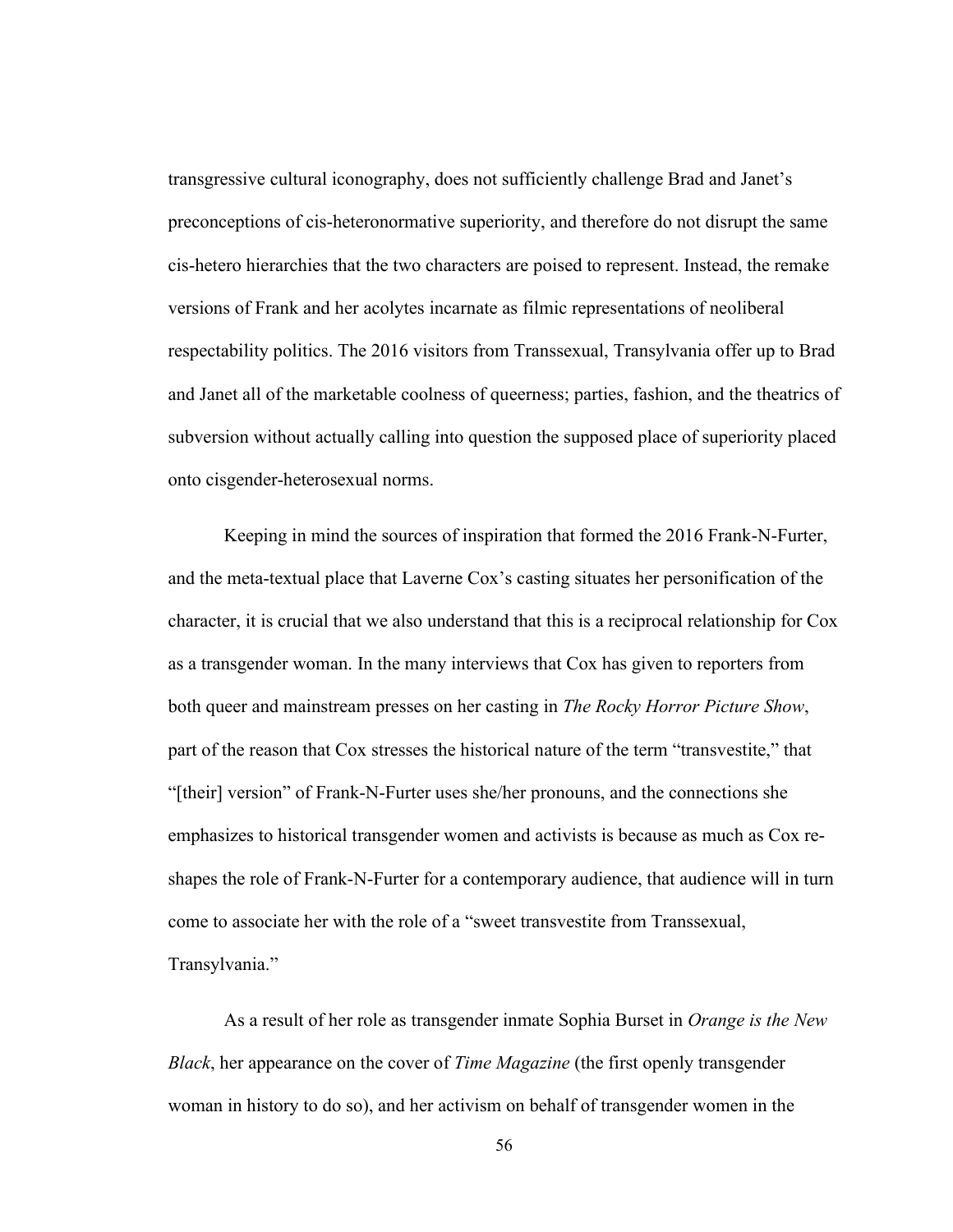prison system, Cox is one of the most prominent transgender people in contemporary America. In the *Time Magazine* article "The Transgender Tipping Point," Cox explains that, "More of us are living visibly and pursuing our dreams visibly, so people can say, 'Oh yeah, I know someone who is trans.' When people have points of reference that are humanizing, that demystifies difference" (qtd. in Steinmetz). In becoming a "point of reference" for other transgender women (Cox prefers the term "possibility model"), the roles that Cox accepts risk conflation not only between herself and the character in the text, but that of the character and transgender people writ large.

Additionally, Cox is a Black transgender woman, one of only a handful of notable Black performers (of any gender) to take on the role of Frank-N-Furter in an incarnation of *Rocky Horror*. This compounding of Black and queer identity is particularly fraught as it applies in the lives of Black transgender women. Gender historian Emily Skidmore describes in her piece "Constructing the 'Good Transsexual'," that "[transgender women] depicted with the most proximity to white womanhood […] gained the most visibility in the mainstream press and whose stories therefore came to define the boundaries of "transsexual" identity" (271). While Skidmore analyzes the coverage of white, Black, Latina, and Asian transgender women from the mid-twentieth century, the attitudes and constructions of transgender womanhood she describes in her article continue to affect transgender women in the present day. Skidmore notes that Christian Jorgensen, one of the first transgender women to gain significant media attention in the United States, was able to validate and render authentic her womanhood by replicating and hyperarticulating the performance of white, middle-class femininity (275), or in Jorgensen's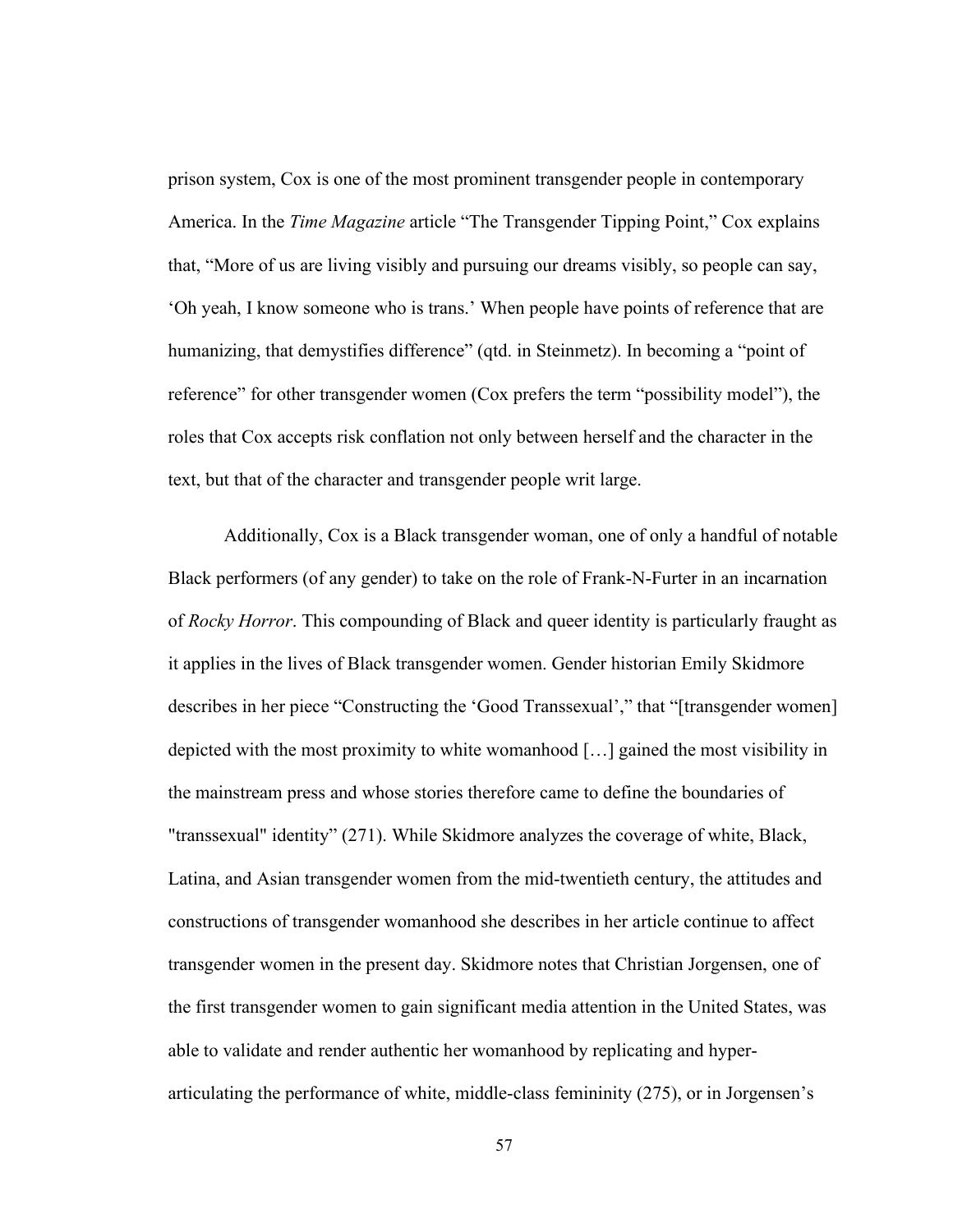words "[becoming] super-female, I couldn't have a single masculine trait" (qtd. in Skidmore 276), and purposefully distancing herself from "homosexuality, cross-dressing, and other forms of sexual or gender variance [that] were often collapsed into the singular category of deviance" (Skidmore 277-278). Other white transgender women, such as Charlotte McLeod, were contrastingly compared to Jorgensen when they failed to uphold these norms by appearing aggressive or confrontational (279). Even if they still took great pains to distance themselves from gay and queer countercultures, particularly non-binary conceptions of gender performance, these women would be inevitably tied back to them for failing to replicated bourgeois white femininity (280). Skidmore surmises that "although McLeod attempted to perform white womanhood, she failed to live up to racialized gender expectations of respectability and domesticity, and thus her story troubled the bi-gender system in ways that Jorgensen's did not" (281).

Contrary to the coverage that white transgender women like Jorgensen and McLeod received, Black transgender women often had no recourse for narratives of authenticity. In being both Black and assigned male at birth, Black transgender women were seen as being almost antithetical to womanhood because of the perceived distance between their bodies and narratives of femininity and womanhood that upheld racialized notions of feminine gender, reducing Black transgender women to "objects of ridicule" (Skidmore 293). Even when Black transgender women performed domesticity, submission, or capitulation? to sexist gender norms, their gender was not read as an identity, but as deviance (291). In the mid-1960s, Delisa Newton's biography and details of her transition appeared in the Black magazine *Sepia* to some acclaim from its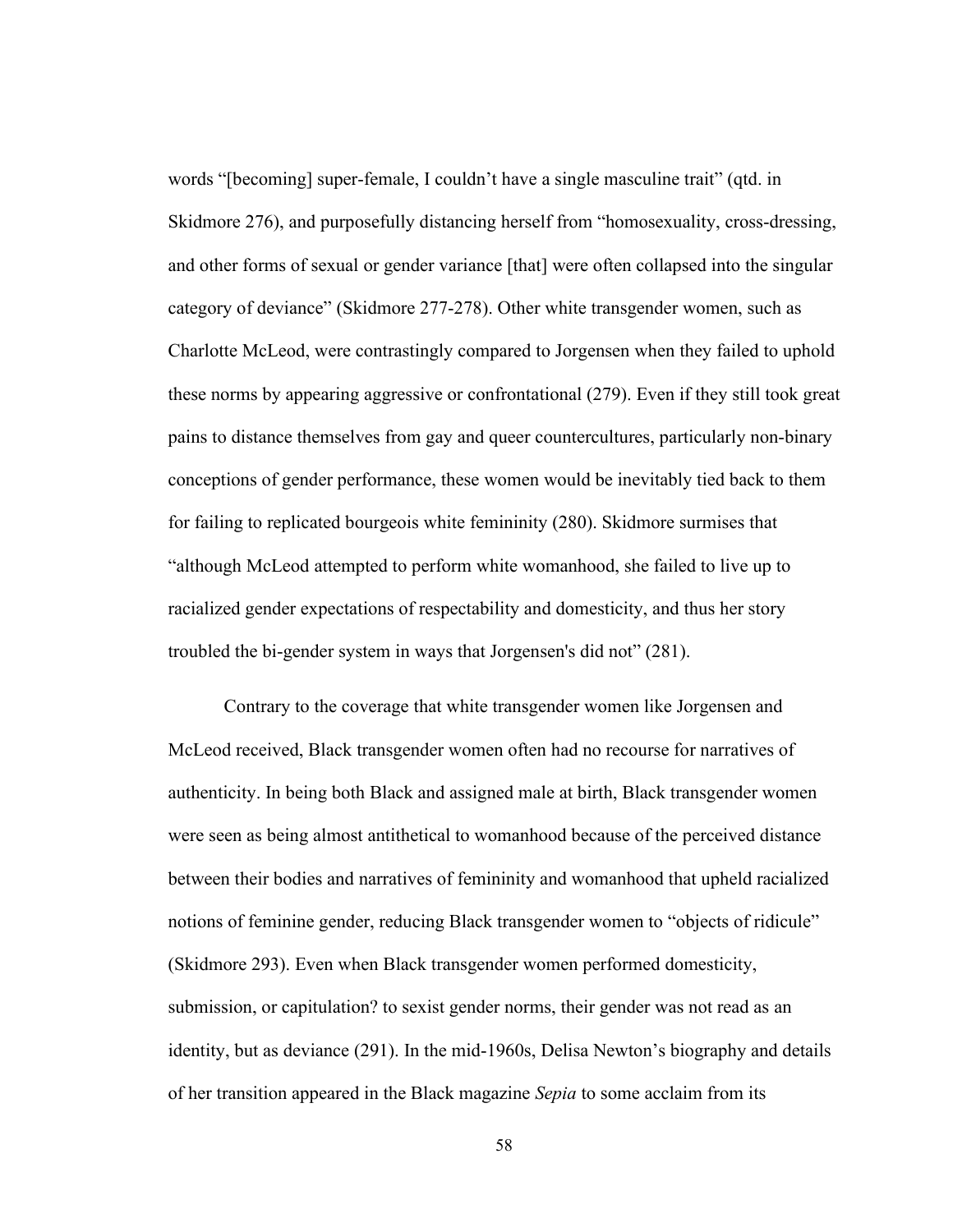readership. Newton appeared in photographs with a broom sweeping her apartment and dressed in evening clothes for her nightclub act. While *Sepia* often showed depictions of Black women in non-domestic roles as entertainers or career-women, the focus was still on Newton's enactment of domesticity over her part-time role as an entertainer, as the stakes for her as a transgender woman were more dire in terms of visual representation (291). Newton even highlights the intersection of her race and her transgender identity, discussing the medical gatekeeping that she faced during her transition, reporting that "many doctors showed me little sympathy and understanding. 'You people are too emotional for such an ordeal,' one doctor told me" (qtd. in Skidmore 292).

Outside of the pages of *Sepia*, the white press was antagonistic and reductive in their reporting of Newton's story. The tabloid magazine, *National Insider* chose to depict Newton as "sexually deviant and incapable of maintaining a monogamous heterosexual relationship" (Skidmore 292) and chose to sensationalize her story for shock in order to hold up both white supremacy and the impermeability of gender norms. Because "it was vital that the mainstream press either ignore cases such as Newton's or treat such individuals as objects of ridicule for attempting to present themselves as 'real' women" (293) the identity of Black transgender women was, in effect, always rendered as a sort of tragic failure. Black transgender women were coerced into a non-binary existence because the explicitly racialized construction of femininity always framed their womanhood as insufficient and counterfeit. Skidmore concludes that white transgender women like Jorgensen and McLeod,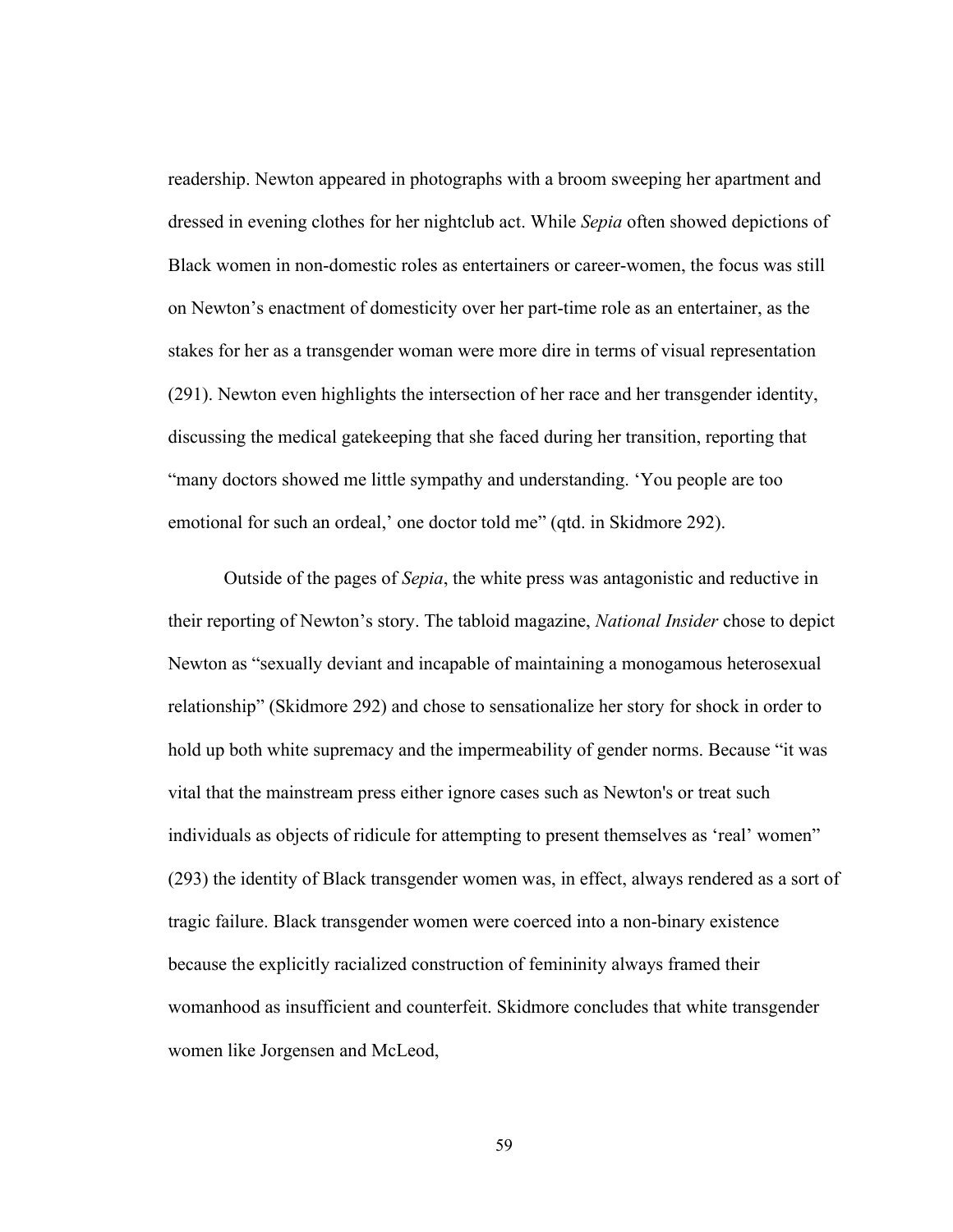had the opportunity to put forth inclusive display of gender variance. Instead, they each sought to claim identity 'just like' other women, and in calling upon the notion universal sisterhood, they conflated transsexuality with whiteness, sexuality, and middle-classness. This maneuver should not be viewed personal failure on the part of these transwomen but, rather, should be taken as evidence of the strong disciplinary mechanisms within the cultural ideology of race, gender, and sexuality (294).

With these racialized components of gender identity still at play seventy years later, it would make sense why Laverne Cox and her interpretation of Frank-N-Furter would purposefully avoid or polish aspects of the character that would read as non-binary or critical of gender norms. An interpretation that is made in the image of the "superfemale" described by Jorgensen in order to preempt projections onto or attacks against Cox's womanhood when she is not on camera. While Jorgensen, McLeod, and Newton all emulated to some degree mid-century domesticity, more akin to Janet than Frank in any incarnation of *Rocky Horror*, Frank-N-Furter as played by Cox is constrained both by the historical denial of womanhood to Black transgender women and the television remake's embrace of neoliberal authenticity narratives that place a heavy emphasis on glamour. In this framework, Thaemlitz writes, "an MTF's public acceptance is gauged by her ability to emulate glamorous body and style requirements that elude most 'real women' ("Viva McGlam?").

*Rocky Horror* creator Richard O'Brien was publicly against the remake, declaring in an interview with the website *This is Cabaret* that the television film was "misconceived and (sadly for the players) badly cast" (qtd. in Milazzo). Here we must return to O'Brien's statements about transgender women's womanhood. As I previously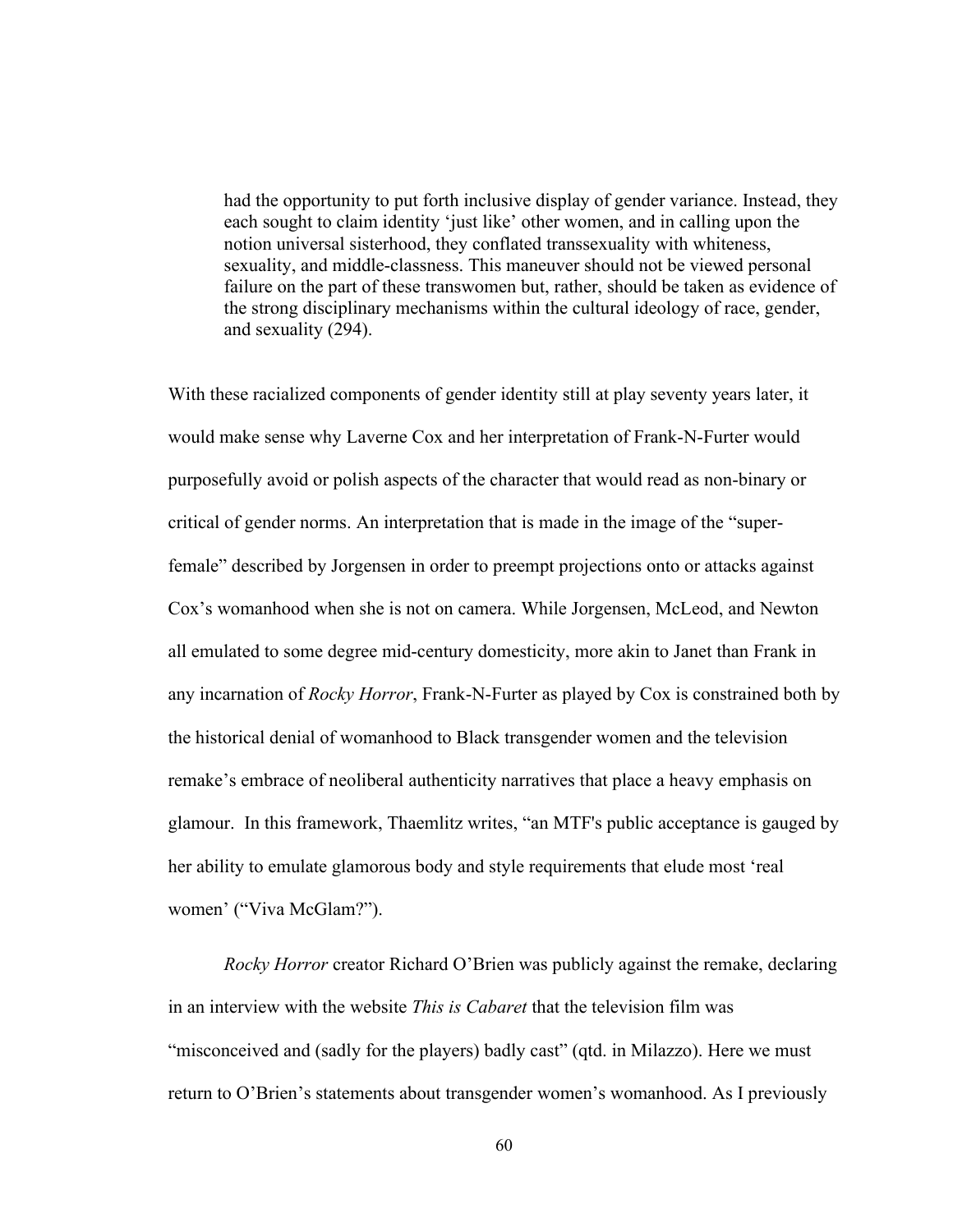explained, O'Brien's personal theories of gender render all transgender women as necessarily non-binary by his contention that transgender women can only be "the idea of a woman" and therefore are always "somewhere in the middle" (qtd. in Duffy). If Cox must over-perform her womanhood on camera and remove non-binary or nonconforming markers from Frank's character in order to prevent this denial or refutation of her womanhood from being meta-textually reflected onto her, then O'Brien's comments still serve this purpose off-screen. On the web page for O'Brien's interview with *This is Cabaret*, one commenter identifying herself as "Elizabeth" writes, "The remake sucked, not because of her performance but [b]ecause Laverne Cox did it at all, after O'Brien's transphobic commentary" and accusing Cox of "[throwing] transpersons [sic] under the bus by playing [a] man in drag" (Comment on *This is Cabaret)*.

Laverne Cox is therefore caught in a catch-22, by polishing and aligning her interpretation of Frank within a gender binary, the original transgressive qualities of the character are lost and sanitized, with non-binary/genderqueer identities possibly erased in favor of the promotion of neoliberal ideas of queer representation. Conversely, any blurred, contradictory, unglamorous, or gender-deconstructive performances of the character would also equate her identity as a black transgender woman to mere failed performance. Consequently, the possibility arises that her Frank-N-Furter could then render all transgender people's identities as non-binary, as "somewhere in the middle" as O'Brien asserts, dealing massive damage to the public perceptions of transgender women.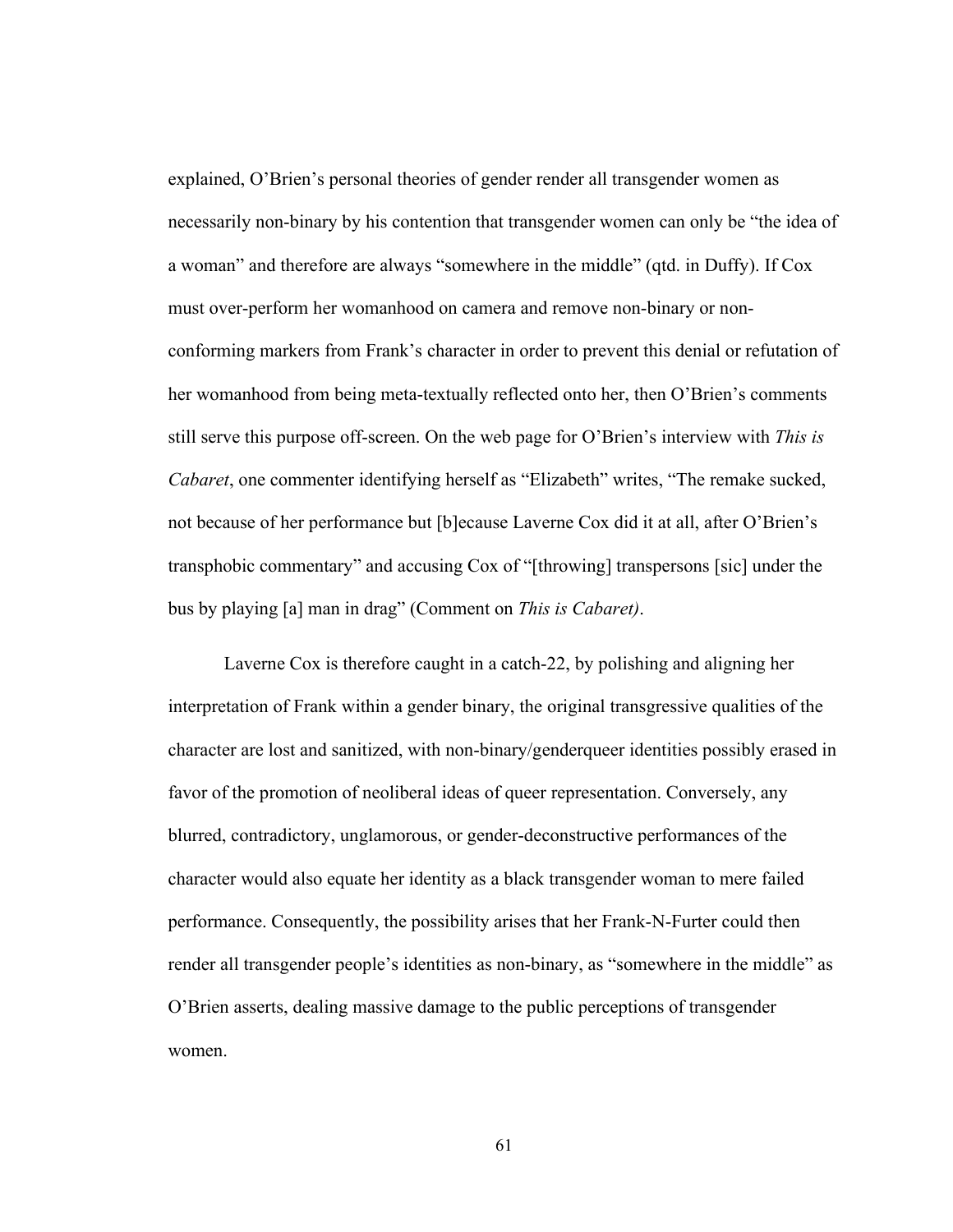Reviews for the 2016 television remake were scathing. *Vox* critic Caroline Framke described is as a "sterile facsimile of *Rocky Horror*'s original camp," critiquing Cox's Frank, with her "supermodel strut" as "too glamorous, too meticulously stunning, to be truly weird" (Framke). *Variety* called out the remake's "commercialized and easily consumed 'queerness' — dyed hair! mohawks! fishnets! as if all of those things have not walked down the runways of Paris fashion week, a hundred times over" and acknowledges that "Cox's Frank-N-Furter has to be necessarily more restrained, in order to protect the actress' dignity" (Saraiya). *The New York Times* muses that "If there were something revelatory to be gleaned by having Ms. Cox, a well-known transgender performer, rather than a man play the role, she and her director, Kenny Ortega, didn't find it" (Gezlinger).

These critical reviews touch upon where *Let's Do the Time Warp* fell short, but what is not uncovered is the complex layering between queer aesthetics, the politics of acceptability, and the zero-sum game that often enacts itself upon queer media once it goes mainstream. *Variety* rightfully questions if the television remake is part of "the lifecycle of alternative culture, as it makes its way to the mainstream, commodified and cut to pieces along the way" but does not see the ways in which the mainstream makes these processes visible. For queer culture to appear on mainstream evening television requires a plundering of the visual aesthetics of queerness without bringing along the questions these aesthetics raise. To cast an out transgender performer as a genderqueer character seems to be a marker of progress towards trans equality, but can also render invisible identities, experiences, and expressions that do not suitably replicate mainstream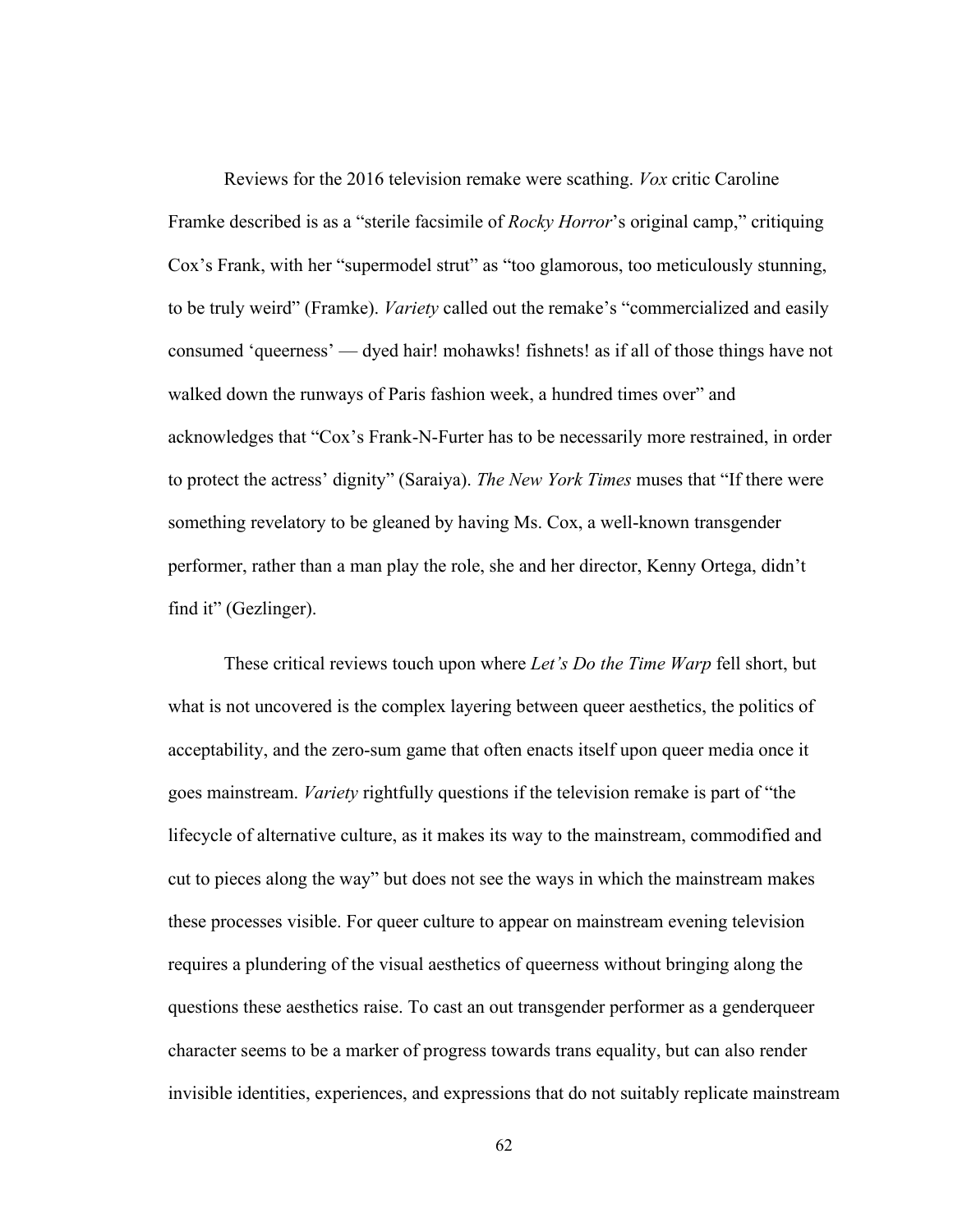tastes and mores. To force a transgender woman to have all characters and performances she embodies inevitably reflect upon her personal identity off-stage and then apply that to the community she is made to represent reveals a lack of imagination on the park of audiences and an inability to move forward, even as we stumble slowly towards "progress." Perhaps this last point is itself illustrated in the need to remake and reimagine an older property that already holds its place in history without truly reckoning with its messages and philosophies in the rush to meet mass market demands.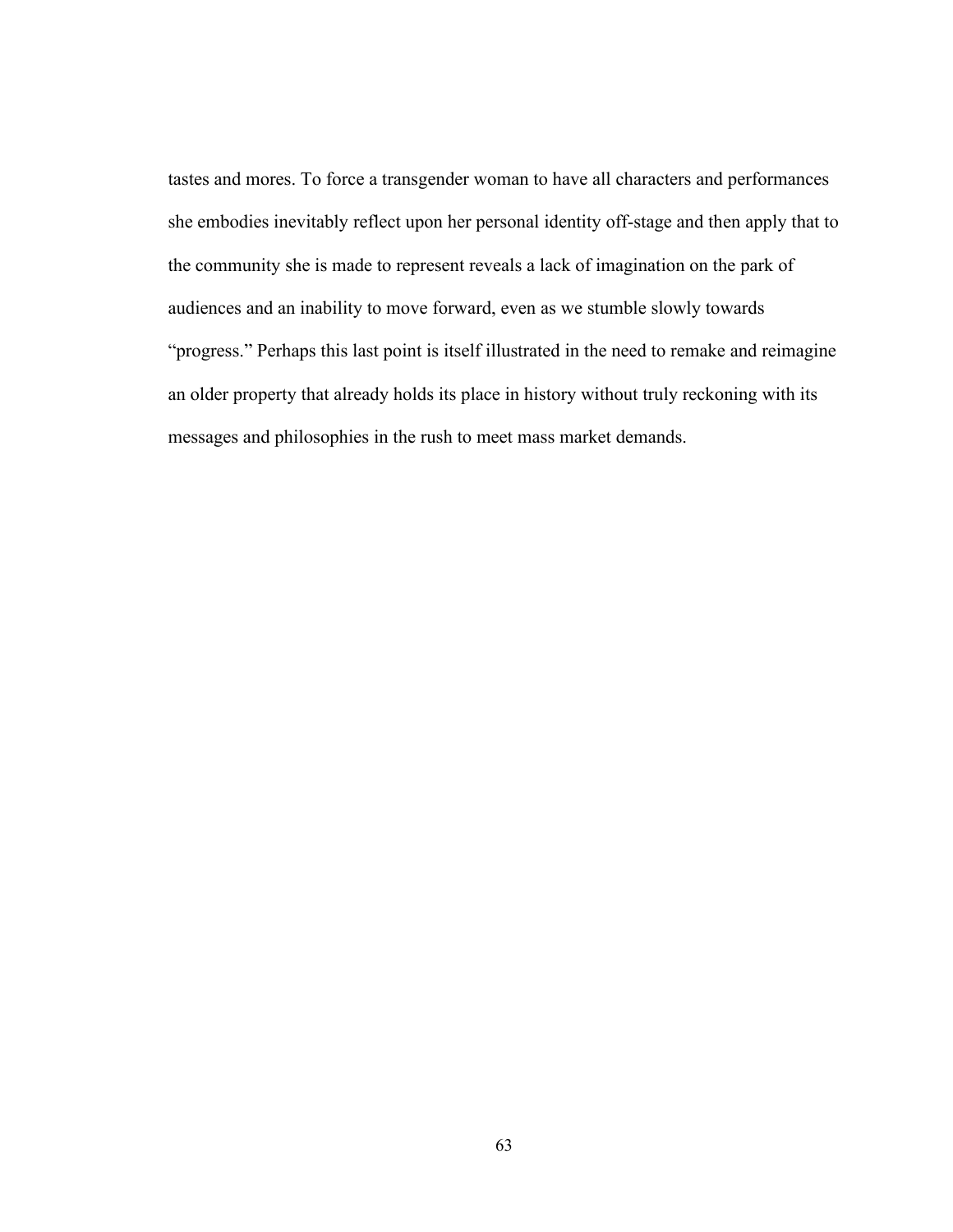## CHAPTER V

## "FRANK-N-FURTER, IT'S ALL OVER":

#### **CONCLUSION**

Beginning in 2006, director Christopher Luscombe has helmed the major productions of *Richard O'Brien's The Rocky Horror Show* in the United Kingdom, with additional productions mounted in Australia, and South Africa over the past fourteen years. These productions borrow the iconography of the original film such as Sue Blane's costume designs but have upped the production values from the original sixty-seat cinema screen and coke freezer setup of the original Thomson/Sharman staging to glamourous castle sets and pristine, candy-colored costumes made more sturdy than Blane's original second-hand cast-offs. In a review for a Luscombe directed *Rocky Horror Show* in 2015, a few short months before casting decisions for the Fox television remake were made, theater critic Ben Neutze asks, "When did one of the most influential, subversive and shocking pieces of queer culture become nothing more than another crowd-pleasing, mainstream musical blockbuster, and end up feeling like *Mamma Mia*?" "Visually, at least, it's all rather sanitized," Nuetze protests, "Where's the scrappiness? There's a carefully torn show curtain, but not a ripped fishnet in sight." In his estimation, Rocky Horror "desperately needs a director who will go back to the words on the page, unpack exactly what they mean — and what they mean today […] It should be a hell of a lot of fun, but it has to be something more" ("The Rocky Horror Show Review (Lyric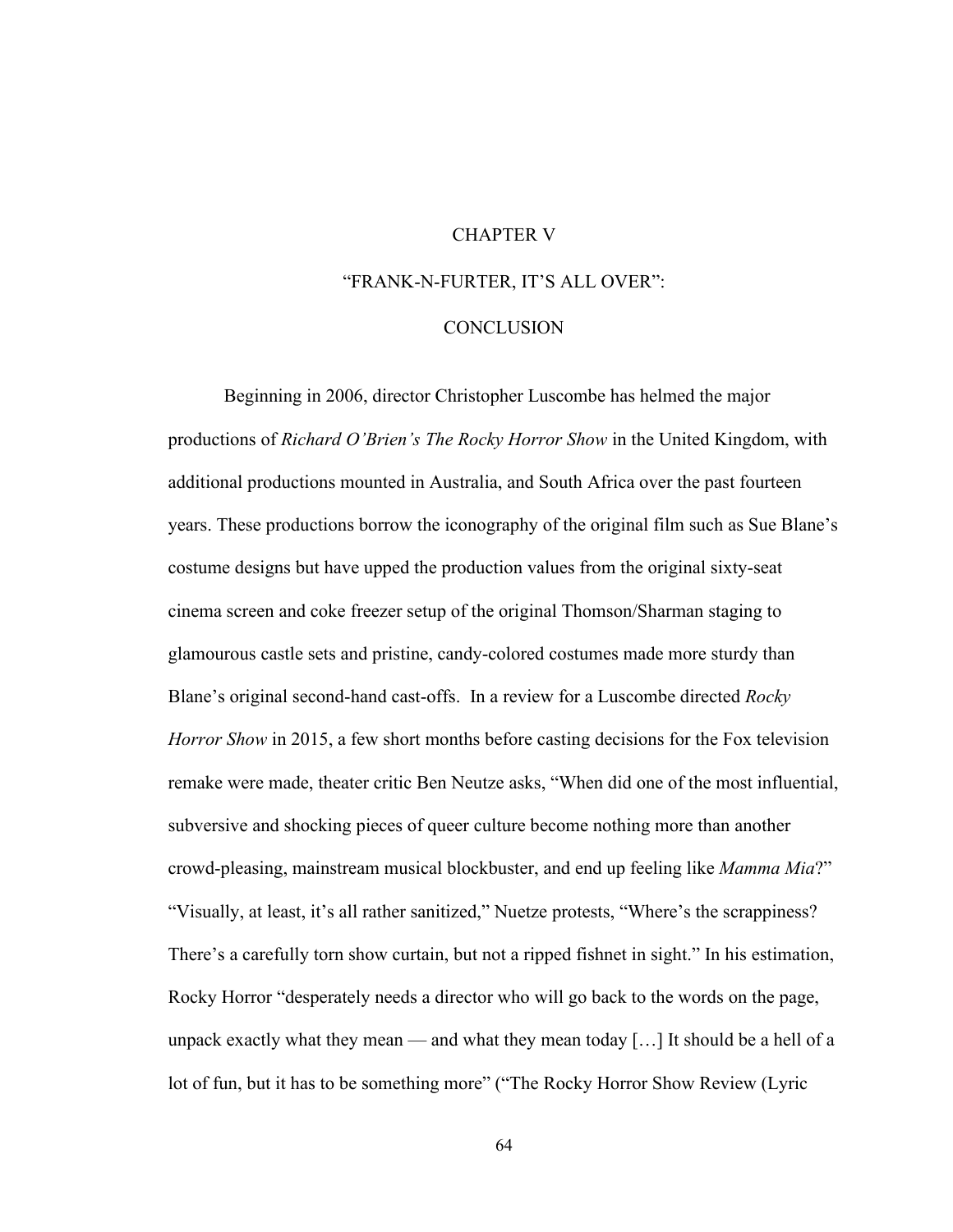Theatre, Sydney)"). The Park Square production in 2019 posits that *Rocky Horror*'s meaning for contemporary audiences requires editing to remain relevant and inoffensive. As in director Toeplitz's view, "nobody is going to benefit from watching a man do a Tim Curry impression in a pair of cheap heels and fishnets" (6), and therefore Frank-N-Furter must change to accommodate the shifting attitudes towards transgender acceptance that removes the character's seedier aspects. As directed by Ortega and portrayed by Cox, Frank-N-Furter cannot ask to many questions of either his victims/disciples Brad and Janet or the audience, not only to work as a mass market product, but in order to prevent further pressure from being put onto transgender women in ways that denies their womanhood, rendering them as non-binary against their will. This non-binary middle ground being what *Rocky Horror* creator Richard O'Brien controversially ascribes to all transgender people as he uses his position as a transgender person of note to write-over the narratives of binary transgender women.

I wish to conclude by highlighting two recent examples of Dr. Frank-N-Furter's characterization in two vastly different productions of *The Rocky Horror Show*. In October of 2020, during the global coronavirus pandemic, *Rocky Horror* star Nell Campbell assembled a celebrity table-read/performance of *The Rocky Horror Show* to be performed over Zoom as a charity fundraiser for the Wisconsin Democrats. Campbell reached out to her former co-star Tim Curry, now in his mid—seventies and wheelchairbound after a stroke eight years prior, to reprise the role of Frank-N-Furter, with the character's songs interpreted by other performers. In a YouTube video from the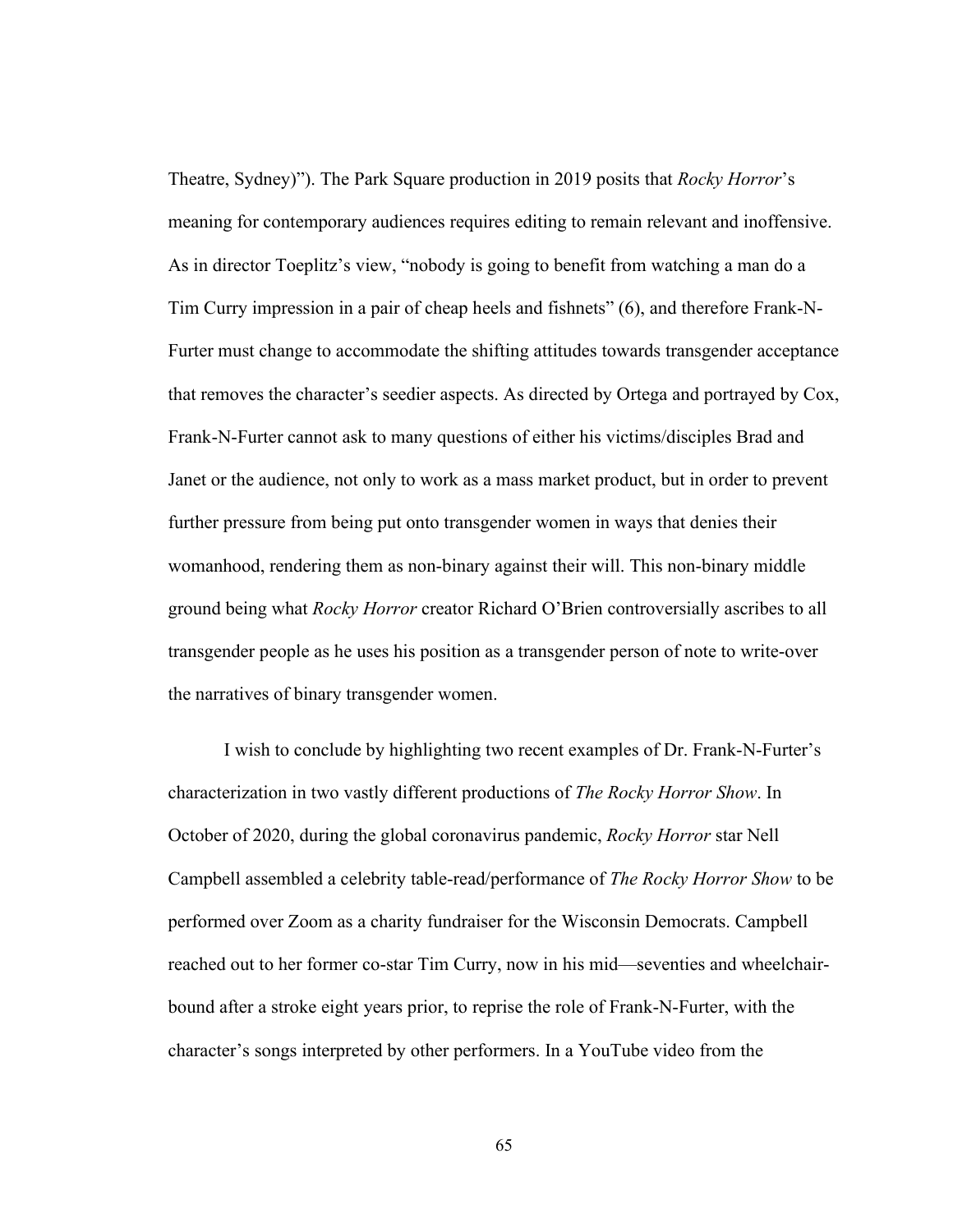Wisconsin Democrats, titled "Living Our Values", two representatives for the Wisconsin *Rocky Horror* "shadowcast" provide a content warning disclaimer for the show.

*The Rocky Horror Show* has been celebrated for its message of equality, acceptance, and freedom for expression of one's sexuality and gender. At this point, out community would like to acknowledge that some acts in the original stage play and film have negative connotations towards women and the transgender community. *Rocky* is and always will be a product of its time, but one that is open to reinterpretation by modern standards […] We feel that removing these terms and phrases – or presenting them without context – would be the same as claiming that such discriminatory language and acts never existed ("WisDems – Living Our Values").

In the web broadcast proper, Frank's introduction song, "Sweet Transvestite," is prefaced by a shot of Curry, who cocks an eyebrow as the song begins with Black transgender drag queen and activist Miss Peppermint assaying the role of Frank, dressed in a leather jacket, fingerless evening gloves, black leather corset, and fishnet stockings akin to Curry's original costume. She dances suggestively in a hotel room, the lyrics unchanged from their original composition. Frank's other songs are performed by Fall Out Boy lead singer Patrick Stump, a straight male; Keala Settle, a cisgender woman; and Grateful Dead founding member Bob Weir, also a straight male. This casting both allowed for the originator of the role to take prominence, but also featured a mix of sexualities and identities to give life to Frank-N-Furter.

In 2018, the Aarhus Teater in in Denmark mounted a production of *The Rocky Horror Show with actor Jacob Madsen Kvols as Frank. Kvols's Frank-N-Furter is* markedly different from both Curry and Cox, eschewing a corset and garter-belt in favor of patent-leather high-heel boots, glittering codpiece, and a pointed cape, his makeup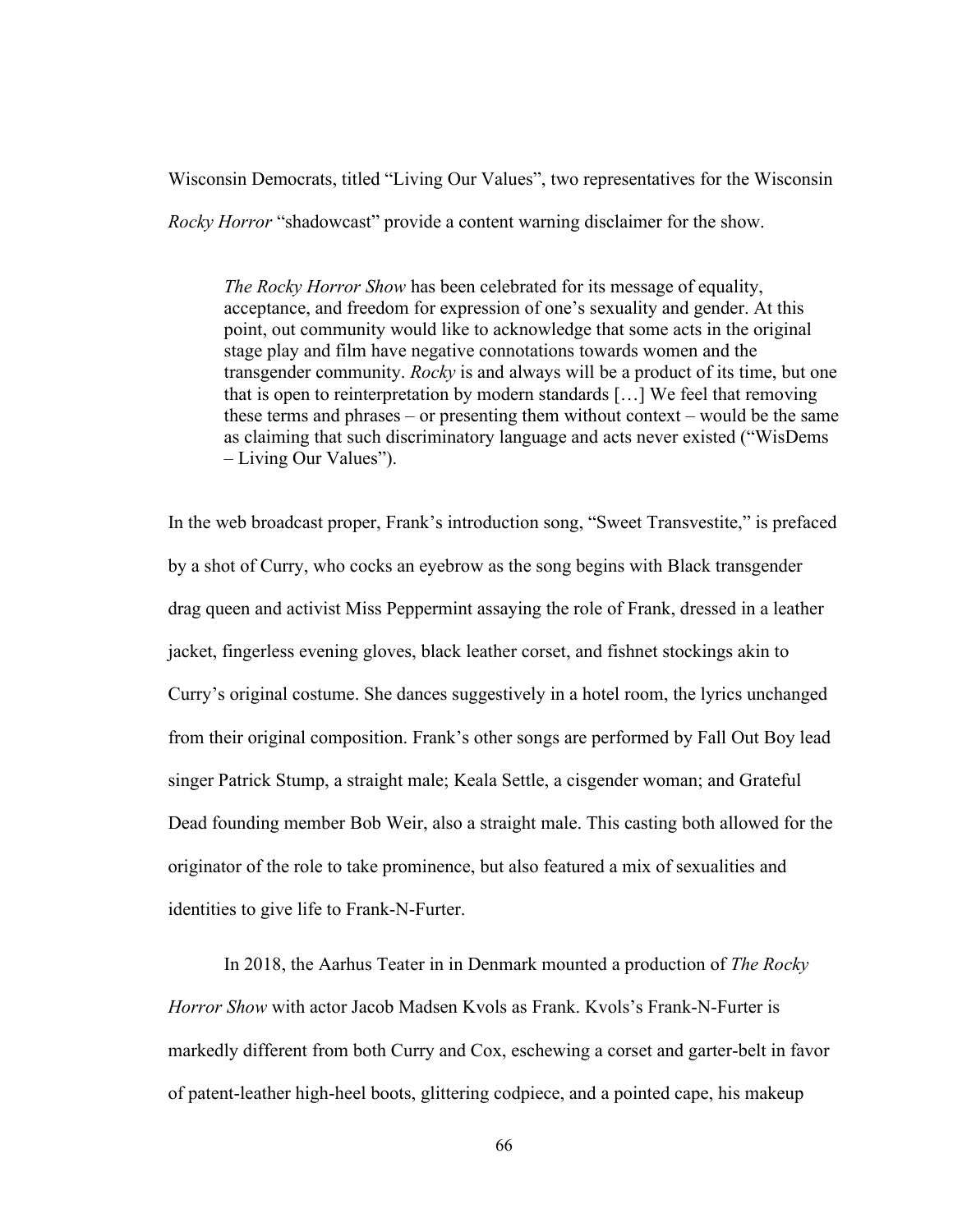purposefully garish and alien with long dripping black eyelashes. More emphasis instead is placed on Kvols's thin body, which has been given small prosthetic breasts set against hairy arms and pronounced phallus. In a trailer for the production, Kvols slowly struts bare-chested across the stage, falling languidly into the arms of the Transylvanians/Phantoms, allowing them to grope his artificial bosoms (Aarhus Teater). These small breasts are not unlike those that Richard O'Brien began to develop when he began taking estrogen hormones as an expression of his non-binary, genderqueer identity.

If, as Nuetze suggests, *Rocky Horror* must continue to stay something to remain relevant, or at least profitable, perhaps this production's interpretation of Frank holds the key. If Laverne Cox's ability to "the leap across the dichotomous chasm to the feminine, maintaining those solid lines [of gender]" renders her Frank incapable of asking questions, and if Tim Curry's Frank is too entrenched in icons and ideas of the past, perhaps the next iteration of *Rocky Horror*'s main character is one that attacks newer anxieties not just of gender roles, but of the gendered body. If Frank-N-Furter is to continue to push the boundaries of our understandings of binary gender, perhaps we must no longer look to the adornment of the body but the configuration of it. The tattered corset, ripped fishnet stockings and tattoos replaced with binary-defying sexual markers, hairy forearms and phallus with a lithe, curvaceous body and small, soft breasts.

Our construction of and reaction to *The Rocky Horror Show* and to Dr. Frank-N-Furter has always relied on the challenging of norms and their ridged adherence. If Frank-N-Furter is to still possess the power "chill us, thrill us, and fulfill us", we must look at the ways in which he/she/they and *Rocky Horror* make us uncomfortable, and not

67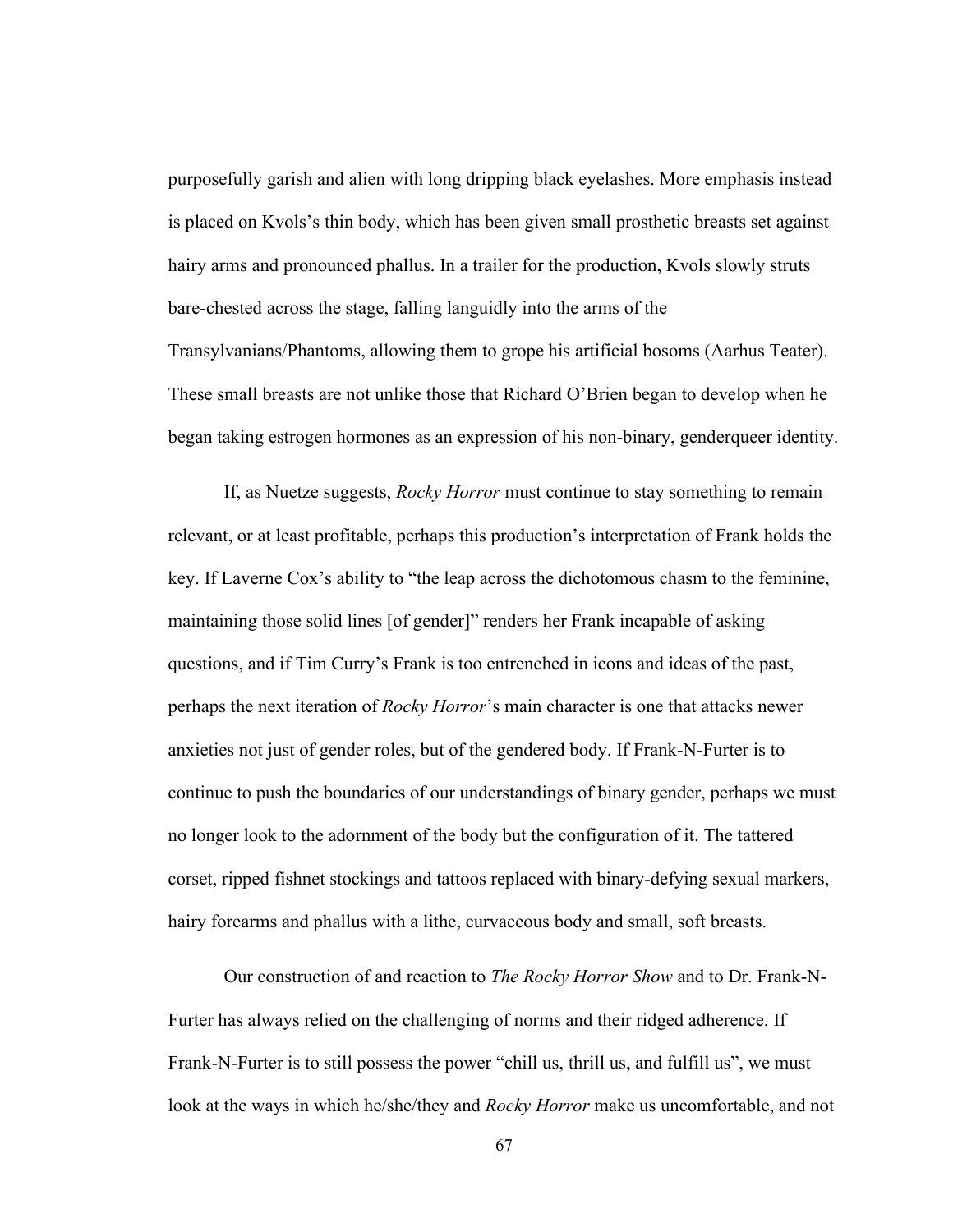move away from that discomfort, but lean into it and discover new boundaries not only to cross, but to obliterate.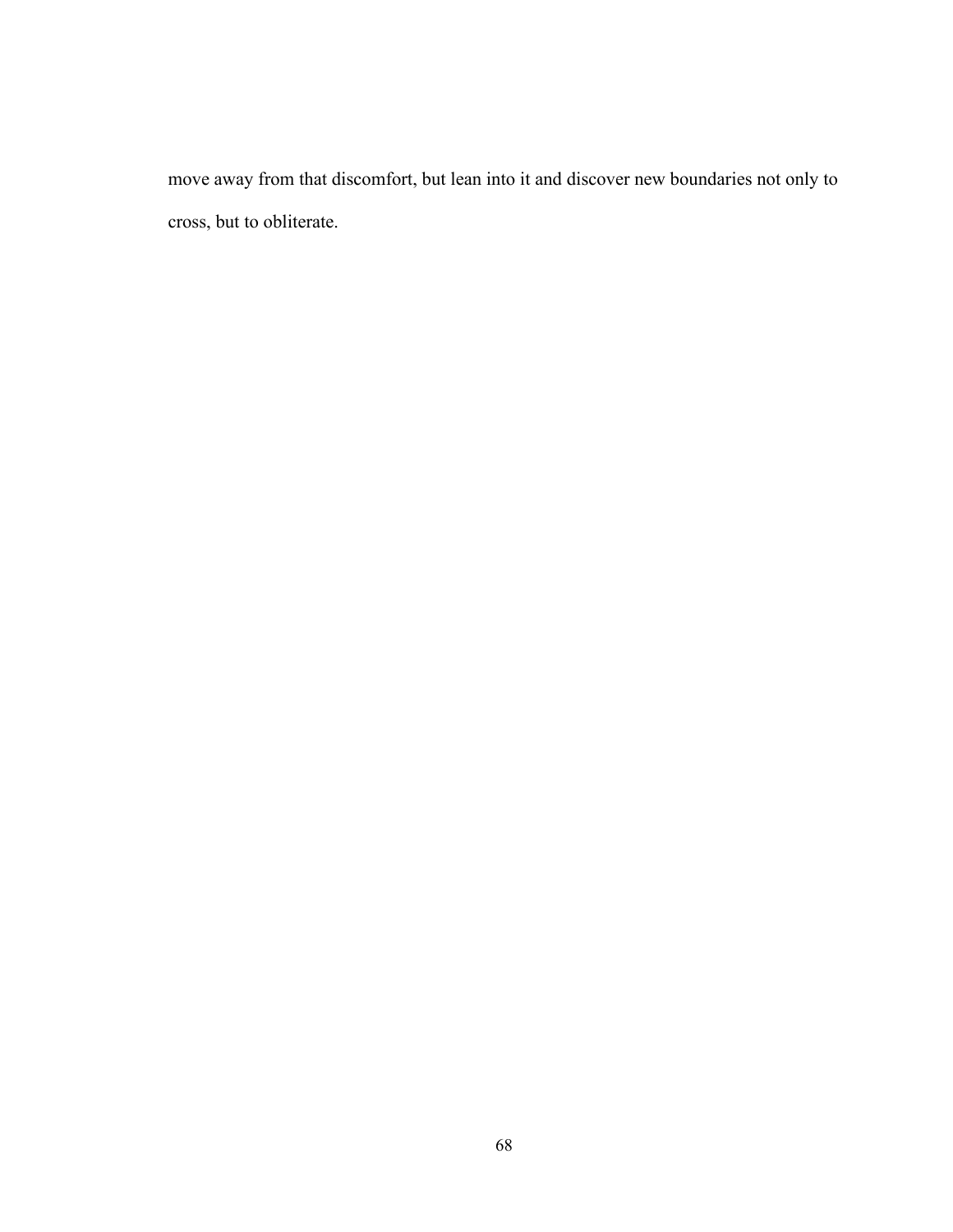## BIBLIOGRAPHY

1990 London Cast of The Rocky Horror Show. "I Can Make You a Man: Reprise." *Richard O'Brien's The Rocky Horror Show: The Whole Gory Story,* Chrysalis Records Ltd., 1990.

Aarhus Teater. "Sweet Transvestite - The Rocky Horror Show på Aarhus Teater." *YouTube*, 22 May 2019, [https://youtu.be/vNZCXaHE0Pg.](https://youtu.be/vNZCXaHE0Pg)

"About Us." *UGLY Models Agency, London*, [https://www.ugly.org/2016/about-us.](https://www.ugly.org/2016/about-us.%20Accessed%2019%20Jan.%202021)  [Accessed 19 Jan. 2021.](https://www.ugly.org/2016/about-us.%20Accessed%2019%20Jan.%202021)

Adams, Mary Alice. "Traversing the Transcape: A Brief Historical Etymology of Trans\* Terminology." *Transgender Communication Studies: Histories, Trends, and Trajectories*, edited by Jamie C. Capuzza, and Leland G., Spencer, Lexington Books, 2015, pp. 170-181. *ProQuest Ebook Central*,

[https://ebookcentral.proquest.com/lib/uncg/detail.action?docID=1961532.](https://ebookcentral.proquest.com/lib/uncg/detail.action?docID=1961532)

Bassingthwaighte, Natalie. "The Fabulous Road to Rocky." Program for *The Cast of Neighbours in a Concert Celebration of Richard O'Brien's The Rocky Horror Show* at The Regent Theatre, Melbourne, 2004, pp. 5–6.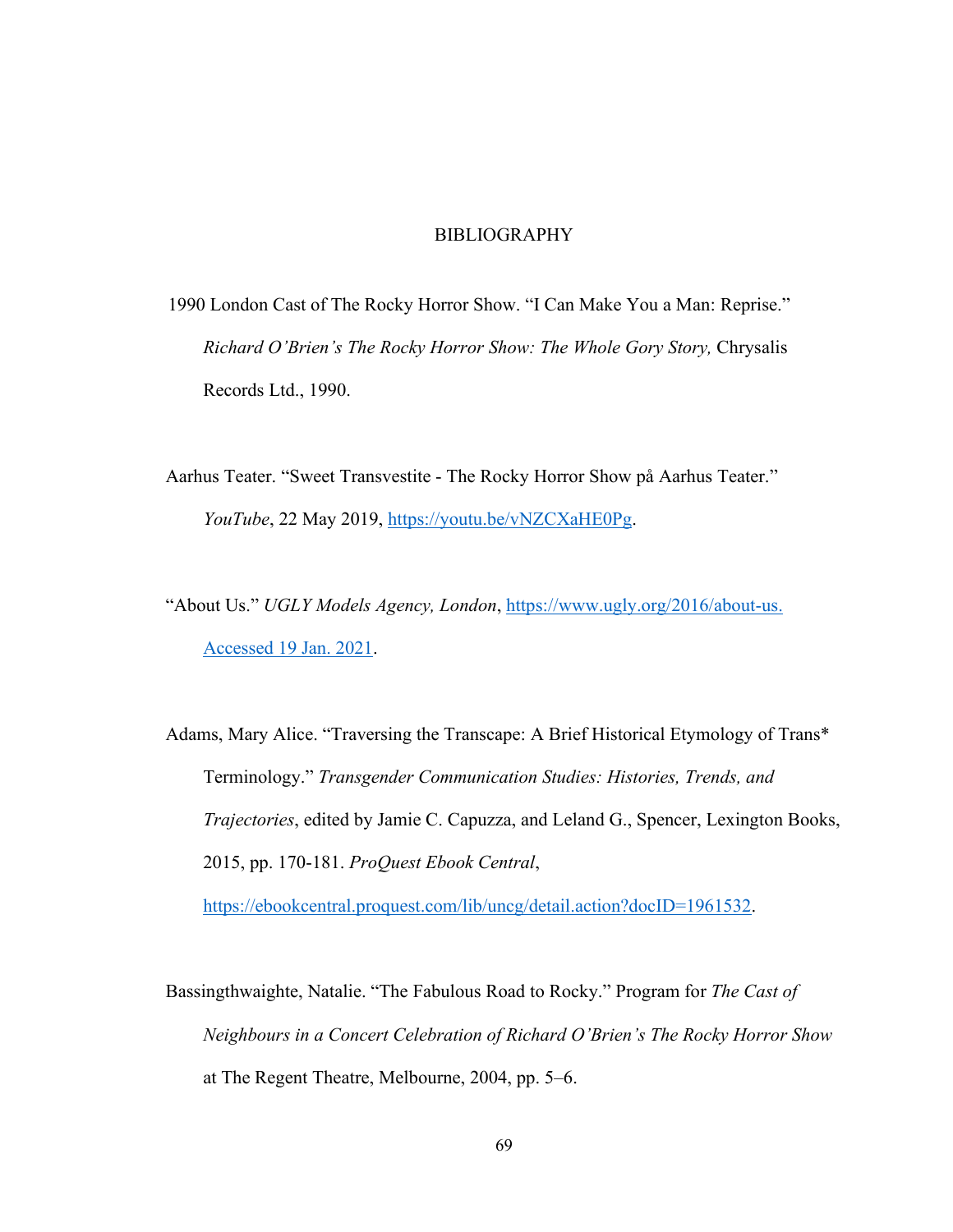- "Behind the Music: The Rocky Horror Picture Show." Behind the Music, season 3, episode 12, VH1, 31 Oct. 1999.
- Berlin, Mike. "Exclusive: Laverne Cox on the Not-So-Politically-Correct Frank-N-Furter." Out Magazine, 23 Aug. 2016. http://www.out.com/outexclusives/2016/8/23/exclusive-laverne-cox-not-so-politically-correct-frank-n-furter. Accessed 20 Nov. 2020.
- Berrigan, Donald B. "Parent's Movie Guide: The Rocky Horror Picture Show." The Cincinnati Enquirer, 21 Dec. 1975, p. 115.
- Billington, Michael. "Rocky Horror Show Opens in London Archive 1973." The Guardian, 23 Jun. 2020. https://www.theguardian.com/culture/2020/jun/23/rockyhorror-show-opens-in-london-archive-1973. Accessed 16 Nov. 2020.
- Boylan, Jennifer Finney. "5 Things Not to Say to a Transgender Person (and 3 Things You Should)." Huffpost, 21 July 2014, https://www.huffpost.com/entry/5-thingsnot-to-say-to-a-transgender-person\_b\_5591433. Accessed 27 Sept. 2020.
- Bradley, Monica. "Glam Rock and Funk Alter-Egos, Fantasy, and the Performativity of Identities." Revista De Lenguas Modernas, no. 26, 2017, pp. 387–401. ProQuest,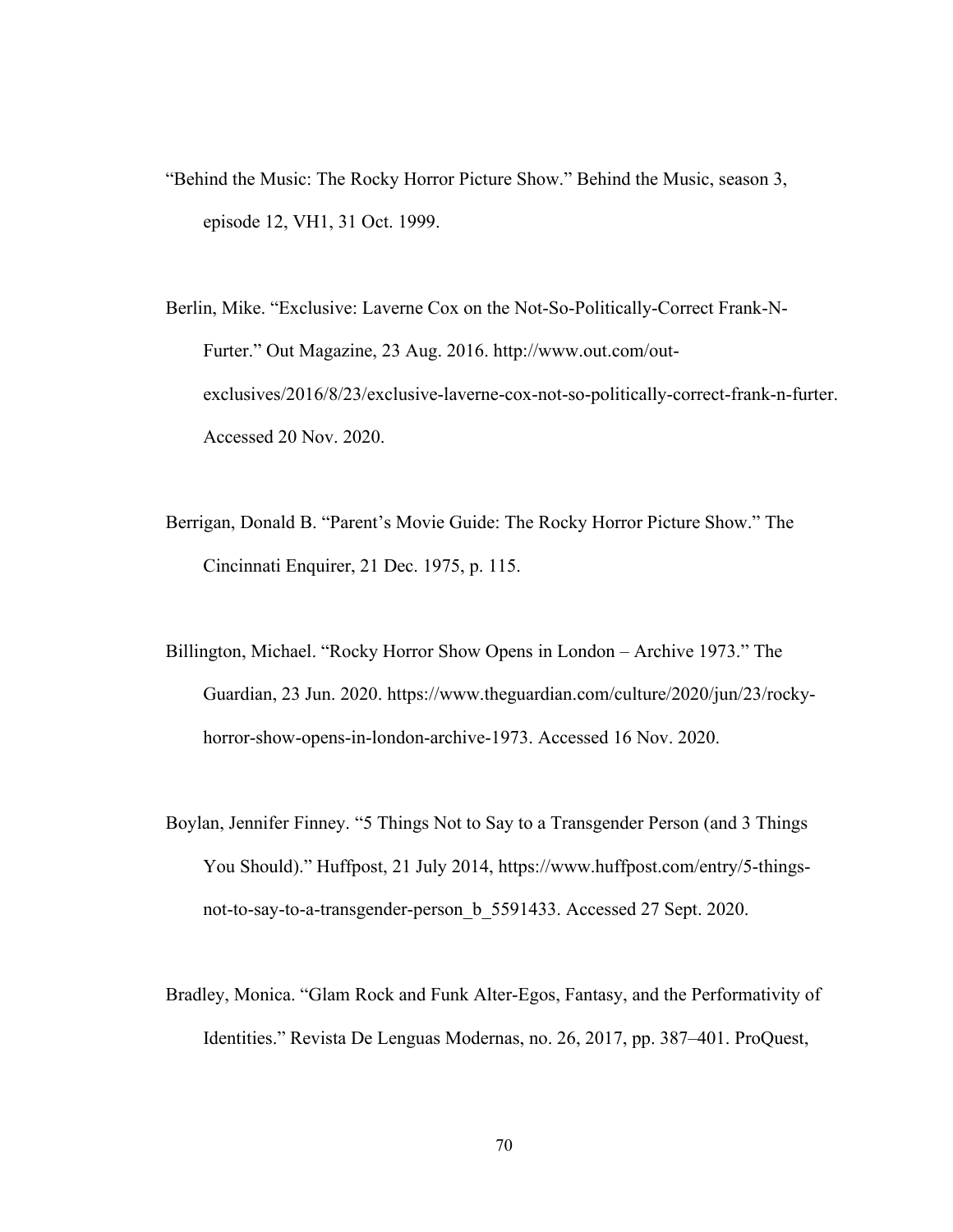https://www.proquest.com/docview/2071547977?accountid=14604. Accessed 16 Nov. 2020.

- Burke, Kenneth. *Language as Symbolic Action: Essays on Life, Literature, and Method.*  University of California Press, 1966.
- Chiovari, Gene. "Brad Major's Police Statement." *Crazed Imaginations*, no. 61, magazine insert, Sept. 2000.
- Cole, Shaun. *'Don We Now Our Gay Apparel': Gay Men's Dress in the Twentieth Century*. Berg, 2000.
- Democratic Part of Wisconsin. *WisDems Presents: Rocky Horror Musical Livestream*, virtual livestream performance, 31 Oct. 2020. [https://wisdems.brand.live/c/rocky](https://wisdems.brand.live/c/rocky-horror)[horror.](https://wisdems.brand.live/c/rocky-horror)
- Duffy, Nick. "Rocky Horror Star Richard O'Brien: Trans Women Can't Be Women." *PinkNews*, 8 Mar. 2016. https://www.pinknews.co.uk/2016/03/08/rocky-horror-starrichard-obrien-trans-women-cant-be-women/. Accessed 2 Feb. 2021.
- Eldredge, Richard L. "With Kiona D. Reese as Dr. Frank N. Furter, Out Front Theatre Takes 'Rocky Horror' to Church." *Eldredge ATL*, 27 Oct. 2017,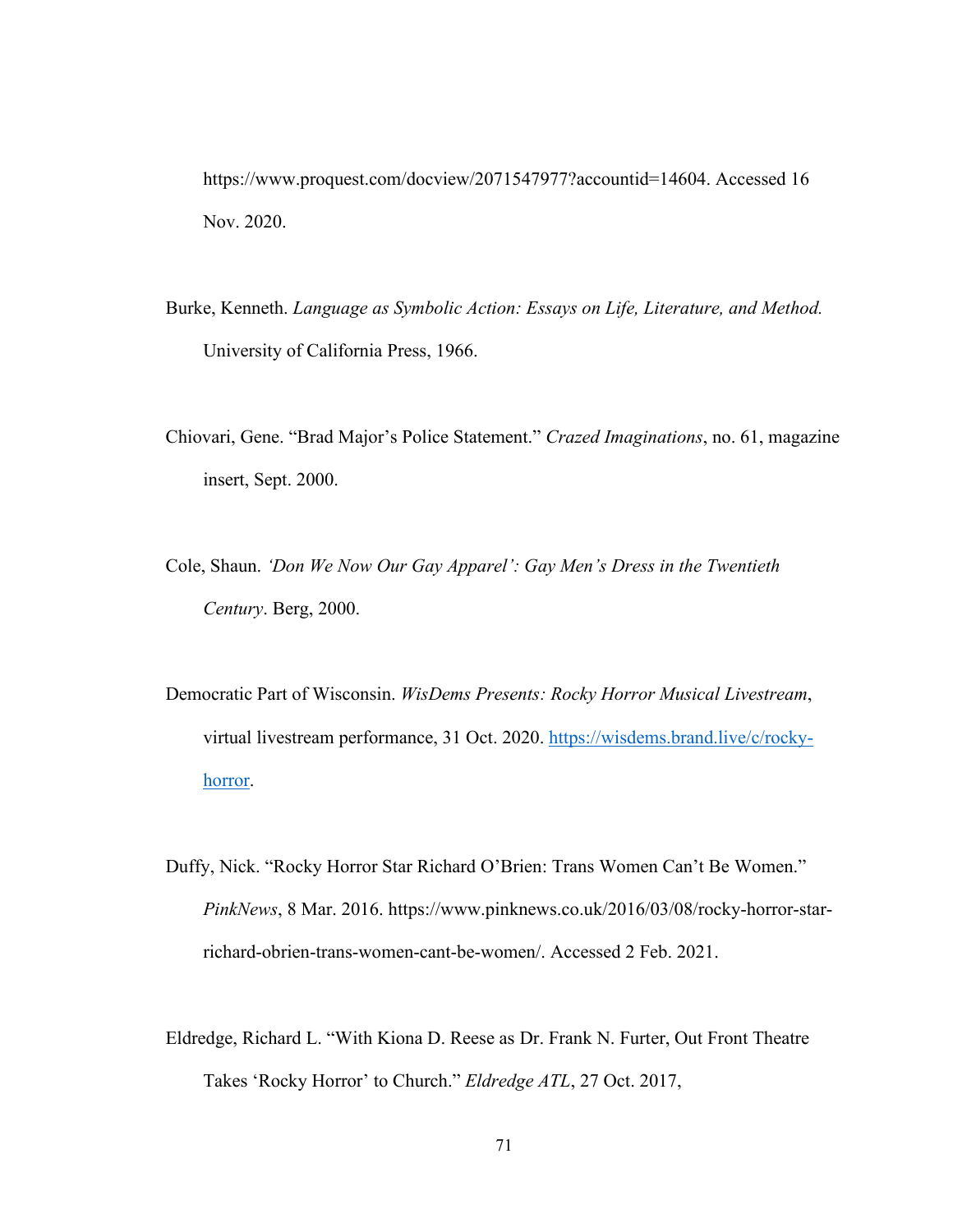https://www.eldredgeatl.com/2017/10/27/with-kiona-d-reese-as-dr-frank-n-furterout-front-theatre-takes-rocky-horror-to-church/. Accessed 30 Sept. 2020.

- Elizabeth. Comment on "Richard O'Brien: New Rocky Horror Film is 'Misconceived and Badly Cast'." *This is Cabaret*, 27 Jan. 2019, http://www.thisiscabaret.com/richardobrien-new-rocky-horror-film-is-misconceived-and-badly-cast/. Accessed 2 Feb. 2021.
- Fidgen, Jo. "Richard O'Brien: 'I'm 70% man'." *BBC*, 18 Mar. 2013. https://www.bbc.com/news/magazine-21788238. Accessed 29 Jan. 2021.
- Fierburg, Ruthie. "Exclusive: A Sneak Peek at the Costumes for Fox's Rocky Horror." *Playbill*, 11 Oct. 2016. http://www.playbill.com/article/exclusive-a-sneak-peek-atthe-costumes-for-foxs-rocky-horror. Accessed 27 Sept. 2020.
- Forrester, Anne. "What's in a Name?" *The Tartan Skirt: Magazine of the Scottish TV/TS Group*, no. 1, Jan. 1992, pp. 5–8. *Digital Transgender Archive*, https://www.digitaltransgenderarchive.net/files/jq085k23s. Accessed 27 Oct. 2020.
- Framke, Caroline. "Fox's Rocky Horror Picture Show is a Bizarrely Sanitized Update of a Proudly Transgressive Musical." *Vox*, 21 Oct. 2016.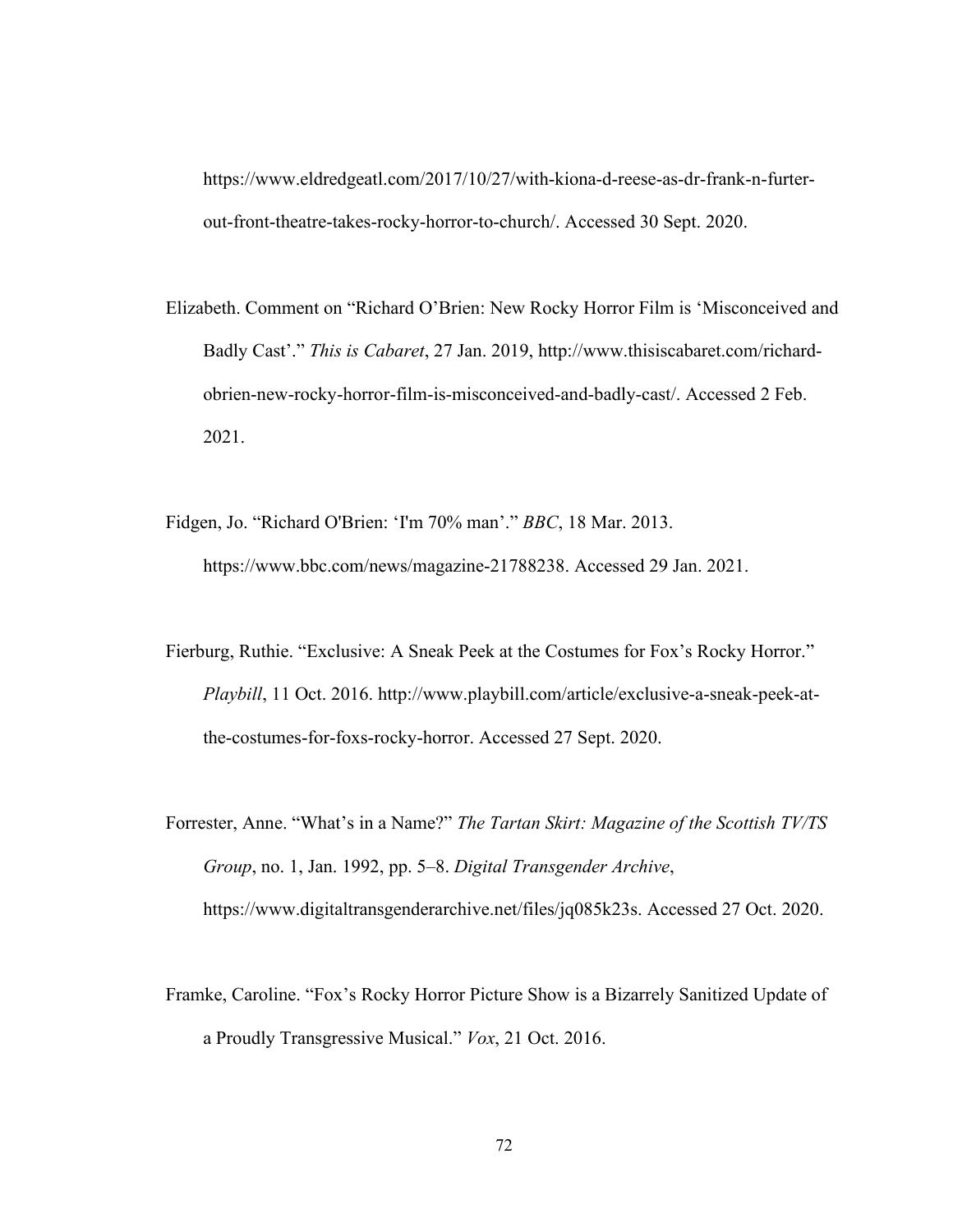https://www.vox.com/culture/2016/10/20/13317664/fox-rocky-horror-picture-showreview-laverne-cox. Accessed 2 Feb. 2021.

Genzlinger, Neil. "Review: A New 'Rocky Horror,' Stripped of Subversive Magic." *The New York Times*, 19 Oct. 2016. https://www.nytimes.com/2016/10/20/arts/television/review-rocky-horror-remakefox. Accessed 2 Feb. 2021.

Gilbey, Ryan. "Rocky Horror's Richard O'Brien: 'I should be dead. I've had an excessive lifestyle'." *The Guardian*, 5 Nov. 2020. https://www.theguardian.com/stage/2020/nov/05/richard-obrien-interview-rockyhorror-trans-crack-stroke-70s. Accessed 2 Feb. 2021.

- Halberstam, Jack. *In a Queer Time and Place: Transgender Bodies, Subcultural Lives*. New York University Press, 2005.
- ---. *Skin Shows: Gothic Horror and the Technology of Monsters*. Duke University Press, 1995.
- Harper, Josh. *Rocky Horror Sublimation: Identity as a Contingency of Experience*. 2017. Linfield University, senior thesis. *DigitalCommons@Linfield*.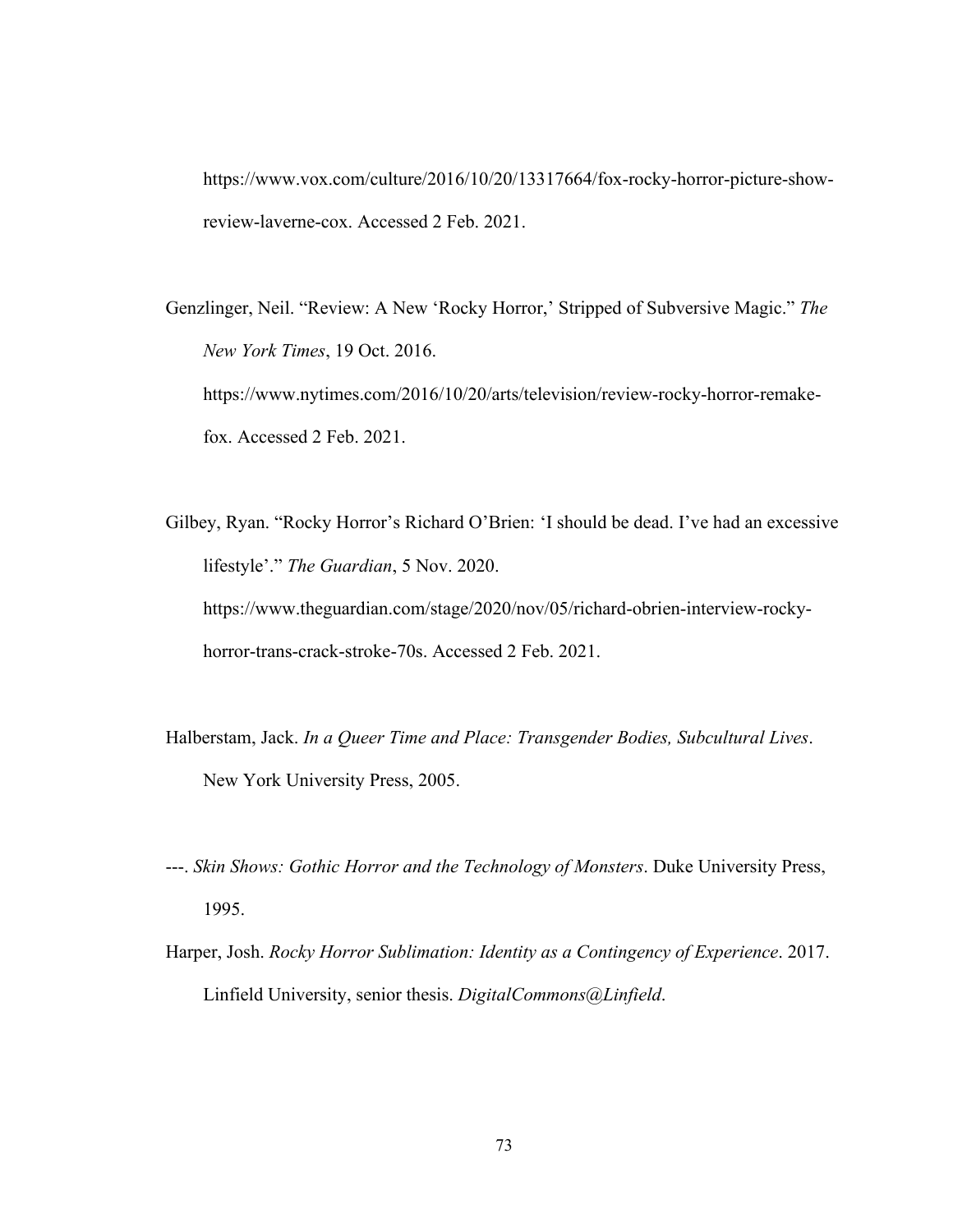Hawking, Tom. "Why Casting Laverne Cox in the 'Rocky Horror Picture Show' Reboot Isn't a Slam Dunk Idea." *Flavorwire*, 23 Oct. 2015. https://www.flavorwire.com/544321/why-casting-laverne-cox-in-the-rocky-horrorpicture-show-reboot-isnt-a-slam-dunk-idea. Accessed 28 Oct. 2020.

Hebdige, Dick. *Subculture: The Meaning of Style*. 1979. Routledge, 2005.

- Hewitt, Chris. "'Rocky Horror' Still (Somewhat) Outrageous After All These Years." *StarTribue*, 7 Oct. 2019. http://strib.mn/35hrec7. Accessed 26 Mar. 2021.
- "History: Interviews: Jim Sharman." *The Rocky Horror Picture Show: The Official Fan Site*, 5 Aug. 2008. http://www.rockyhorror.com/history/interviews\_jimsharman.php. Accessed 13 Jan. 2021.
- Holmes, Morgan. "Seeing Double: Monsters and Mainstream Tension in *The Rocky Horror Show*." Program for *Richard O'Brien's The Rocky Horror Show* at The Park Square Theatre, Saint Paul, 2019, pp. 7–8. https://parksquaretheatre.org/wpcontent/uploads/playbill-2019-20-rocky-horror.pdf.
- Hord, Levi. "The Drive of Queer Exceptionalism: Transgender Authenticity as Queer Aesthetic." *2017 Undergraduate Awards*, 2017. *Anthropology Commons*,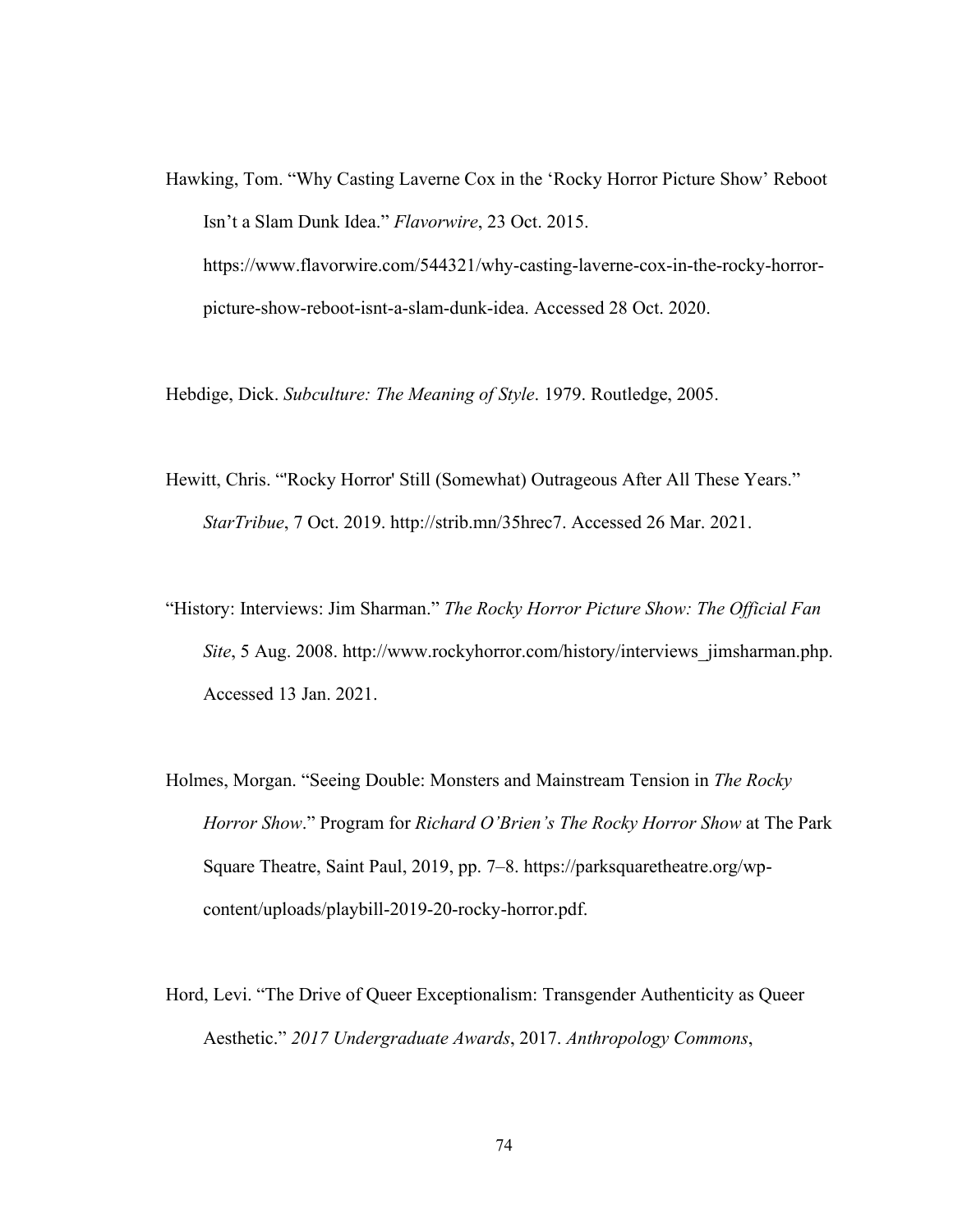https://ir.lib.uwo.ca/cgi/viewcontent.cgi?article=1008&context=undergradawards 20 17. Accessed 21 Jan. 2021.

- Itzkoff, Dave. "'Rocky Horror' Remake: Is It Time to Go Back to Camp?" *The New York Times*, 11 Oct. 2016. https://www.nytimes.com/2016/10/16/arts/television/rockyhorror-picture-show-remake-fox-laverne-cox.html. Accessed 20 Nov. 2020.
- Jürgens, Anna-Sophie. "Comic in Suspenders: Jim Sharman's Circus Worlds in *The Rocky Horror (Picture) Show*." *Journal of Australian Studies*, vol. 42, no. 4, 2018, pp. 507–523. *Taylor & Francis Online*, doi: 10.1080/14443058.2018.1531051. Accessed 15 Sept. 2020.

Kilday, Gregg. "From the Archives: Behind the Scenes with Tim Curry at 1974's 'Rocky Horror' Stage Show." *Los Angeles Times*, 25 Sept. 2015, https://www.latimes.com/entertainment/herocomplex/la-et-hc-tim-curry-rockyhorror-20150925-story.html. Accessed 10 Nov. 2020.

- Kinsinger, Amelia. "The Hidden Truth of *The Rocky Horror Picture Show*." *Brainstorm*, vol. 9, 2017, pp. 32–37. https://expo.oucreate.com/brainstorm/wpcontent/uploads/2019/09/Brainstorm-IX-2017.pdf. Accessed 30 Jan. 2021.
- Kleiman, Kelly. "Drag = Blackface." *Chicago-Kent Law Review*, vol. 75, no. 3, 2000, pp. 669–686. *HeinOnline*,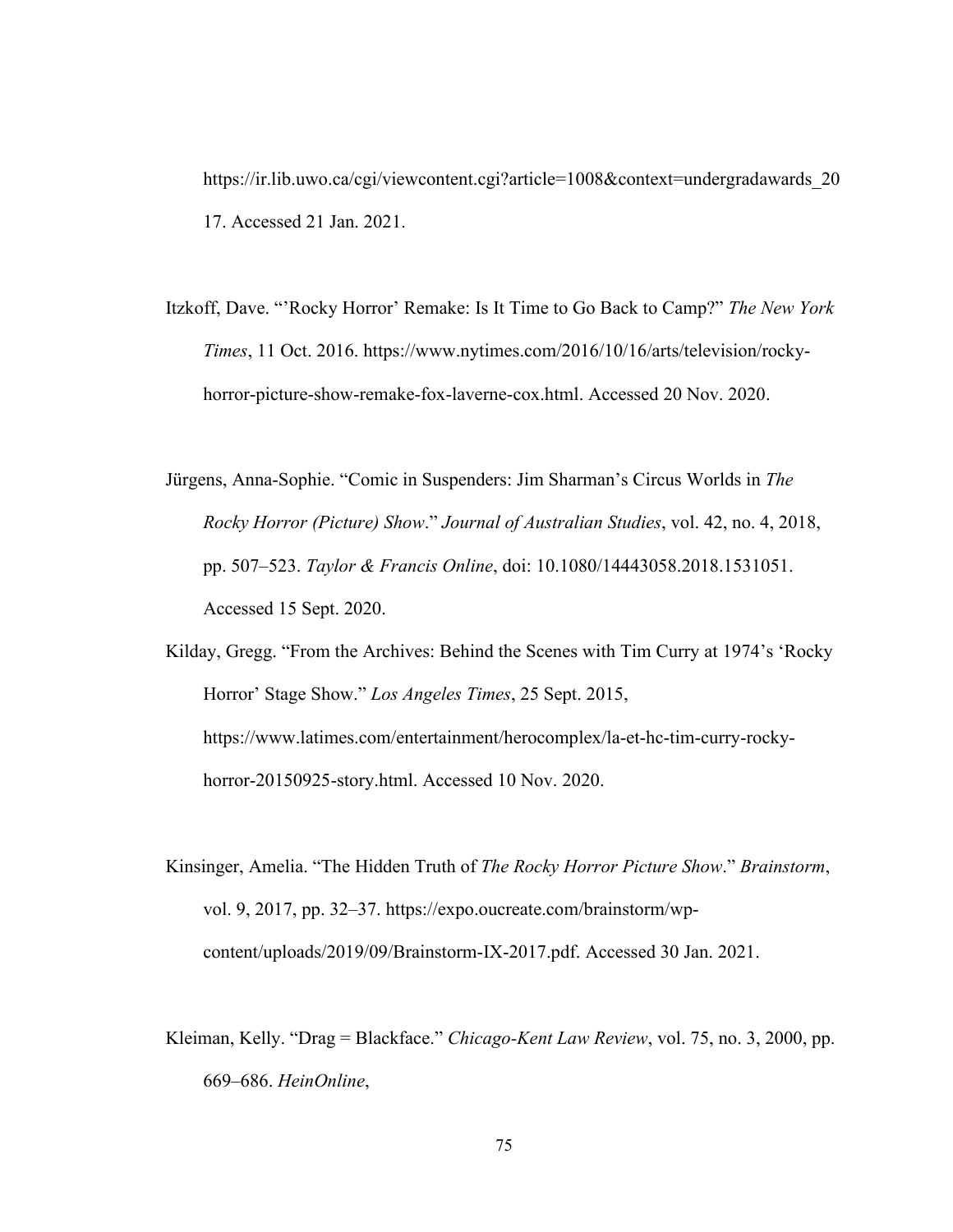https://heinonline.org/HOL/P?h=hein.journals/chknt75&i=685. Accessed 20 Jan. 2021.

- Lannaccone, Thomas. "Inside William Ivey Long's Costumes for 'Rocky Horror Picture Show'." *Footwear News*, 7 Oct. 2016. [https://footwearnews.com/gallery/william](https://footwearnews.com/gallery/william-ivey-long-costumes-rocky-horror-picture-show-fox-laverne-cox.%20Accessed%2027%20Sept.%202020)[ivey-long-costumes-rocky-horror-picture-show-fox-laverne-cox. Accessed 27 Sept.](https://footwearnews.com/gallery/william-ivey-long-costumes-rocky-horror-picture-show-fox-laverne-cox.%20Accessed%2027%20Sept.%202020)  [2020.](https://footwearnews.com/gallery/william-ivey-long-costumes-rocky-horror-picture-show-fox-laverne-cox.%20Accessed%2027%20Sept.%202020)
- Leck, Ralph M. *Vita Sexualis: Karl Ulrichs and the Origins of Sexual Science*, University of Illinois Press, 2016*. ProQuest Ebook Central*, [https://ebookcentral.proquest.com/lib/uncg/detail.action?docID=4443561.](https://ebookcentral.proquest.com/lib/uncg/detail.action?docID=4443561)
- McIntosh, Fiona. "Midnight Madness! Cult Heroes Camp It Up for Charity." *Mirror Xtra*, 25 Oct. 1990, p. XII.
- Michaels, Scott, and David Evans. *Rocky Horror: From Concept to Cult*. London, Sanctuary, 2002.
- Milazzo, Franco. "Richard O'Brien: New Rocky Horror Film is 'Misconceived and Badly Cast'." *This is Cabaret*, 11 Jul. 2016. http://www.thisiscabaret.com/richard-obriennew-rocky-horror-film-is-misconceived-and-badly-cast/. Accessed 2 Feb. 2021.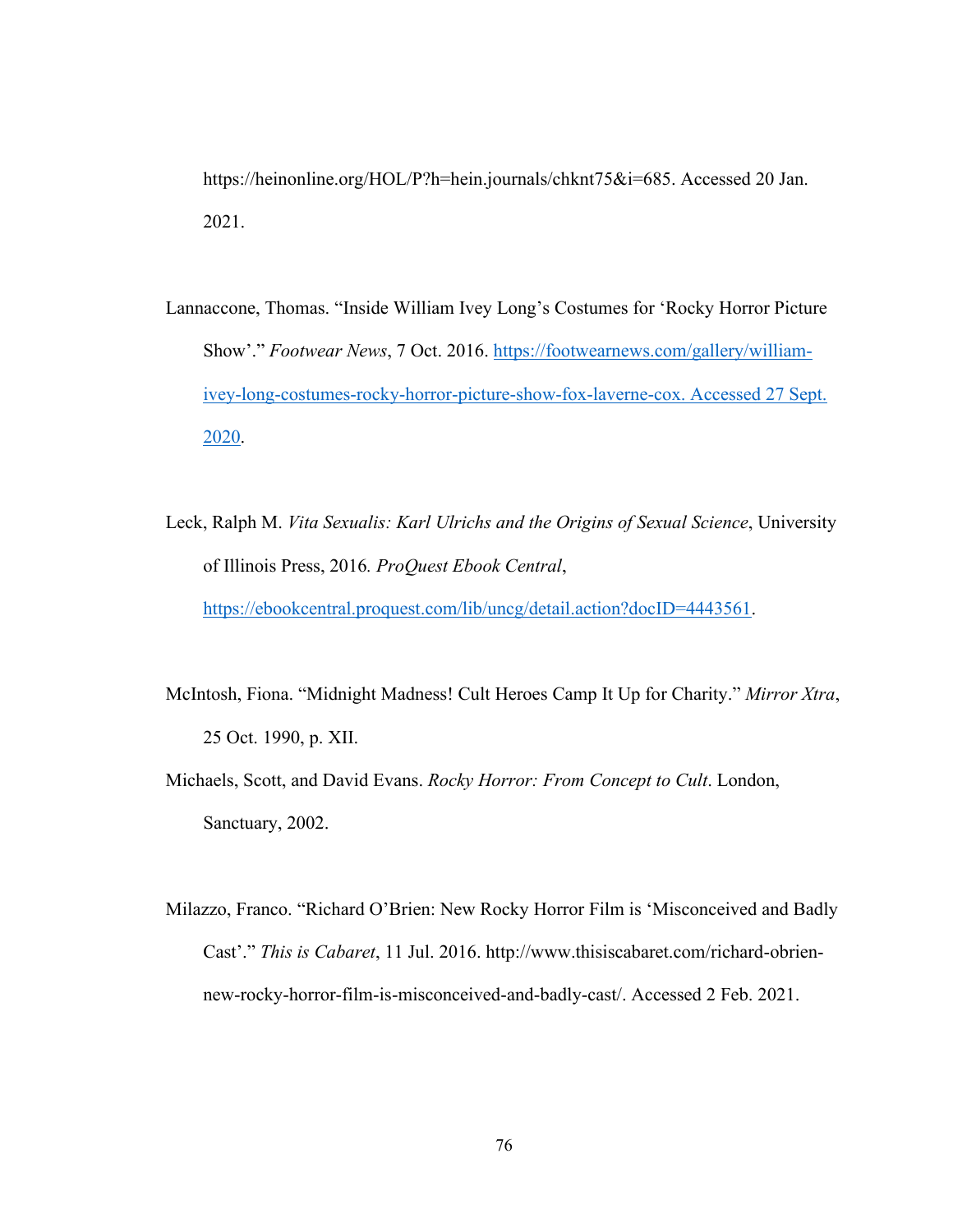- Morrisroe, Patricia. "Exclusive Interview: Brian Thomson." *Rocky Horror Picture Show Official Magazine*. 1979, pp 48–51, 61.
- ---. "Exclusive Interview: Sue Blane." *Rocky Horror Picture Show Official Magazine*. 1979, pp 16–25.
- Nayfack, Shakina. "'A Rather Tender Subject:' Laverne Cox Talks Rocky Horror with Shakina Nayfack." *Playbill*, 15 Oct. 2016. http://www.playbill.com/article/a-rathertender-subject-laverne-cox-talks-rocky-horror-with-shakina-nayfack. Accessed 14 Dec. 2020.
- Neutze, Ben. "Oh Rocky! What Have They Done to You, You Magnificent, Sexy Beast?" *Daily Review*, 12 Jun. 2015. https://dailyreview.com.au/oh-rocky-what-have-theydone-to-you-you-magnificent-sexy-beast/. Accessed 24 Aug. 2020.
- Park Square Theatre. "THE ROCKY HORROR SHOW Official Trailer." *YouTube*, 9 Oct. 2019, https://youtu.be/PidVWw\_RqGw.
- Picard, Caroline Joan. *Remaking the Frankenstein Myth on Film: Between Laughter and Horror*. State University of New York Press, 2003.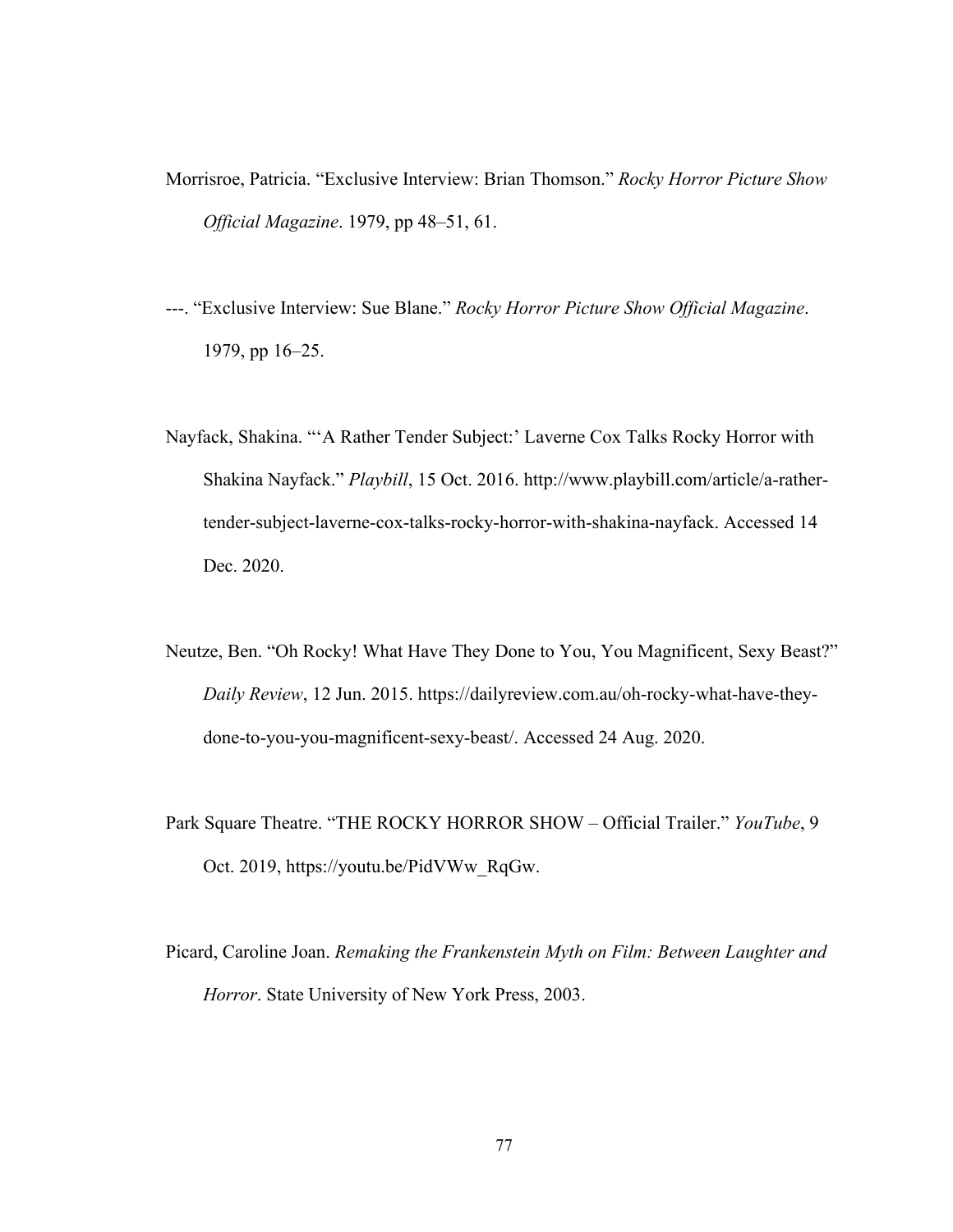- Plant, Simon. "Me and Dr. Frank N Furter." *Herald Sun*, 06 Sept. 2008, p. 10. *ProQuest*, https://login.libproxy.uncg.edu/login?url=https://www.proquest.com/newspapers/me -dr-frank-n-furter/docview/361135900/se-2?accountid=14604. Accessed 5 Sept. 2020.
- Porter, Ryan. "On Set in Toronto with the Cast of Rocky Horror." *The Toronto Star*, 16 Oct. 2016. https://www.thestar.com/entertainment/2016/10/16/on-set-in-torontowith-the-cast-of-rocky-horror. Accessed 14 Jan 2021.
- Reale, Steven Beverburg. "A Sheep in Wolf's Corset: Timbral and Vocal Signifiers of Masculinity in 'The Rocky Horror Picture'/'Glee Show'." *Music, Sound, and the Moving Image*, vol. 6, no. 2, 2012, pp. 137–162, *ProQuest*, doi: 10.3828/msmi.2012.11. Accessed 6 Sept. 2020.
- Robbins, Betty, and Roger Myrick. "The Function of the Fetish in *The Rocky Horror Picture Show* and *Priscilla, Queen of the Desert*." *Journal of Gender Studies*, vol. 9, no. 3, 2000, pp. 269–280. *ProQuest*, doi: 10.1080/713677997. Accessed 4 Sept. 2020.
- Roshanian, Arya. "'Rocky Horror Picture Show' Director Kenny Ortega Looks Back at Early Days and 'Hair' Revival." *Variety*, 17 Oct. 2016.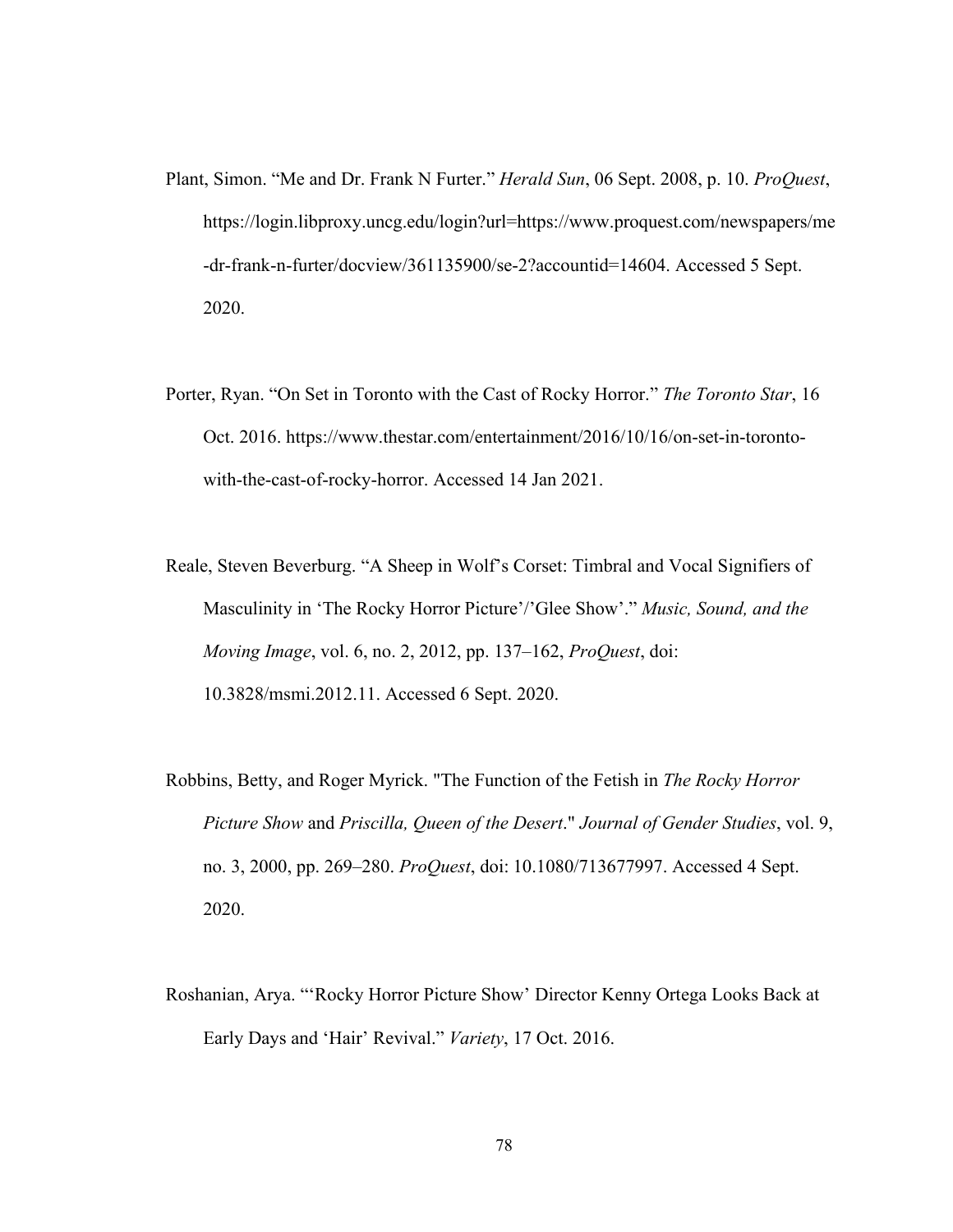https://variety.com/2016/tv/features/rocky-horror-picture-show-director-kennyortega-1201889325/. Accessed 14 Dec. 2020.

- Saraiya, Sonia. "TV Review: Fox's '*The Rocky Horror Picture Show: Let's Do the Time Warp Again*'." *Variety*, 14 Oct. 2016. https://variety.com/2016/tv/reviews/reviewrocky-horror-picture-show-tv-reboot-fox-laverne-cox-1201887117/. Accessed 2 Feb. 2021.
- Sharman, Jim. *Blood and Tinsel: A Memoir*. Melbourne, Australia, Miegunyah Press, 2008.
- Skidmore, Emily. "Constructing the 'Good Transsexual': Christine Jorgensen, Whiteness, and Heteronormativity in the Mid-Twentieth-Century Press*." Feminist Studies*, vol. 37, no. 2, 2011, pp. 270–300. *JSTOR*, www.jstor.org/stable/23069901. Accessed 12 Jan. 2021.
- Soo Hoo, Fawnia. "'Rocky Horror' Reboot: How Legendary Costume Designer William Ivey Long Reimagined Dr. Frank-N-Furter." *Fashionista*, 18 Oct. 2016. https://fashionista.com/2016/10/laverne-cox-rocky-horror-picture-show-costumes. Accessed 13 Jan. 2021.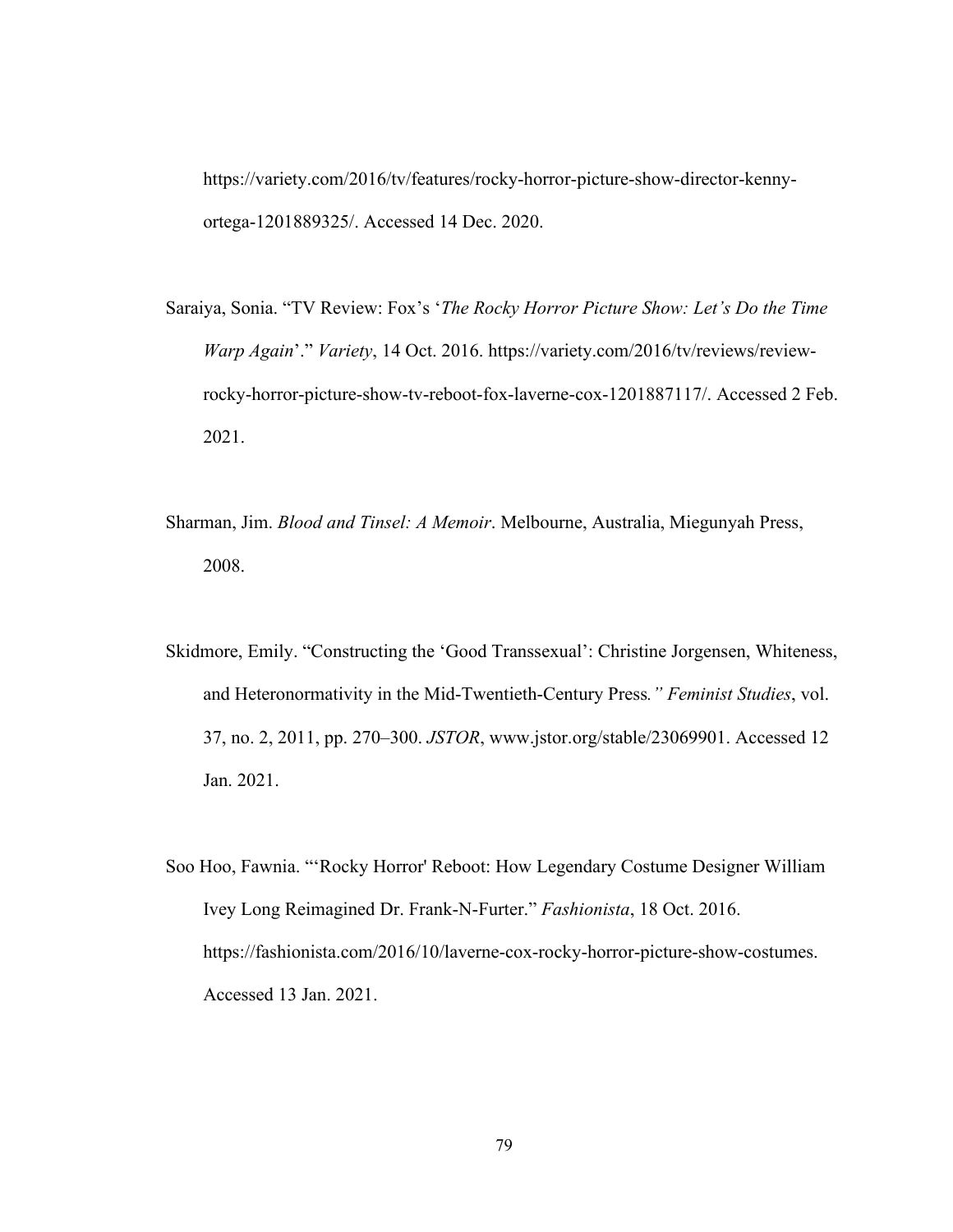Steinmetz, Katy. "The Transgender Tipping Point." *Time*, 29 May 2014. https://time.com/135480/transgender-tipping-point/. Accessed 12 Oct. 2020.

Thaemlitz, Terre. "Viva McGlam? Is Transgenderism a Critique or Capitulation to Opulence-Driven Glamour Models?" *Comatonse*, http://www.comatonse.com/writings/vivamcglam.html. Accessed 4 Sept. 2020.

"The Rocky Horror Glee Show." *Glee*, season 2, episode 5, 26 Oct. 2010. *Netflix*. https://www.netflix.com/watch/70184842.

*The Rocky Horror Picture Show*. Directed by Jim Sharman, performances by Tim Curry, Susan Sarandon, and Barry Bostwick, 20th Century Fox, 1975.

*The Rocky Horror Picture Show: Let's Do the Time Warp Again*. Directed by Kenny Ortega, performances by Laverne Cox, Victoria Justice, and Ryan McCartan, 20th Television, 20 Oct. 2016.

Thompson, Simon. "'Rocky Horror' Remake Cast Talk Giving the \$1.2 Million Cult Classic a \$20 Million Update." *Forbes*, 25 Jul. 2016. https://www.forbes.com/sites/simonthompson/2016/07/25/rocky-horror-remake-casttalk-giving-the-cult-classic-a-20-million-update. Accessed 13 Jan 2021.